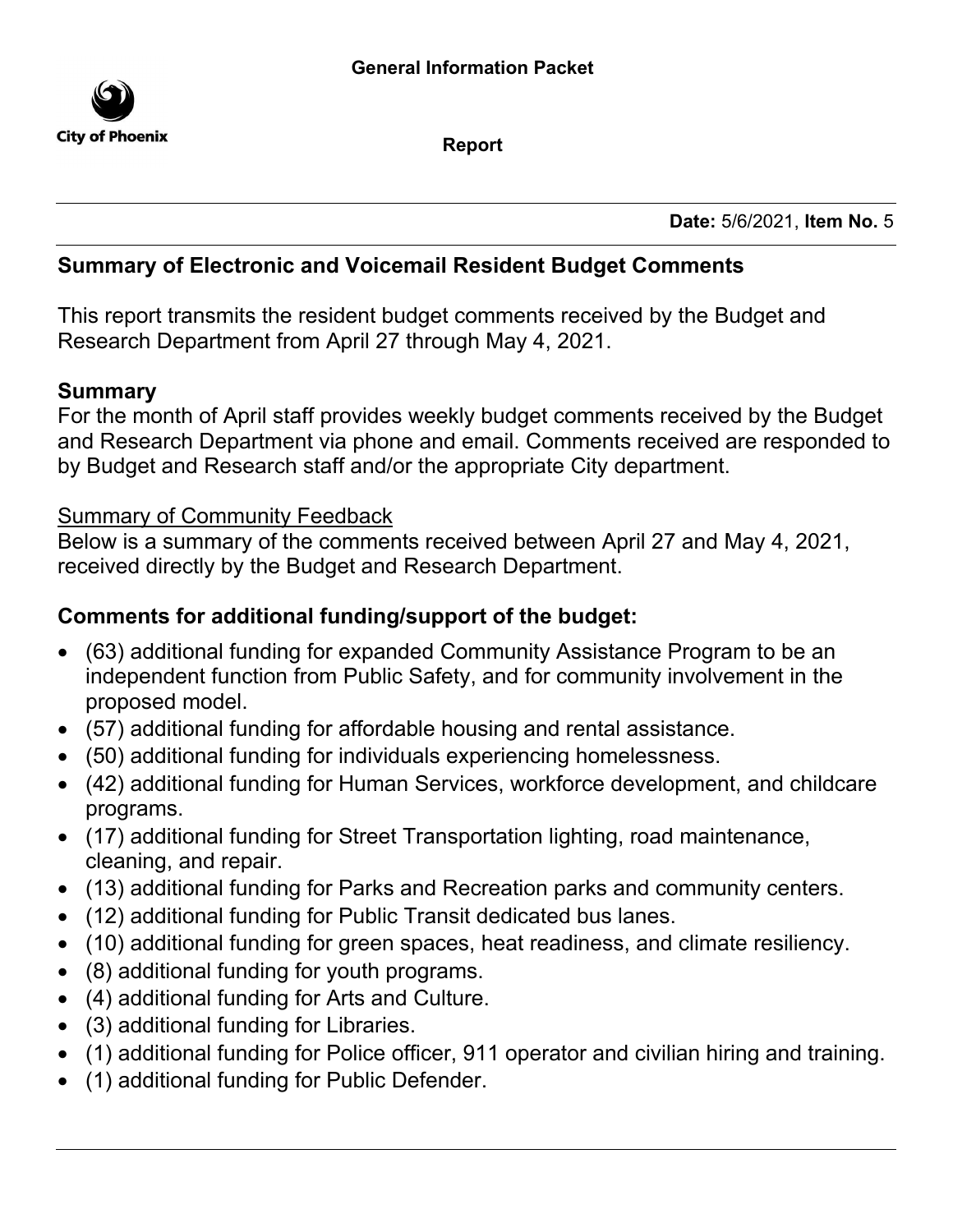# Comments for reduced funding/opposition of the budget:

- · (235) in opposition of additional funding for Police and/or reducing the Police budget, including (38) for the reallocation of Police funding to addiction and substance abuse programs, rehabilitation services and centers in West Phoenix, and elimination of Public Transit Fares
- · (10) in opposition of the budget.

Attachment A transmits the electronic and voicemail comments regarding the budget for April 27 through May 4, 2021 and social media statistics for the same time period.

### Responsible Department

This item is submitted by City Manager Ed Zuercher and the Budget and Research Department.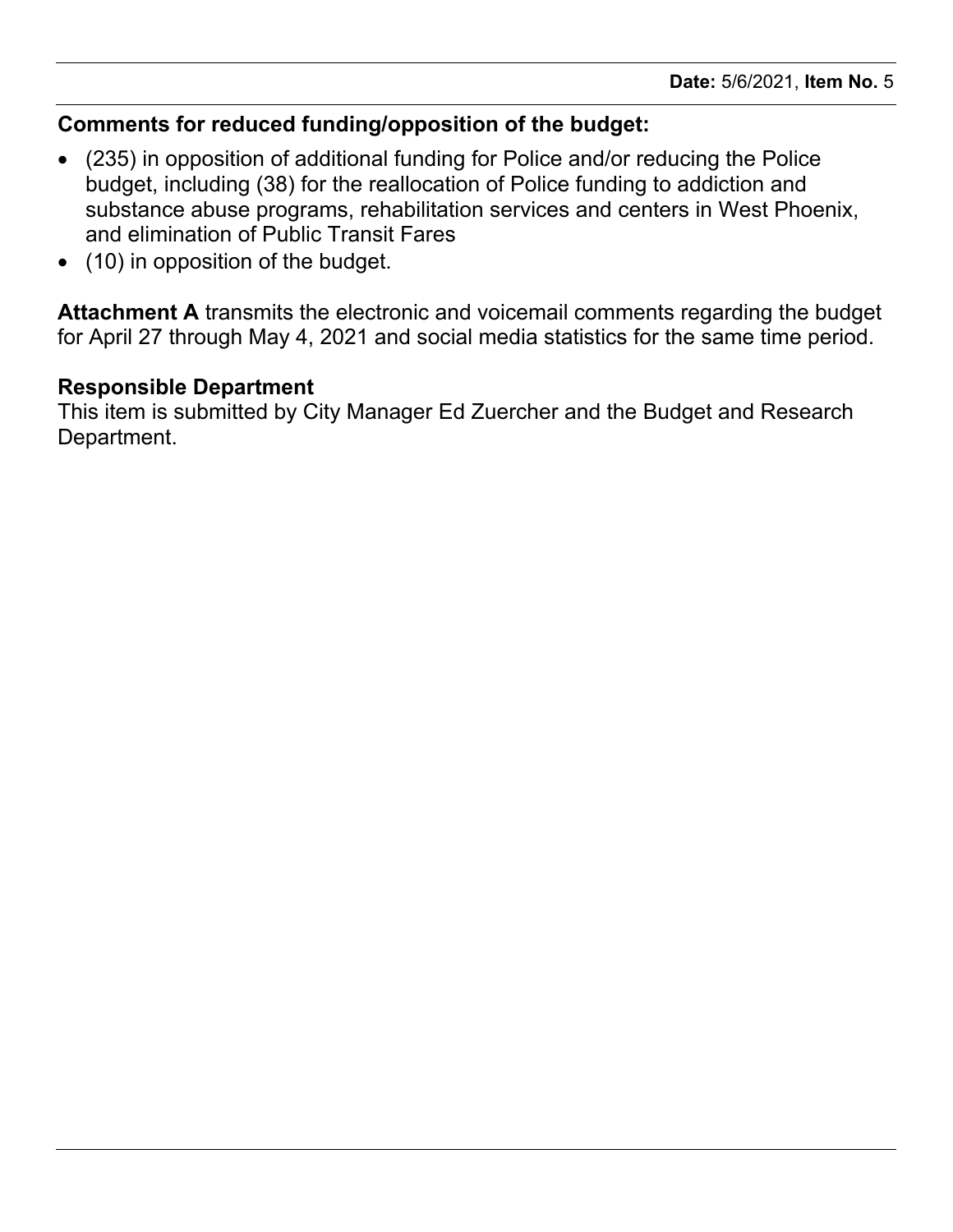

**To:** Ed Zuercher City Manager **Date:** May 5, 2021

- **From:** Amber Williamson Budget and Research Director
- **Subject:** VIRTUAL COMMUNITY BUDGET HEARINGS AND RESIDENT BUDGET **COMMENTS**

The Budget and Research Department maintains an email address and a voice mailbox for residents to provide comments on the budget.

[Attachment A transmits a summary of these](#page-3-0) comments for April 27 - May 4, 2021, as well as additional comments received and social media statistics for that time period.

At www.phoenix.gov/Budget, residents can access the 2021-22 City Manager's Proposed Budget presented to the City Council on May 4, 2021, minutes from the 14 Virtual Community Budget Hearings held from April 2-20, 2021, and other budget information.

At the Virtual Community Budget Hearing webpage, [www.phoenix.gov/Budget/](www.phoenix.gov/Budget/Hearings) Hearings, residents can view the following:

- A link to t[he FundPHX Budgeting Tool](https://www.phoenix.gov/budget/fund)
- The Budget Hearing presentation video in English and Spanish
- YouTube videos from each of the Virtual Community Budget Hearings.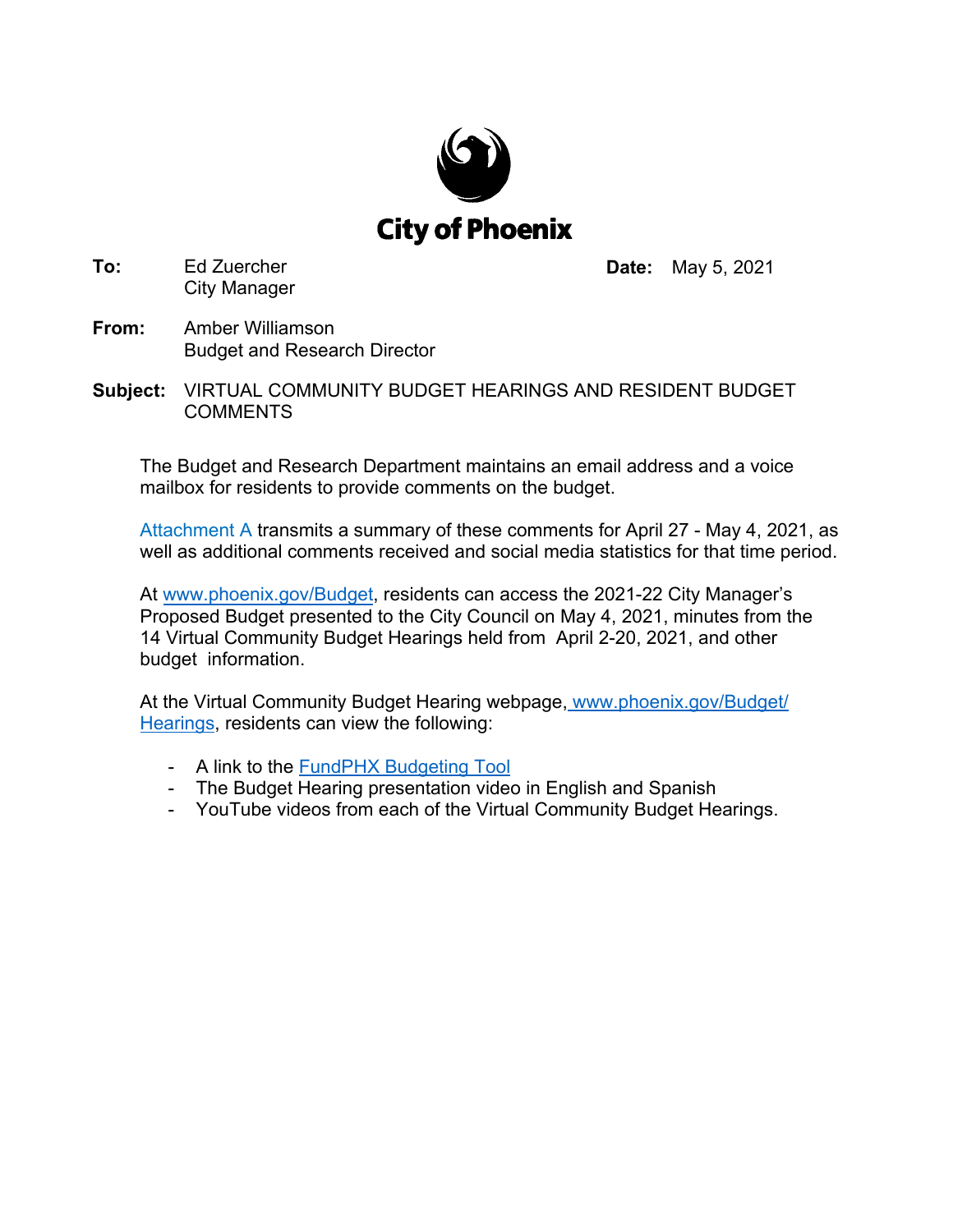#### <span id="page-3-0"></span>**ATTACHMENT A VOICEMAIL, ELECTRONIC, AND WRITTEN BUDGET COMMENTS RESPONDED TO APRIL 27 - MAY 4, 2021**

### Emails

- 1. Eilene Janke emailed to express support for proposed funding for the Office of Heat Response and Mitigation; the Cool Corridors program; and reallocating proposed increased funding for Police to funding for more public parks, public transportation, affordable housing, public health, and a more equitable climate action plan that centers the voices and experiences of those most impacted by the climate crisis.
- 2. Tania Malven emailed to express support for proposed funding for the Office of Heat Response and Mitigation; the Cool Corridors program; and reallocating proposed increased funding for Police to funding for more public parks, public transportation, affordable housing, public health, and a more equitable climate action plan that centers the voices and experiences of those most impacted by the climate crisis.
- 3. J.L. Angell emailed to express support for proposed funding for the Office of Heat Response and Mitigation; the Cool Corridors program; and reallocating proposed increased funding for Police to funding for more public parks, public transportation, affordable housing, public health, and a more equitable climate action plan that centers the voices and experiences of those most impacted by the climate crisis.
- 4. Marilyn DeCesari sent an email in support of fully funding the Police Department for community safety, well-being, and protection.
- 5. Emily Kirland emailed to express support for proposed funding for the Office of Heat Response and Mitigation; the Cool Corridors program; and reallocating proposed increased funding for Police to funding for more public parks, public transportation, affordable housing, public health, and a more equitable climate action plan that centers the voices and experiences of those most impacted by the climate crisis.

### Voicemails

1. Francis Fierros sent a voicemail in support of improved street paving in the West Valley with the lines painted visibly (white and turn lane lines). He stated current lines are faded, and the paving quality should be improved.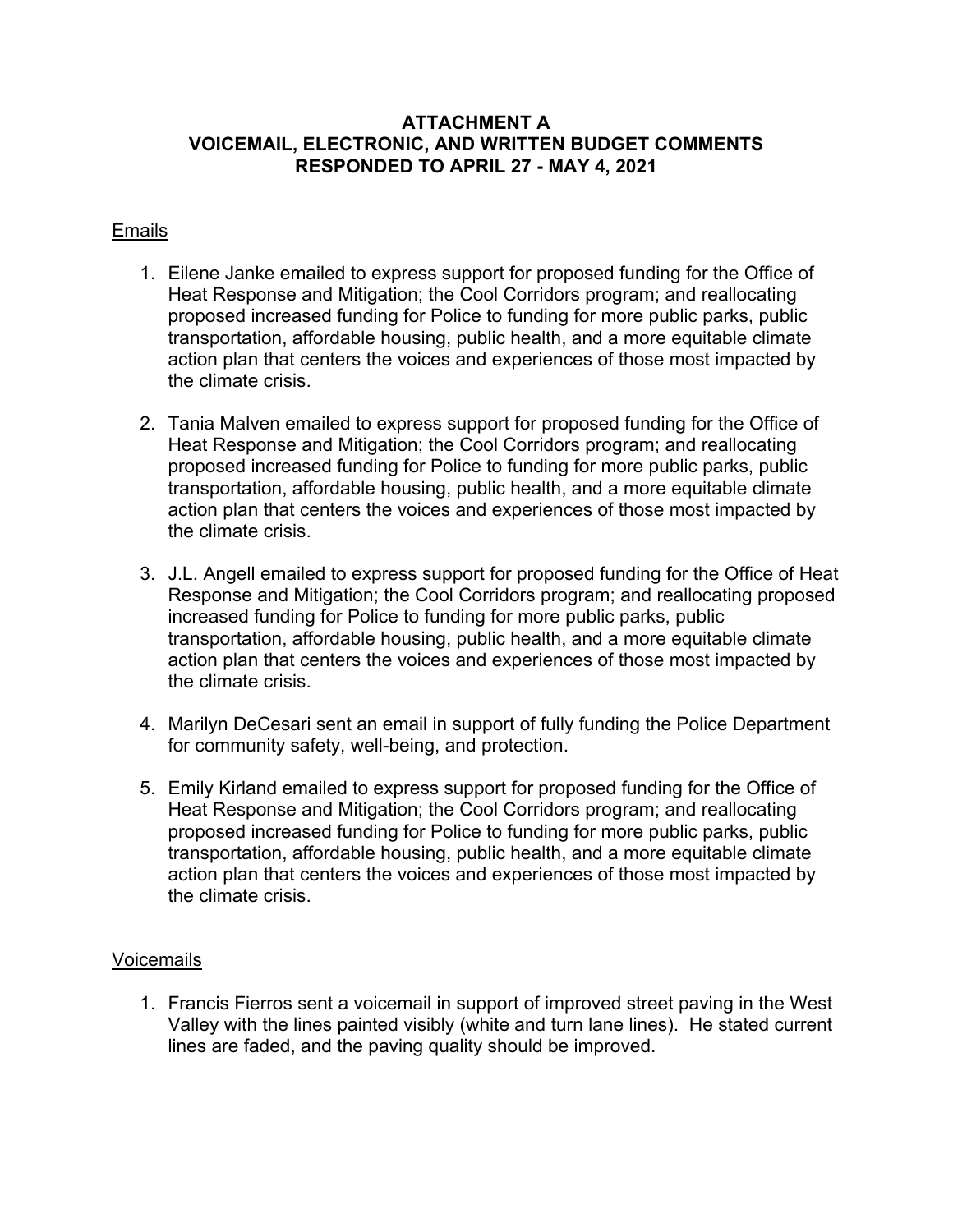#### Social media statistics from April 27 - May 4, 2021, are as follows:

The City's advertising and social media posting concluded after the last virtual budget hearing on April 20th. Since April 27<sup>th</sup>, the City no longer made Facebook or Twitter posts about the budget.

50 Total YouTube Videos this week -Total views: 2,401 Total Views since March 16, 2021

On the next page are additional comments received on April 30, 2021 via email from Viridiana Hernandez sent on behalf of others.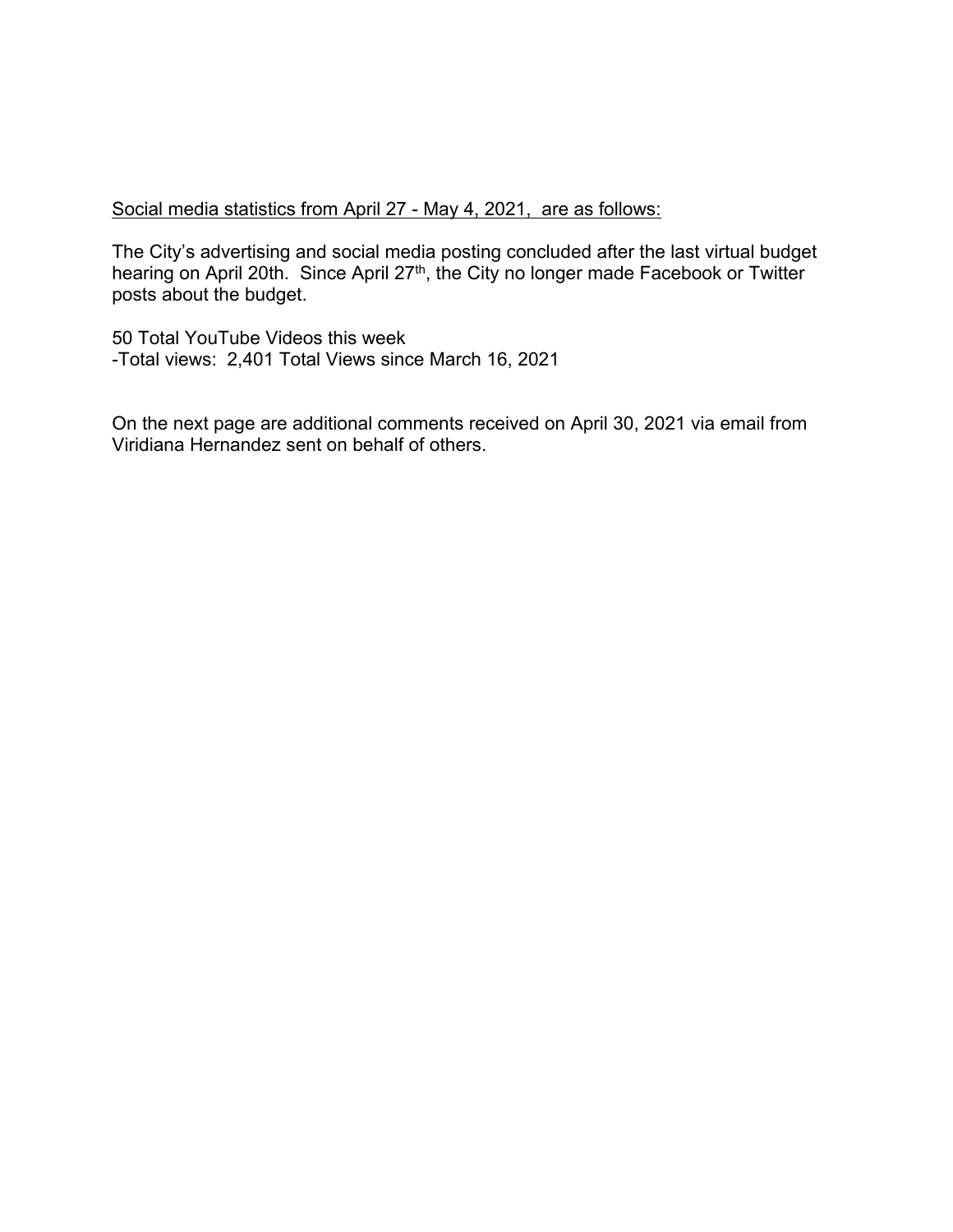### **ADDITIONAL COMMENTS RECEIVED**

| Timestamp                           | First and Last Name<br>Nombre y apellido | Email / Correo electrónico            | City / Ciudad   | State / Estado | ZIP / CÓDIGO POSTAL Council Dist Subject / Sujeto |                  |                                         | Please enter your questions, comments or requests in the box below: / Ingrese sus<br>preguntas, comentarios o solicitudes abajo:                                                                                                                                                                                                                                                                                                                                                                                                                                                                                                                                                                                                                                                                                                                                                                                                                                                                                                                                                                                                                                                      | Are you willing to speak at an online budget hearing? |  |
|-------------------------------------|------------------------------------------|---------------------------------------|-----------------|----------------|---------------------------------------------------|------------------|-----------------------------------------|---------------------------------------------------------------------------------------------------------------------------------------------------------------------------------------------------------------------------------------------------------------------------------------------------------------------------------------------------------------------------------------------------------------------------------------------------------------------------------------------------------------------------------------------------------------------------------------------------------------------------------------------------------------------------------------------------------------------------------------------------------------------------------------------------------------------------------------------------------------------------------------------------------------------------------------------------------------------------------------------------------------------------------------------------------------------------------------------------------------------------------------------------------------------------------------|-------------------------------------------------------|--|
|                                     |                                          |                                       |                 |                |                                                   |                  | Invest In Our<br>community!             | I have a few requests about the budget bill coming up this April, please support:<br>- the defunding of police, in order to allocate that money into communities resources<br>- Pass a MOU that holds cops accountable to their actions                                                                                                                                                                                                                                                                                                                                                                                                                                                                                                                                                                                                                                                                                                                                                                                                                                                                                                                                               |                                                       |  |
|                                     |                                          |                                       |                 |                |                                                   |                  | Thank you                               | - and to invest into the community rather than police reform                                                                                                                                                                                                                                                                                                                                                                                                                                                                                                                                                                                                                                                                                                                                                                                                                                                                                                                                                                                                                                                                                                                          |                                                       |  |
| 3/24/2021 21:01:06 Alizarin Maney   |                                          | alizarin.am.maney@gmail.com           | Phoneix         | Arizona        |                                                   | 85016 District 6 | for your time.                          |                                                                                                                                                                                                                                                                                                                                                                                                                                                                                                                                                                                                                                                                                                                                                                                                                                                                                                                                                                                                                                                                                                                                                                                       |                                                       |  |
| 3/24/2021 21:37:27 Sierra Ayers     |                                          | Sierra-Ayers@outlook.com              | Phoenix         |                |                                                   | 85044 District 6 |                                         | Phoenix city budget Reallocate funds from the police department to public housing                                                                                                                                                                                                                                                                                                                                                                                                                                                                                                                                                                                                                                                                                                                                                                                                                                                                                                                                                                                                                                                                                                     |                                                       |  |
| 3/24/2021 21:54:37 Jackie Orr       |                                          | Nerdyhead2@gmail.com                  | Surprise        |                |                                                   | 85378 District 8 | City budget                             | Defund the police and invest in the people of the city of Phoenix. We need help.<br>We need to fund services so we don't need to respond with an armed force after the fact.                                                                                                                                                                                                                                                                                                                                                                                                                                                                                                                                                                                                                                                                                                                                                                                                                                                                                                                                                                                                          |                                                       |  |
| 3/24/2021 22:14:37 Katie Krejci     |                                          | Kkrejci7@gmail.com                    | Phoenix         | A7             |                                                   | 85014 District 4 |                                         | Less money for poloc Please provide housing and mental health services and public defense money.                                                                                                                                                                                                                                                                                                                                                                                                                                                                                                                                                                                                                                                                                                                                                                                                                                                                                                                                                                                                                                                                                      |                                                       |  |
| 3/24/2021 22:36:21 Melissa Boor     |                                          | melissab3344@gmail.com                | superior        | Arizona        | 85173                                             |                  | <b>Phoenix Police</b><br><b>Budgets</b> | The continual raise in police Budgets in phoenix has only resulted in increased police<br>violence. The police do not protect citizens from violence, it perpetuates it and an<br>increased police budget does not solve the problems that cause crime to happen.<br>Poverty and lack of resources drives people to commit crime and our system forces<br>them to do so to survive. Its an inhumane system of control that exists only to threater<br>the working class with being treated unimaginably, inhumanely, with no respect or<br>human dignity, all in order to keep them working their minimum wage jobs until they die.<br>If a person cannot produce capitol for the state, they are useless to you. The state<br>would rather violently police houseless people, people of color and people living in<br>extreme poverty more than you would rather give more money to organizations that<br>help these people survive by honest means so they can committ less crime. The state<br>increasing the phoenix police budget is single handedly killing people and they know<br>this, because it benefits the state and the perceived reality that keeps "good citizens" in |                                                       |  |
|                                     |                                          |                                       |                 |                |                                                   |                  |                                         | When continual police budget increases produce continual increases in police violence,<br>can it be said that this is where the council's, and by extension the city's, values lie?                                                                                                                                                                                                                                                                                                                                                                                                                                                                                                                                                                                                                                                                                                                                                                                                                                                                                                                                                                                                   |                                                       |  |
| 3/24/2021 22:44:05 Derrick Ward     |                                          | derrick.ward@live.com                 | Phoenix         | A7             |                                                   | 85014 District 4 | Police budget                           | Invest in people not police.                                                                                                                                                                                                                                                                                                                                                                                                                                                                                                                                                                                                                                                                                                                                                                                                                                                                                                                                                                                                                                                                                                                                                          |                                                       |  |
| 3/24/2021 23:11:07 Skyler Keen      |                                          | skylerkeen0115@gmail.com              | Peoria          | Arizona        | 85381                                             |                  | Police budget                           | Phoenix PD is one of the most violent in the country. Defund them and invest in<br>community assistance for mental health, drug rehabilitation, housing and jobs programs,<br>something that actually helps us.                                                                                                                                                                                                                                                                                                                                                                                                                                                                                                                                                                                                                                                                                                                                                                                                                                                                                                                                                                       |                                                       |  |
|                                     |                                          |                                       |                 |                |                                                   |                  |                                         | There is too much being spent on police and not enough investment into the communities.                                                                                                                                                                                                                                                                                                                                                                                                                                                                                                                                                                                                                                                                                                                                                                                                                                                                                                                                                                                                                                                                                               |                                                       |  |
| 3/25/2021 1:11:58 Andrea Amavisca   |                                          | aamavisc@asu.edu                      | Goodyear        | A7             |                                                   | 85395 District 1 |                                         | Concerns About Pho Defund the police and hold them accountable for their crimes!                                                                                                                                                                                                                                                                                                                                                                                                                                                                                                                                                                                                                                                                                                                                                                                                                                                                                                                                                                                                                                                                                                      |                                                       |  |
| 3/25/2021 7:31:08 Aurora McKee      |                                          | auroramckee@gmail.com                 | Phoenix         | AZ             | 85012                                             |                  | Budget                                  | Defund the police, invest in community. Invest in housing homeless and prevention<br>programs                                                                                                                                                                                                                                                                                                                                                                                                                                                                                                                                                                                                                                                                                                                                                                                                                                                                                                                                                                                                                                                                                         |                                                       |  |
| 3/25/2021 9:10:20 Kenosha Drucker   |                                          | Kenosha.quinn@gmail.com               | Phoenix         | Arizona        |                                                   | 85007 District 4 | Fund communities                        | Please divert money from the police budget and put that money into the community. The<br>phx police are among the most violent police forces in the nation, yet are being allocated<br>one of the largest chunks of money in this budget. History shows that reform doesn't work.<br>This money could go so much further going directly into programs that address health,<br>education, unsheltered communities, the arts, climate change, etc.                                                                                                                                                                                                                                                                                                                                                                                                                                                                                                                                                                                                                                                                                                                                      |                                                       |  |
|                                     |                                          |                                       |                 |                |                                                   |                  |                                         | As a resident of the Phoenix area, I wish to see a better future for everyone in the<br>community. Those without homes, those struggling with poverty, disabled folks, queer<br>folks, immigrants, and people of color. Rather than funneling more money into the police                                                                                                                                                                                                                                                                                                                                                                                                                                                                                                                                                                                                                                                                                                                                                                                                                                                                                                              |                                                       |  |
| 3/25/2021 9:24:12 Finn Ban          |                                          | savannahbarr70@gmail.com              | Apache Junction | Arizona        |                                                   | 85119 District 8 |                                         | Focusing less on the force, I wish to see it being used to aid those in need.<br>The police are supposed to exists to provide a safe living environment for the communities                                                                                                                                                                                                                                                                                                                                                                                                                                                                                                                                                                                                                                                                                                                                                                                                                                                                                                                                                                                                           |                                                       |  |
| 3/25/2021 9:29:49 Smith Pittman     |                                          | swpittma@asu.edu                      | Tempe           | AZ             |                                                   | 85281 District 1 | Police Budget                           | they serve. The budget should allocate funds for mental health services and community<br>assistance rather than militarizing the police, this is how we make communities safer.                                                                                                                                                                                                                                                                                                                                                                                                                                                                                                                                                                                                                                                                                                                                                                                                                                                                                                                                                                                                       |                                                       |  |
| 3/25/2021 10:05:11 Ryan Avery       |                                          | Majestic.ryan@gmail.com               | Phoenix         | AZ             |                                                   | 85008 District 6 | <b>City Budget</b>                      | I want to see the police defunded, and I want to see that money invested into literally<br>anything else that benefits the citizens                                                                                                                                                                                                                                                                                                                                                                                                                                                                                                                                                                                                                                                                                                                                                                                                                                                                                                                                                                                                                                                   |                                                       |  |
|                                     | 3/25/2021 10:15:50 Samantha Andreacchi   | samandreacchi@gmail.com               | Phoenix         |                |                                                   | 85008 District 8 |                                         | We want a budget that Defunds the police, and invests in people. Council needs to pass<br>an MOU (police contract) that can hold Phoenix cops accountable. We need to fund true<br>community safety, not ineffective reform. No to cops, yes to more affordable health care,<br>yes to more affordable mental health care, yes to more shelters, yes to more affordable<br>Fund community hea housing, yes to better public education, yes higher pay for teachers.                                                                                                                                                                                                                                                                                                                                                                                                                                                                                                                                                                                                                                                                                                                   |                                                       |  |
| 3/25/2021 10:17:11 Mansoor Khafizov |                                          | Khafizovmansoor@gmail.com             | Mesa            | Arizona        |                                                   | 85201 District 5 |                                         | I would like to request the city of Phoenix look at defunding the police force. And<br>reinvesting back into the local community. The council also needs to pass an MOU that<br>will hold the police accountable as this is the only way they can truly become a safety<br>City of PHX budget v force rather than a paramilitary one.                                                                                                                                                                                                                                                                                                                                                                                                                                                                                                                                                                                                                                                                                                                                                                                                                                                 |                                                       |  |
| 3/25/2021 10:27:31 Nicole Curry     |                                          | necurry@asu.edu                       | Tucson          | AZ             | 85745                                             |                  | city budget                             | As a former and future resident of the phx metro area, I am asking that the city of<br>Phoenix invest in the people and fund community safety measures. Additionally, I support<br>the passing of an MOU that would hold phx cops accountable, and that the city move<br>towards defunding the police.                                                                                                                                                                                                                                                                                                                                                                                                                                                                                                                                                                                                                                                                                                                                                                                                                                                                                |                                                       |  |
| 3/25/2021 10:33:50 Katie Male       |                                          | katiemmale@yahoo.com                  | Tempe           |                | 85282                                             |                  |                                         | We need a budget that defunds the police and invests in people. We need to hold the<br>police accountable. We need to fund true community safety and not ineffective reform. I<br>believe the police budget should be diverted to funding community development, housing,<br>and education. These are programs that are currently underfunded but are critical to<br>More Community Fur strengthening our community.                                                                                                                                                                                                                                                                                                                                                                                                                                                                                                                                                                                                                                                                                                                                                                  |                                                       |  |
|                                     |                                          |                                       |                 |                |                                                   |                  |                                         | We want a city budget which reallocated funds away from the police and towards<br>community services. City council needs to pass an MOU that holds Phoenix police                                                                                                                                                                                                                                                                                                                                                                                                                                                                                                                                                                                                                                                                                                                                                                                                                                                                                                                                                                                                                     |                                                       |  |
| 3/25/2021 10:41:04 Josh Bacopulos   |                                          | Jdbacopulos@gmail.com                 | Tempe           | AZ             | 85283                                             |                  | City Budget                             | accountable. We need to fund true community safety, not more ineffective reforms.<br>We want a budget that Defunds the police, and invests in people. Council needs to pass<br>an MOU (police contract) that can hold phoenix cops accountable. We need to fund true                                                                                                                                                                                                                                                                                                                                                                                                                                                                                                                                                                                                                                                                                                                                                                                                                                                                                                                  |                                                       |  |
| 3/25/2021 10:44:35 Marisol Garcia   |                                          | 01garcia.marisol@gmail.com            | Phoenix         |                |                                                   | 85027 District 7 | <b>Budget Process</b>                   | community safety, not ineffective reform.<br>Phoenix needs smarter public safety mechanisms. I ask that you please consider reducing                                                                                                                                                                                                                                                                                                                                                                                                                                                                                                                                                                                                                                                                                                                                                                                                                                                                                                                                                                                                                                                  |                                                       |  |
| 3/25/2021 10:45:45 Steven Vukcevich |                                          | vukcevichindustries@yahoo.com Phoenix |                 | AZ             |                                                   | 85016 District 6 | Budget                                  | the police department budget and provide said funds to mental health services, traffic<br>services, etc. If we can't deter police brutality, who exactly are we protecting?                                                                                                                                                                                                                                                                                                                                                                                                                                                                                                                                                                                                                                                                                                                                                                                                                                                                                                                                                                                                           |                                                       |  |
|                                     |                                          |                                       |                 |                |                                                   |                  |                                         | The Phoenix Budget needs to focus on the community not on those who line the pockets<br>of the council members. Mental health, housing, crisis response, and employmen<br>training/services along with transportation are often at the lower end of the budget. Those                                                                                                                                                                                                                                                                                                                                                                                                                                                                                                                                                                                                                                                                                                                                                                                                                                                                                                                 |                                                       |  |
| 3/25/2021 10:45:56 Sarai Richter    |                                          | Richter.m.sarai@gmail.com             | Phoenix         | AZ             |                                                   | 85006 District 8 |                                         | Budget Comment 21 millions of dollars going to cops can and should be reallocated                                                                                                                                                                                                                                                                                                                                                                                                                                                                                                                                                                                                                                                                                                                                                                                                                                                                                                                                                                                                                                                                                                     |                                                       |  |
|                                     |                                          |                                       |                 |                |                                                   |                  | Defund the<br>police and                | All cities, including the city of Phoenix, are to serve its constituents and the budgets<br>should reflect as such. To actually serve the people of Phoenix, the police need to be<br>defunded and resources need to be allocated to social programs and programs that<br>prioritize the safety and wellbeing of the community. Reforming the police does not<br>provide any safety to us and the Phoenix police need to be held accountable for their daily<br>violent actions. The Phoenix community includes everyone, including those who are                                                                                                                                                                                                                                                                                                                                                                                                                                                                                                                                                                                                                                     |                                                       |  |
| 3/25/2021 10:47:52 Michelle Andrews |                                          | michellenandrews@gmail.com Phoenix    |                 |                |                                                   | 85013 District 4 | invest in<br>people                     | unhoused. The city budget should reflect heavy investment in the support of ALL<br>community members. The only way to achieve this is by defunding the police.                                                                                                                                                                                                                                                                                                                                                                                                                                                                                                                                                                                                                                                                                                                                                                                                                                                                                                                                                                                                                        |                                                       |  |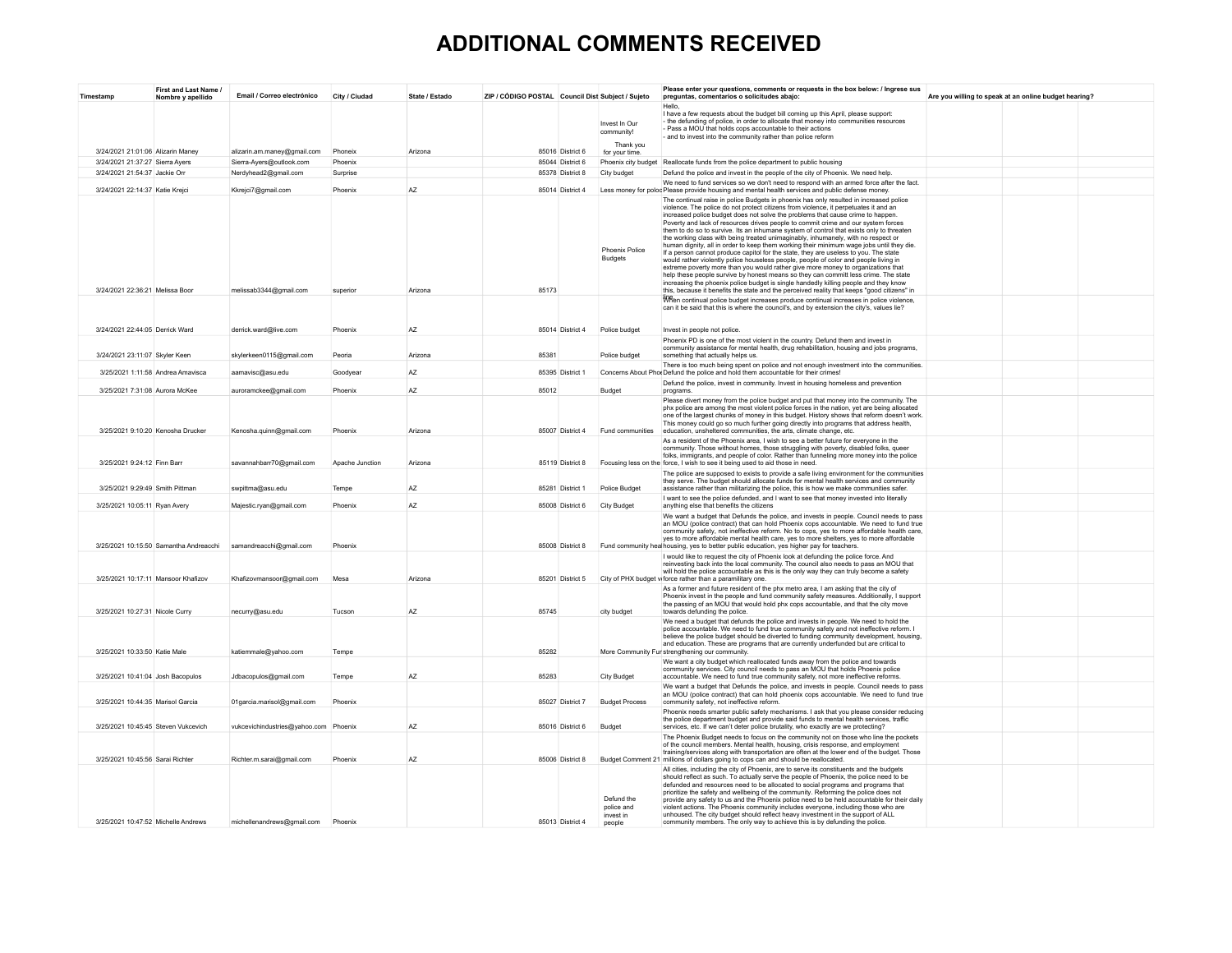#### **OTHER ATTACHED COMMENTS**

| Timestamp                                                              |                                                                | First and Last Name / No Email / Correo electrónico | City / Ciudad      | State / Estado | ZIP / CÓDIGO POSTAL Council Dist Subject / Sujeto |                       | Please enter your questions, comments or requests in the box below: / Ingrese sus<br>preguntas, comentarios o solicitudes abajo:                                                                                                                                                                                                                                                                                                                                                                                                                                                                                                                                                                                                                                                                                                                                                                                                                                                                                                                                                                                                                                                                                                                                                                                                                                                      | Are you willing to speak at an online budget hearing? |  |
|------------------------------------------------------------------------|----------------------------------------------------------------|-----------------------------------------------------|--------------------|----------------|---------------------------------------------------|-----------------------|---------------------------------------------------------------------------------------------------------------------------------------------------------------------------------------------------------------------------------------------------------------------------------------------------------------------------------------------------------------------------------------------------------------------------------------------------------------------------------------------------------------------------------------------------------------------------------------------------------------------------------------------------------------------------------------------------------------------------------------------------------------------------------------------------------------------------------------------------------------------------------------------------------------------------------------------------------------------------------------------------------------------------------------------------------------------------------------------------------------------------------------------------------------------------------------------------------------------------------------------------------------------------------------------------------------------------------------------------------------------------------------|-------------------------------------------------------|--|
|                                                                        |                                                                |                                                     |                    |                |                                                   |                       | Hello! I am a home owner in Phoenix. I love being a part of a vibrant, diverse community of<br>hard working and fun loving people                                                                                                                                                                                                                                                                                                                                                                                                                                                                                                                                                                                                                                                                                                                                                                                                                                                                                                                                                                                                                                                                                                                                                                                                                                                     |                                                       |  |
|                                                                        |                                                                |                                                     |                    |                |                                                   |                       | In order to continue to support this type of community, increase business and ensure<br>safety, we need to reallocate resources away from police budgets and to other areas such<br>as social services and mental health support. Small changes won't make an impact. We<br>need sweeping reform to ensure that Phoenix police officers are held accountable for the<br>violence that they're responsible for in our community.                                                                                                                                                                                                                                                                                                                                                                                                                                                                                                                                                                                                                                                                                                                                                                                                                                                                                                                                                       |                                                       |  |
| 3/25/2021 10:56:00 Katie Cannon<br>3/25/2021 11:00:08 Abdullah Tirmizi |                                                                | Katherineacannon@gmail.com                          | Phoenix<br>Phoenix | AZ<br>Az       | 85013 District 4<br>85053 District 1              |                       | Comments on propos I look forward to a budget that keeps all Phoenix citizens safe, happy and healthy.                                                                                                                                                                                                                                                                                                                                                                                                                                                                                                                                                                                                                                                                                                                                                                                                                                                                                                                                                                                                                                                                                                                                                                                                                                                                                |                                                       |  |
|                                                                        |                                                                | abdullahtirmizi@gmail.com                           |                    |                |                                                   |                       | Defund the police, In Defund the police, Invest in education<br>Phoenix is the central hub for surrounding communities and a driver of both economy and                                                                                                                                                                                                                                                                                                                                                                                                                                                                                                                                                                                                                                                                                                                                                                                                                                                                                                                                                                                                                                                                                                                                                                                                                               |                                                       |  |
| 3/25/2021 11:01:15 Jisoo Kim                                           |                                                                | gsoo kim@protonmail.com                             | Tempe              |                | 85282                                             | Divest and invest     | culture. You must take a stand and divest from outdated and harmful systems of police<br>and incarceration, and invest in our communities. Social services, community development<br>(of the non-gentrifying kind), fair housing, etc. desperately need more resources. Invest in<br>people, and you will serve as an example for other municipalities in the Valley and around<br>the country. Not only that, you will also immediately affect the tens of thousands of people<br>who may not be residents but work, recreate, worship, etc. in the city.                                                                                                                                                                                                                                                                                                                                                                                                                                                                                                                                                                                                                                                                                                                                                                                                                            |                                                       |  |
|                                                                        |                                                                |                                                     |                    |                |                                                   |                       | Hello! I am a home owner in Phoenix. I love being a part of a vibrant, diverse community of                                                                                                                                                                                                                                                                                                                                                                                                                                                                                                                                                                                                                                                                                                                                                                                                                                                                                                                                                                                                                                                                                                                                                                                                                                                                                           |                                                       |  |
| 3/25/2021 11:13:58 Katie Cannon                                        |                                                                | Katherineacannon@gmail.com                          | Phoenix            | A7             | 85013 District 4                                  |                       | hard working and fun loving people.<br>In order to continue to support this type of community, increase business and ensure<br>safety, we need to reallocate resources away from police budgets and to other areas such<br>as social services and mental health support. Small changes won't make an impact. We<br>need sweeping reform to ensure that Phoenix police officers are held accountable for the<br>violence that they're responsible for in our community.<br>Comments on propos I look forward to a budget that keeps all Phoenix citizens safe, happy and healthy.                                                                                                                                                                                                                                                                                                                                                                                                                                                                                                                                                                                                                                                                                                                                                                                                      |                                                       |  |
|                                                                        |                                                                |                                                     |                    |                |                                                   |                       | We want a budget that Defunds the police, and invests in people. Council needs to<br>pass an MOU (police contract) that can hold phoenix cops accountable. We need to                                                                                                                                                                                                                                                                                                                                                                                                                                                                                                                                                                                                                                                                                                                                                                                                                                                                                                                                                                                                                                                                                                                                                                                                                 |                                                       |  |
| 3/25/2021 11:26:16 Zenya Weatherall                                    |                                                                | zenyaweatherall@gmail.com                           | Phoenix            | AZ             | 85041 District 7                                  | Budget                | fund true community safety, not ineffective reform. Enough is enough!                                                                                                                                                                                                                                                                                                                                                                                                                                                                                                                                                                                                                                                                                                                                                                                                                                                                                                                                                                                                                                                                                                                                                                                                                                                                                                                 |                                                       |  |
| 3/25/2021 11:28:16 mary kay zeeb                                       |                                                                | marykhaos@hotmail.com                               | phoenix            |                | 85006                                             |                       | phoenix budget heari serve and invest in the people of phoenix! not the violence of the police.                                                                                                                                                                                                                                                                                                                                                                                                                                                                                                                                                                                                                                                                                                                                                                                                                                                                                                                                                                                                                                                                                                                                                                                                                                                                                       |                                                       |  |
| 3/25/2021 11:36:38 Wesley Murray                                       |                                                                | wesley.allenmurray@gmail.com Chandler               |                    | AZ             | 85286 District 3                                  | Defund Police         | We want a budget that Defunds the police, and invests in people. Council needs to<br>pass an MOU (police contract) that can hold phoenix cops accountable. We need to<br>fund true community safety, not ineffective reform. We also deserve a citizen run review<br>board of police actions!                                                                                                                                                                                                                                                                                                                                                                                                                                                                                                                                                                                                                                                                                                                                                                                                                                                                                                                                                                                                                                                                                         |                                                       |  |
|                                                                        |                                                                |                                                     |                    |                | 85009 District 7                                  |                       | We need a budget in Phoenix that centers on the people, not police. Council needs to<br>pass an MOU that can hold phoenix cops accountable. The city's lopsided budget<br>messages its misguided priorities. For all the money this city has squandered on<br>ineffective on purpose reform, we could have met the needs of so many. Instead, we<br>throw money at an institution that does not serve us and does not protect us. Community<br>safety means that our needs are met and all of us can thrive--Phoenix police cannot                                                                                                                                                                                                                                                                                                                                                                                                                                                                                                                                                                                                                                                                                                                                                                                                                                                    |                                                       |  |
|                                                                        | 3/25/2021 11:38:55 Catherine heywood                           | Cahevwood2@gmail.com                                | Phoenix            | Az             |                                                   | <b>Budget hearing</b> | provide this. Defund police. Fund people.<br>Police budget is too high - 600+million dollars? Yet our needs as a city are not prioritized.                                                                                                                                                                                                                                                                                                                                                                                                                                                                                                                                                                                                                                                                                                                                                                                                                                                                                                                                                                                                                                                                                                                                                                                                                                            |                                                       |  |
| 3/25/2021 11:50:23 Ricardo Palomera                                    |                                                                | Ricardo.palomera@yahoo.com                          | Phoenix            | AZ             | 85014 District 4                                  | Budget                | Please lower police budget and appropriate that money elsewhere. The citizenry wish to<br>not live in a police state thank you!<br>The community has made it clear that we need a budget that prioritizes the people,                                                                                                                                                                                                                                                                                                                                                                                                                                                                                                                                                                                                                                                                                                                                                                                                                                                                                                                                                                                                                                                                                                                                                                 |                                                       |  |
| 3/25/2021 11:56:26 Bailey Maddox                                       |                                                                | maddoxbailey1998@gmail.com                          | Tempe              | AZ             | 85281 District 8                                  | <b>City Budget</b>    | particularly the people that suffer the most from systemic inequity, and divests from the<br>police force that upholds and enforces these inequities. Council needs to pass an MOU<br>that can actually hold Phoenix cops accountable and not allow for the perpetuation of<br>violence they inflict. We need to fund true community safety that does not involve police,<br>not ineffective reform.                                                                                                                                                                                                                                                                                                                                                                                                                                                                                                                                                                                                                                                                                                                                                                                                                                                                                                                                                                                  |                                                       |  |
| 3/25/2021 11:56:40 Denice Garcia                                       |                                                                | denice777vg@gmail.com                               | Phoenix            | Arizona        | 85033 District 5                                  |                       | A budget that Defunds the police, and invests in people. Council needs to pass an MOU<br>(police contract) that can hold phoenix cops accountable. We need to fund true community<br>Funding for Commun safety, not ineffective reform                                                                                                                                                                                                                                                                                                                                                                                                                                                                                                                                                                                                                                                                                                                                                                                                                                                                                                                                                                                                                                                                                                                                                |                                                       |  |
|                                                                        | 3/25/2021 12:07:20 Nathaniel Felix-Cardenas nasahg98@gmail.com |                                                     | Phoenix            | AZ             | 85043 District 7                                  |                       | i want defund the poli will the money go to mental health resources?                                                                                                                                                                                                                                                                                                                                                                                                                                                                                                                                                                                                                                                                                                                                                                                                                                                                                                                                                                                                                                                                                                                                                                                                                                                                                                                  |                                                       |  |
| 3/25/2021 12:07:46 Sage Davey                                          |                                                                | sdavey96@protonmail.com                             | Phoenix            |                | 85017 District 8                                  |                       | Phoenix needs to defund the police and invest in the people. Equitable solutions for<br>community care don't involve guns or force.<br>An MOU for police accountability is a small but necessary step to take to legitimize efforts<br>to eradicate police misconduct. If you stand for community safety, put your money where<br>community budget he your mouth is and fund community led safety initiatives and defund the phoenix police.                                                                                                                                                                                                                                                                                                                                                                                                                                                                                                                                                                                                                                                                                                                                                                                                                                                                                                                                          |                                                       |  |
|                                                                        |                                                                |                                                     |                    |                |                                                   |                       | Phoenix Police are the most violent in the nation. They are wildly overfunded and receive<br>42% of the city's general fund. We say no more! Redirect their entire budget to housing<br>and human services, programs the community actually needs. Fire the entire staff at                                                                                                                                                                                                                                                                                                                                                                                                                                                                                                                                                                                                                                                                                                                                                                                                                                                                                                                                                                                                                                                                                                           |                                                       |  |
| 3/25/2021 12:13:11 Hana Hehman                                         |                                                                | hana.sun@zoho.com                                   | Phoenix            |                | 85012 District 7                                  |                       | Defund the Violent PI Phoenix PD and fire city manager Ed Zeurcher to pay for these community services.<br>I'm comment to voice my concern for the city's budget. We need a budget that defunds the<br>police and instead invests in the people of our community. The council should pass an                                                                                                                                                                                                                                                                                                                                                                                                                                                                                                                                                                                                                                                                                                                                                                                                                                                                                                                                                                                                                                                                                          |                                                       |  |
| 3/25/2021 12:30:51 Michael Ferraro                                     |                                                                | mferraro@asu.edu                                    | Phoenix            | AZ             | 85003 District 4                                  | City budget           | MOU (police contract) that will hold phoenix cops accountable. Focus on fostering true<br>community safety and not ineffective reform<br>We want a budget that Defunds the police, and invests in people. Council needs to pass                                                                                                                                                                                                                                                                                                                                                                                                                                                                                                                                                                                                                                                                                                                                                                                                                                                                                                                                                                                                                                                                                                                                                       |                                                       |  |
| 3/25/2021 12:47:05 Tara lowman rojas                                   |                                                                | Tara.lowmanrojas@gmail.com                          | Glendale           | AZ             | 85302 District 7                                  |                       | an MOU that can hold phoenix cops accountable due to the significant amount of violence<br>and white supremacy that exists in this department. These community safety concerns<br>have been unaddressed for far too long. The people who the city employs to supposedly<br>keep communities safe are the direct cause of the unsafe conditions we currently face.<br>Imagine the amount of preventative services that could be put into place with just a<br>fraction of the funds provided to the Phoenix police. What does investing in the police<br>really provide besides an inappropriate and violent response to an issue that has already<br>happened in most cases? A negative outcome. What does investing in preventative care<br>and services get you? An increase in health and happiness in our community. I think we<br>all agree that we need to fund true community safety, not ineffective reform. We need to<br>think outside of the box and stop doing the same thing over and over year after year with<br>no real improvement in the lives of the community. We need to start looking at<br>preventative care for our community. We are looking at you city counsel and how you<br>continue to ignore the people in this city. Be ready to be lose your job if you continue to<br>Fund our community fund your public safety as it currently stands. Thank you. |                                                       |  |
|                                                                        |                                                                |                                                     |                    |                |                                                   |                       | We want a city budget which reallocated funds away from the police and towards<br>community services. City council needs to pass an MOU that holds Phoenix police                                                                                                                                                                                                                                                                                                                                                                                                                                                                                                                                                                                                                                                                                                                                                                                                                                                                                                                                                                                                                                                                                                                                                                                                                     |                                                       |  |
| 3/25/2021 12:48:56 Josh Bacopulos                                      |                                                                | Jdbacopulos@gmail.com                               | Tempe              | A7             | 85283                                             | City Budget           | accountable. We need to fund true community safety, not more ineffective reforms.<br>We want a city budget which reallocated funds away from the police and towards                                                                                                                                                                                                                                                                                                                                                                                                                                                                                                                                                                                                                                                                                                                                                                                                                                                                                                                                                                                                                                                                                                                                                                                                                   |                                                       |  |
| 3/25/2021 12:59:48 Josh Bacopulos                                      |                                                                | Jdbacopulos@gmail.com                               | Tempe              | AZ             | 85283                                             | City Budget           | community services. City council needs to pass an MOU that holds Phoenix police<br>accountable. We need to fund true community safety, not more ineffective reforms                                                                                                                                                                                                                                                                                                                                                                                                                                                                                                                                                                                                                                                                                                                                                                                                                                                                                                                                                                                                                                                                                                                                                                                                                   |                                                       |  |
|                                                                        |                                                                |                                                     |                    |                |                                                   |                       | We want a budget that Defunds the police, and invests in people. Council needs to pass<br>an MOU (police contract) that can hold phoenix cops accountable. We need to fund true<br>community safety, not ineffective reform. Phoenix has endured years of police misconduct                                                                                                                                                                                                                                                                                                                                                                                                                                                                                                                                                                                                                                                                                                                                                                                                                                                                                                                                                                                                                                                                                                           |                                                       |  |
| 3/25/2021 13:13:55 Stephanie Serrano                                   |                                                                | Sssteph.serrano@gmail.com                           | Phoenix            | Az             | 85016 District 6                                  | Funding               | and it is time for a change that allows the people's voices to make a difference.                                                                                                                                                                                                                                                                                                                                                                                                                                                                                                                                                                                                                                                                                                                                                                                                                                                                                                                                                                                                                                                                                                                                                                                                                                                                                                     |                                                       |  |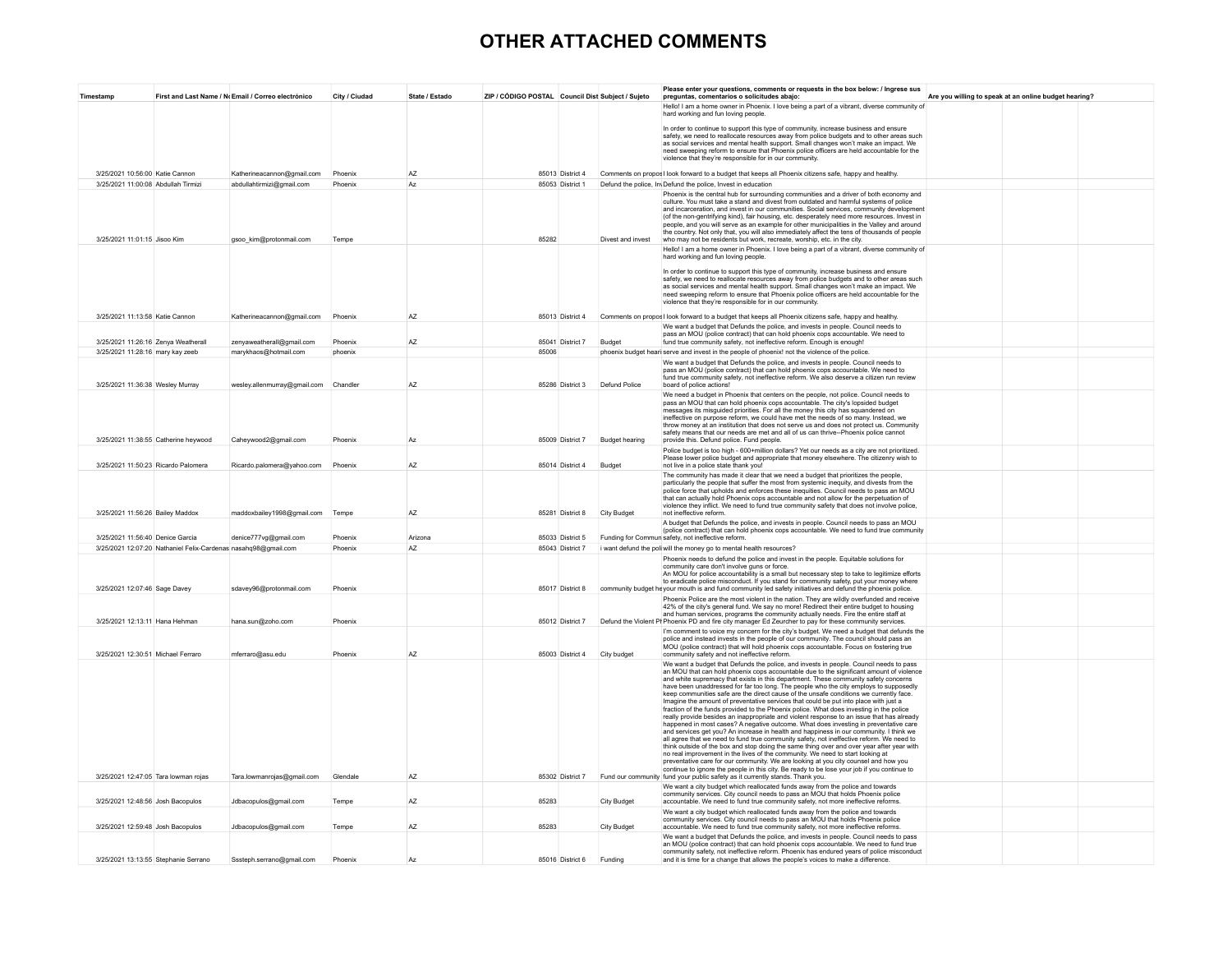| Timestamp                           |                                      | First and Last Name / No Email / Correo electrónico                             | City / Ciudad   | State / Estado | ZIP / CÓDIGO POSTAL Council Dist Subject / Sujeto |                             |                       | Please enter your questions, comments or requests in the box below: / Ingrese sus<br>preguntas, comentarios o solicitudes abajo:                                                                                                                                                                                                                                                                                                                                                                                                                                                                                                                                                                                                                                                      | Are you willing to speak at an online budget hearing? |  |
|-------------------------------------|--------------------------------------|---------------------------------------------------------------------------------|-----------------|----------------|---------------------------------------------------|-----------------------------|-----------------------|---------------------------------------------------------------------------------------------------------------------------------------------------------------------------------------------------------------------------------------------------------------------------------------------------------------------------------------------------------------------------------------------------------------------------------------------------------------------------------------------------------------------------------------------------------------------------------------------------------------------------------------------------------------------------------------------------------------------------------------------------------------------------------------|-------------------------------------------------------|--|
| 3/25/2021 13:26:36 Owen Evans       |                                      | owenrichardevans@gmail.com                                                      | Phoenix         | AZ             |                                                   | 85009 District 7            |                       | We need to fund our communities with actual resources that serve those in need. We do<br>not need more money for police to further militarize. We need public safety options that<br>Community resource: actually keep ALL people feeling safe.                                                                                                                                                                                                                                                                                                                                                                                                                                                                                                                                       |                                                       |  |
|                                     |                                      |                                                                                 |                 |                |                                                   |                             |                       | We want a budget that Defunds the police, and invests in people. Council needs to pass<br>an MOU that can hold phoenix cops accountable. We need to fund true community safety,                                                                                                                                                                                                                                                                                                                                                                                                                                                                                                                                                                                                       |                                                       |  |
| 3/25/2021 13:32:07 Amanda Brandner  |                                      | arb1998@yahoo.com                                                               | Phoenix         | AZ             |                                                   | 85014 District 4            | <b>Budget process</b> | not ineffective reform. Give money back to the community!                                                                                                                                                                                                                                                                                                                                                                                                                                                                                                                                                                                                                                                                                                                             |                                                       |  |
| 3/25/2021 13:32:17 Regina Garcia    |                                      | reginafelicegarcia@gmail.com                                                    | Phoenix         | AZ             |                                                   | 85015 District 4            |                       | City of Phoenix Budg We need to fund true community safety and invest in the people, not ineffective reform.                                                                                                                                                                                                                                                                                                                                                                                                                                                                                                                                                                                                                                                                          |                                                       |  |
|                                     |                                      |                                                                                 |                 |                |                                                   |                             |                       | We need to refund our education system and defund the police. The phx police<br>department is one of the deadliest in the country. For this blatant disregard of life they do<br>not deserve our tax money for their killing regiment. Please reallocate their almost 750<br>MILLION dollars towards our communities they have destroyed with their violence. Shame<br>on all of you for not upholding your oath to work FOR THE PEOPLE. We pay your                                                                                                                                                                                                                                                                                                                                  |                                                       |  |
| 3/25/2021 13:34:58 Kalvnn Sobv      |                                      | Kalynn.soby@gmail.com                                                           | Mesa            | Az             | 85213                                             |                             | Budget                | salaries, you work for us now do your job.                                                                                                                                                                                                                                                                                                                                                                                                                                                                                                                                                                                                                                                                                                                                            |                                                       |  |
| 3/25/2021 13:49:54 Hayler Munoz     |                                      | Munozone987@yahoo.com                                                           | Phoenix         | Arizona        |                                                   | 85037 District 5            | <b>Budget Process</b> | We want a budget that Invests in people and doesn't reward a violent police department<br>with more money. Council needs to pass an MOU(police contract) that can hold phoenix<br>cops accountable. We need to fund true community safety, not ineffective reform.                                                                                                                                                                                                                                                                                                                                                                                                                                                                                                                    |                                                       |  |
| 3/25/2021 13:52:36 Kayla Thompson   |                                      | kayla.thomps@sbcglobal.net                                                      | Phoenix         | Arizona        |                                                   | 85044 District 6            |                       | We need a budget that Defunds the police, and invests in people. Council needs to pass<br>an MOU(police contract) that can hold phoenix cops accountable. We need to fund true<br>Hold Phoenix PD acc community safety, not ineffective reform.                                                                                                                                                                                                                                                                                                                                                                                                                                                                                                                                       |                                                       |  |
|                                     |                                      |                                                                                 |                 |                |                                                   |                             |                       | I want a budget in my community that defunds the police, and invests in people. Council                                                                                                                                                                                                                                                                                                                                                                                                                                                                                                                                                                                                                                                                                               |                                                       |  |
| 3/25/2021 13:52:37 Crystal Carrillo |                                      | crystalcarrillo721@gmail.com                                                    | Phoenix         | Arizona        |                                                   | 85015 District 4            |                       | needs to pass an MOU (police contract) that can hold phoenix cops accountable. We need<br>to fund true community safety, not ineffective reform. I want to see more lighting in my<br>neighborhood, more work done on the canal by my home, and more street/pothole fixes.<br>So much goes to police instead of putting it towards cleaning up our communities and<br>making them safer for usage. We also need affordable housing and more robust programs<br>for our homeless populations. Why are they seen as criminals? That could be me or a<br>family member or a loved one. They are valued members of our community who need<br>Phoenix Budget Dem support. Let's give this to them.                                                                                         |                                                       |  |
|                                     |                                      |                                                                                 |                 |                |                                                   |                             |                       | We want a budget that Defunds the police, and invests in people. Council needs to pass                                                                                                                                                                                                                                                                                                                                                                                                                                                                                                                                                                                                                                                                                                |                                                       |  |
|                                     | 3/25/2021 13:54:22 MarinaRae Saucedo | marinaraesaucedo04@gmail.com Phoenix                                            |                 | Arizona        |                                                   | 85012 District 4            |                       | an MOU(police contract) that can hold phoenix cops accountable. We need to fund true<br>Defunding the Police community safety, not ineffective reform.<br>To the phx city council members: As a resident I want a budget that reflects integrity and                                                                                                                                                                                                                                                                                                                                                                                                                                                                                                                                  |                                                       |  |
| 3/25/2021 13:59:47 Daena Homer      |                                      | Daena.herbal medicine@gmail.cor Phoenix                                         |                 |                |                                                   | 85015 District 3            | City Budget           | trust in our community. I want to see a budget that Defunds the police, and invests in<br>people. The Council needs to pass an MOU(police contract) that can hold phoenix cops<br>accountable. We need to fund true community safety and support networks, not ineffective<br>reform bound to hurt those in the most need. Thank you.                                                                                                                                                                                                                                                                                                                                                                                                                                                 |                                                       |  |
|                                     |                                      |                                                                                 |                 |                |                                                   |                             |                       | We need a budget that invests community members and defunds the police force. There is                                                                                                                                                                                                                                                                                                                                                                                                                                                                                                                                                                                                                                                                                                |                                                       |  |
|                                     |                                      |                                                                                 |                 |                |                                                   |                             |                       | not enough being invested in public education, transportation and additional resources<br>that propel our community's physical and mental health. These are the resources that are<br>actually valuable to our people. We need to fund community resources for growth, not                                                                                                                                                                                                                                                                                                                                                                                                                                                                                                            |                                                       |  |
| 3/25/2021 14:53:12 Destiny Garcia   |                                      | destinygarcia090398@gmail.com Glendale                                          |                 | AZ             |                                                   | 85301 District 5            |                       | More funding for Con murderous cops. Council needs to pass an MOU that holds Phoenix cops accountable.                                                                                                                                                                                                                                                                                                                                                                                                                                                                                                                                                                                                                                                                                |                                                       |  |
| 3/25/2021 15:10:50 benjamin clark   |                                      | baclark12781@gmail.com                                                          | Phoenix         | AZ             |                                                   | 85014 District 4            | City Budget           | I would like money removed from the police budget and added to community social<br>services that support wellness. These include: housing, health and mental health care,<br>childcare, nutrition, libraries, parks, and job programs. I would also like to see an MOU that<br>holds officers and divisions of the department responsible for improper use of force and<br>criminal wrongdoing.                                                                                                                                                                                                                                                                                                                                                                                       |                                                       |  |
|                                     |                                      |                                                                                 |                 |                |                                                   |                             |                       | It's really important that the Phoenix city council begins to invest the budget in                                                                                                                                                                                                                                                                                                                                                                                                                                                                                                                                                                                                                                                                                                    |                                                       |  |
|                                     |                                      |                                                                                 |                 |                |                                                   |                             |                       | communities and community resources, instead of the PHX PD. The police here have<br>shown urge citizens time after time that they aren't a community resource, and are the first<br>to admit that they can only respond to problems. We don't need the majority of this cities.<br>budget going towards an armed (and often dangerous) reactionary organization, we NEED<br>the majority of the budget going towards policies and institutions that lift up community<br>members and provide them with the support they need.<br>We need to find true community safety, by investing in communities, not by pushing<br>ineffective reform<br>It's also important that any budget item that goes towards the PHX PD is contingent on an                                                |                                                       |  |
|                                     |                                      | 3/25/2021 15:14:51 Cole Larson-Whittaker Cole.larsonwhittaker@gmail.com Phoenix |                 |                |                                                   |                             |                       | 85008 District 8 Defunding the police MOU (police contract) that holds PHX PD accountable for their violent actions.                                                                                                                                                                                                                                                                                                                                                                                                                                                                                                                                                                                                                                                                  |                                                       |  |
| 3/25/2021 15:35:07 Darcy Boehme     |                                      | darcy.boehme@gmail.com                                                          | <b>GLENDALE</b> | AZ             |                                                   | 85304 District 8            | Phx MOU               | We want a budget that Defunds the police, and invests in people. Council needs to pass<br>an MOU(police contract) that can hold phoenix cops accountable. We need to fund true<br>community safety, not ineffective reform.<br>The violence perpetrated by the phx of and the lack of accountability needs to stop<br>immediately. This can't be done without a budget that puts the community first. Until we<br>defund the police there will be a cacophony of voices calling for it. How long do you want<br>to disregard those voices? How long do you want to completely ignore your constituents?<br>If you want to be held in high regard by the community you represent I expect you'll want<br>to vote for reform sooner rather than later. Be on the right side of history. |                                                       |  |
|                                     |                                      |                                                                                 |                 |                |                                                   |                             |                       | I'm a teacher and I believe that more funding should be dedicated to charter and public                                                                                                                                                                                                                                                                                                                                                                                                                                                                                                                                                                                                                                                                                               |                                                       |  |
| 3/25/2021 15:59:40 Vickie Hall      |                                      | vickiemhall1@gmail.com                                                          | Hattiesburg     | MS             | 39401                                             |                             |                       | schools as well as feeding low income individuals especially the homeless population.<br>Providing people rent assistance is definitely needed as the cost of living for the time we<br>Phoenix Budget Hearlive in is especially out of control                                                                                                                                                                                                                                                                                                                                                                                                                                                                                                                                       |                                                       |  |
| 3/25/2021 16:01:35 Yuvixa Dominguez |                                      | yuvixadominguez04@gmail.com Phoenix                                             |                 | arizona        |                                                   | 85031 District 5            | defund police         | We want a budget that Defunds the police, and invests in people. Council needs to pass<br>an MOU(police contract) that can hold phoenix cops accountable. We need to fund true<br>community safety, not ineffective reform. They hurt communities and people living in those<br>communities. The city takes all of our tax money and invests them into police rather than<br>the city and people. Police have way too much money for people who only murder.<br>Council needs to stop it.                                                                                                                                                                                                                                                                                             |                                                       |  |
|                                     |                                      |                                                                                 |                 |                |                                                   |                             |                       | We need a budget that is defunding the police and putting that (previously wasted) money                                                                                                                                                                                                                                                                                                                                                                                                                                                                                                                                                                                                                                                                                              |                                                       |  |
| 3/25/2021 16:10:01 Carter Casteel   |                                      | cartercasteel99@gmail.com                                                       | Mesa            | Arizona        | 85203                                             |                             | Budget                | towards the community in non-police ways                                                                                                                                                                                                                                                                                                                                                                                                                                                                                                                                                                                                                                                                                                                                              |                                                       |  |
| 3/25/2021 16:10:40 Alexa Banuelos   |                                      | alexabanu212@gmail.com                                                          | Phoenix         | Arizona        |                                                   |                             |                       | We want a budget that Defunds the police, and invests in people. Council needs to pass<br>an MOU that can hold phoenix cops accountable. We need to fund true community safety,<br>not ineffective reform. I fear for my community every single day as cops are given more<br>weapons and opportunities to kill and hurt my community. You do not hold them<br>accountable for the cruel and unjust ways that they "protect & serve". Police are<br>traumatizing our people and instead of investing in the community itself, you instill fear and<br>violence. Stop funding the police, and work towards actually investing in what our<br>85013 District 4 Defund police, invest community needs, not what YOU think it needs.                                                      |                                                       |  |
|                                     |                                      |                                                                                 |                 |                |                                                   |                             |                       | This Budget is proof that anti-Blackness runs the city of Phoenix and city management are<br>only working to keep the system if white supremacy in place. This is not hyperbole this is a<br>fact. Kate Ed Jeff Jeri how dare you think it acceptable to continue to support the nation's<br>most violent and deadly police force. The MOU is a joke and we want PPD's 745+ million                                                                                                                                                                                                                                                                                                                                                                                                   |                                                       |  |
| 3/25/2021 16:18:25 Patricia         |                                      | Patricia@masslibaz.org                                                          | Phx             |                |                                                   | 85016 District 4 Defund PPD |                       | put into communities so we can create true health snd safety.                                                                                                                                                                                                                                                                                                                                                                                                                                                                                                                                                                                                                                                                                                                         |                                                       |  |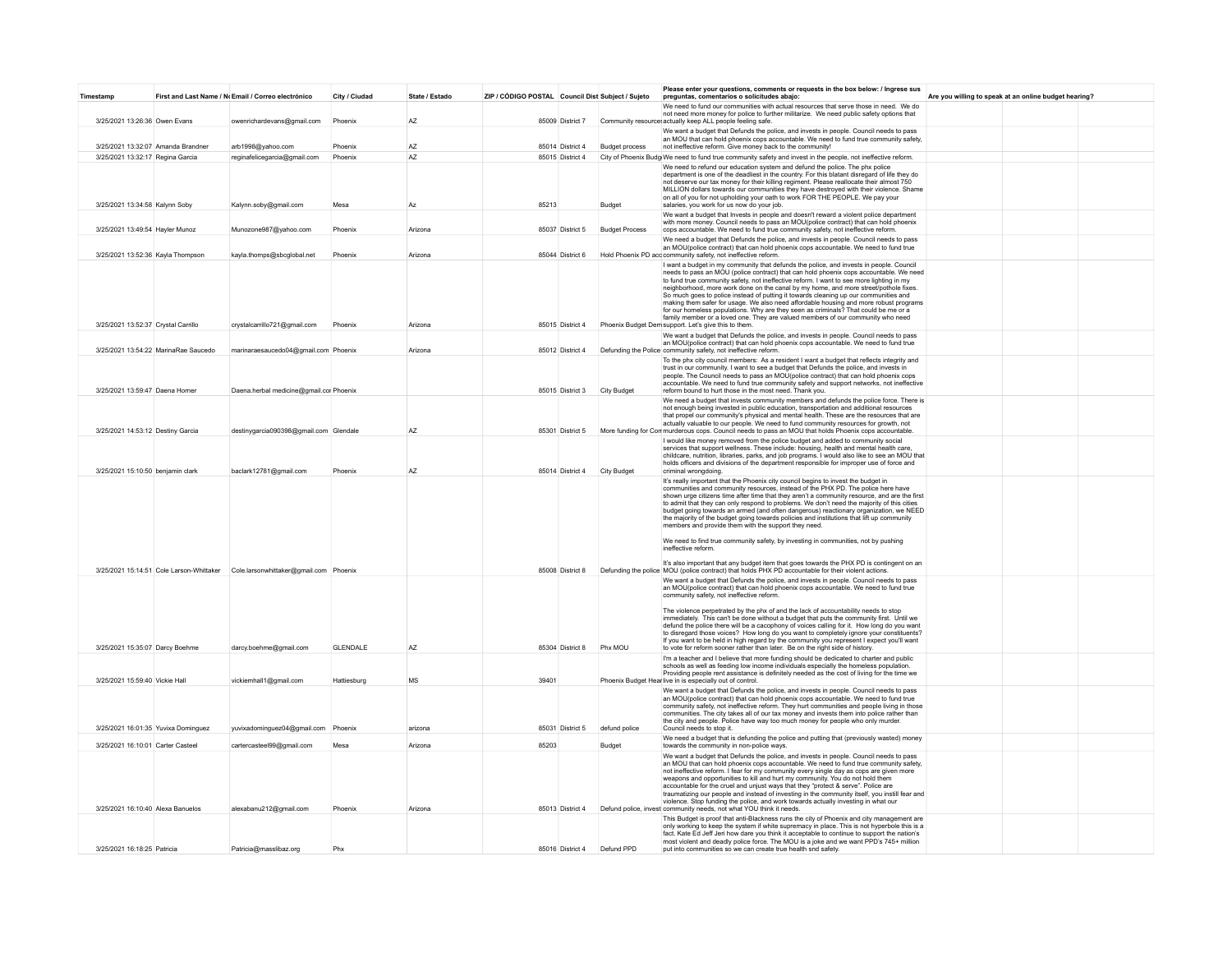| Timestamp                             |                                                                | First and Last Name / No Email / Correo electrónico | City / Ciudad   | State / Estado | ZIP / CÓDIGO POSTAL Council Dist Subject / Sujeto |                  |                                            | Please enter your questions, comments or requests in the box below: / Ingrese sus<br>preguntas, comentarios o solicitudes abajo:                                                                                                                                                                                                                                                                                                                                                                                                                                                               | Are you willing to speak at an online budget hearing? |  |
|---------------------------------------|----------------------------------------------------------------|-----------------------------------------------------|-----------------|----------------|---------------------------------------------------|------------------|--------------------------------------------|------------------------------------------------------------------------------------------------------------------------------------------------------------------------------------------------------------------------------------------------------------------------------------------------------------------------------------------------------------------------------------------------------------------------------------------------------------------------------------------------------------------------------------------------------------------------------------------------|-------------------------------------------------------|--|
|                                       |                                                                |                                                     |                 |                |                                                   |                  |                                            | We want a budget that defunds the police, and invests in people. Council needs to pass<br>an MOU that can hold Phoenix Police accountable. We need to fund true community                                                                                                                                                                                                                                                                                                                                                                                                                      |                                                       |  |
| 3/25/2021 16:21:08 Caitlyn Hall       |                                                                | caitlynahall@gmail.com                              | Phoenix         |                | 85003                                             |                  |                                            | safety, not ineffective reform. Precedent shows that increasing police funding hasn't made<br>Community Investme the community safer, while precedent and studies show that community programs do.                                                                                                                                                                                                                                                                                                                                                                                             |                                                       |  |
|                                       |                                                                |                                                     |                 |                |                                                   |                  |                                            | The city of Phoenix needs to allocate more funding into community services. The health<br>and safety of our community is reliant on services that promote the best interest of people<br>like mental health support, housing access and food security. It is imperative that people                                                                                                                                                                                                                                                                                                            |                                                       |  |
| 3/25/2021 16:24:54 Arianna Jones      |                                                                | Ariannarjones@gmail.com                             | Phoenix         |                |                                                   | 85006 District 7 |                                            | are put first and by increasing funds to meet community needs, the city of Phoenix will<br>Funds For Communit take a step in the right direction.                                                                                                                                                                                                                                                                                                                                                                                                                                              |                                                       |  |
| 3/25/2021 16:25:49 Buck Newman        |                                                                | buck newman@vahoo.com                               | Phoenix         |                |                                                   | 85016 District 4 |                                            | The Phoenix PD consumes too much of our tax dollars and can only react to problems<br>when they arise. We need to invest more of our tax dollars directly into the hands of more<br>members of our community. If I sat on the city council, I would reduce the budget for<br>police and use those savings to fund community programs that address the root causes of<br>many crimes, such as hunger, unemployment and homelessness, so I expect nothing less<br>Defund Police & Inve from the person representing my voice on city council.                                                    |                                                       |  |
|                                       |                                                                |                                                     |                 |                |                                                   |                  |                                            | As a member of the Phoenix community, I strongly urge council to create a budget that<br>defunds the police and serves people better. This kind of focus is seriously lacking. It is                                                                                                                                                                                                                                                                                                                                                                                                           |                                                       |  |
|                                       | 3/25/2021 16:28:46 Sarah Ontiveros Sullivan tiasarah@gmail.com |                                                     | Phoenix         | Arizona        |                                                   | 85021 District 3 | Budget                                     | unfair to the police and to the public for them to be responsible for all concerns when they<br>are not trained in a way that is effective at handling such a variety of issues that may arise.<br>Police are human and in a role as critical seeming and powerful there needs to be more<br>accountability. I urge Council to pass an MOU that can create accountability that allows<br>our communities to be safer. With more accountability we are all better. Community safety<br>can not happen with ineffective reform.                                                                  |                                                       |  |
| 3/25/2021 16:32:49 Kathleen Stanberry |                                                                | stanberrykate@gmail.com                             | PHOENIX         | AZ             |                                                   | 85014 District 4 | <b>City Budget</b>                         | I want a budget that can reflect the needs of the future. Younger generations are on track<br>to be more diverse and informed than ever, and a system that invests in only one way of<br>doing things will hold them back. By defunding the Phoenix police and investing in<br>solutions that are equiped to handle to diversity of the future we can set an example that<br>says that while change is inevitable, we have a community to help us through it.                                                                                                                                  |                                                       |  |
|                                       |                                                                |                                                     |                 |                |                                                   |                  |                                            | We want a budget that demilitarizes the police, and invests in people. Council needs to                                                                                                                                                                                                                                                                                                                                                                                                                                                                                                        |                                                       |  |
| 3/25/2021 16:35:54 Samantha Garduno   |                                                                | Samgarduno@gmail.com                                | Phoenix         | A7             |                                                   | 85006 District 8 | Budget                                     | pass an MOU(police contract) that can hold phoenix cops accountable! We need to fund<br>true community safety, not ineffective reform. This goes hand in hand with investing in<br>behavioral health for low income AND homeless individuals. Community efforts should be<br>focusing more on keeping their constituents healthy and happy; not scared and continually<br>disappointed in their representatives. We need to be funding youth, housing, and health<br>FIRST. I strongly encourage Phoenix invest in a STARS program similar to what Denver,<br>CO has done for their community. |                                                       |  |
|                                       |                                                                |                                                     |                 |                |                                                   |                  |                                            | We want a budget that Defunds the police, and invests in people. Council needs to pass                                                                                                                                                                                                                                                                                                                                                                                                                                                                                                         |                                                       |  |
| 3/25/2021 16:45:15 Camille mayberry   |                                                                | cmackenzie672@gmail.com                             | Phoenix         | AZ             |                                                   | 85019 District 5 | Budget                                     | an MOU(police contract) that can hold phoenix cops accountable. We need to fund true<br>community safety, not ineffective reform. Feel free to add to this or say it in your own<br>words                                                                                                                                                                                                                                                                                                                                                                                                      |                                                       |  |
|                                       |                                                                |                                                     |                 |                |                                                   |                  |                                            | We want a budget that Defunds the police, and invests in people. Council needs to pass<br>an MOU(police contract) that can hold phoenix cops accountable. We need to fund true<br>community safety, not ineffective reform. They hurt communities and people living in those<br>communities. The city takes all of our tax money and invests them into police rather than<br>the city and people. Police have way too much money for people who only murder.                                                                                                                                   |                                                       |  |
| 3/25/2021 16:58:26 Yuvixa Dominguez   |                                                                | yuvixadominguez04@gmail.com phoenix                 |                 | arizona        |                                                   | 85031 District 5 | defund police                              | Council needs to stop it.<br>We want a budget that and invests in people. Phoenix City Council needs to pass an MOU                                                                                                                                                                                                                                                                                                                                                                                                                                                                            |                                                       |  |
|                                       |                                                                |                                                     |                 |                |                                                   |                  |                                            | that can hold Phoenix PD accountable when they violate the rights of the people, when<br>they do not protect or serve. We need to fund true community safety, not ineffective                                                                                                                                                                                                                                                                                                                                                                                                                  |                                                       |  |
| 3/25/2021 17:12:15 Jacob Harvey       |                                                                | jacobtharvey@gmail.com                              | Phoenix         |                |                                                   | 85013 District 4 | <b>Budget priorities</b>                   | reform.<br>More money needs to be spent on shelter for the homeless. We need to re-zone places                                                                                                                                                                                                                                                                                                                                                                                                                                                                                                 |                                                       |  |
| 3/25/2021 17:15:35 Amy Miskell        |                                                                | cotamy@cox.net                                      | <b>GLENDALE</b> | A7             |                                                   | 85312 District 1 |                                            | like the now closed mall, Metrocenter. If they would just install showers, the building is<br>already there, with kitchens in the food court and nice restrooms. A transit station is in that<br>Budgeting for homele parking lot so people who get jobs can get to work.                                                                                                                                                                                                                                                                                                                      |                                                       |  |
|                                       |                                                                |                                                     |                 |                |                                                   |                  |                                            | We need to fund true community safety. The Budget item for Community Advocacy<br>Program should be taken from police. The ongoing funding for CAP based off data from                                                                                                                                                                                                                                                                                                                                                                                                                          |                                                       |  |
| 3/25/2021 17:16:43 Amy Meglio         |                                                                | Amymeglio@gmail.com                                 | Phoenix         |                |                                                   | 85016 District 6 |                                            | other cities and scaled to our city is 20mil/year. There NEEDS to be an ad hoc committee<br>on Community Advocacy!!!! We want a budget that Defunds the police, and invests in<br>people. Council needs to pass an MOU(police contract) that can hold phoenix cops<br>Community Advocac <sub>)</sub> accountable. No more destroying personnel files or making contracts behind closed doors!                                                                                                                                                                                                  |                                                       |  |
|                                       |                                                                |                                                     |                 |                |                                                   |                  |                                            | We want a budget that Invests in people and doesn't reward a violent police department<br>with more money. Council needs to pass an MOU(police contract) that can hold phoenix                                                                                                                                                                                                                                                                                                                                                                                                                 |                                                       |  |
| 3/25/2021 17:34:58 David Dao          |                                                                | Davidd2014@yahoo.com                                | Phoenix         | A7             | 85019                                             |                  | Budget                                     | cops accountable. We need to fund true community safety, not ineffective reform.<br>We want a budget that Defunds the police, and invests in people. Council needs to pass                                                                                                                                                                                                                                                                                                                                                                                                                     |                                                       |  |
|                                       |                                                                |                                                     |                 |                |                                                   |                  |                                            | an MOU(police contract) that can hold phoenix cops accountable. We need to fund true<br>community safety, not ineffective reform.<br>Please stop mis spending our money. Fix 43rd ave and Roosevelt intersection and the                                                                                                                                                                                                                                                                                                                                                                       |                                                       |  |
| 3/25/2021 17:44:37 Maria Castro       |                                                                | mariac467@gmail.com                                 | Phoenix         | AZ             |                                                   | 85035 District 7 | Budget                                     | streets of West Phoenix                                                                                                                                                                                                                                                                                                                                                                                                                                                                                                                                                                        |                                                       |  |
| 3/25/2021 17:57:46 Julio reyes        |                                                                | reyex1988@gmail.com                                 | Phoenix         | ARIZONA        |                                                   | 85009 District 4 |                                            | We want a budget that Invests in people and doesn't reward a violent police department<br>with more money. Council needs to pass an MOU(police contract) that can hold phoenix<br>We want a budget thi cops accountable. We need to fund true community safety, not ineffective reform                                                                                                                                                                                                                                                                                                         |                                                       |  |
| 3/25/2021 18:02:28 Margaret Alvarado  |                                                                | margaretkalvarado@gmail.com                         | Tempe           | AZ             | 85283                                             |                  |                                            | The people of Phoenix want a budget that invests in true community safety and wellness.<br>Council needs to defund the police and pass a MOU contract that holds police<br>Invest in the people c accountable, not ineffective reform. Invest in people                                                                                                                                                                                                                                                                                                                                        |                                                       |  |
| 3/25/2021 18:50:45 Alicia Hernandez   |                                                                | aliciahernandezbhs@gmail.com Phoenix                |                 | Az             |                                                   | 85009 District 4 | Budget                                     | We want a budget that will invest in the people in the community and not reward violence<br>associated with Phoenix PD                                                                                                                                                                                                                                                                                                                                                                                                                                                                         |                                                       |  |
| 3/25/2021 18:53:01 Tonya Irick        |                                                                | tonya.irick@gmail.com                               | Phoenix         | az             |                                                   | 85006 District 8 |                                            | We want a budget that Defunds the police, and invests in people. Council needs to pass<br>an MOU(police contract) that can hold phoenix cops accountable. We need to fund true<br>community safety, not ineffective reform. Community safety is found in knowing and<br>Invest in phoenicians serving our neighbors as people, with funding from the government, not from policing.                                                                                                                                                                                                            |                                                       |  |
|                                       |                                                                |                                                     |                 |                |                                                   |                  |                                            | The Phoenix budget --should not -- be increasing the police budget. That would be a<br>waste of resources. To have a safer more prosperous society, Phoenix needs to decrease<br>the police budget and significantly increase social services, in particular establish a non<br>armed community agency the handles all non violent situations with trained mental health<br>and social therapists. These are proven systems used successfully around the world. It is<br>time for Phoenix to catch up to the rest of the world with more equitable and humane                                  |                                                       |  |
| 3/25/2021 19:13:47 Mike Brown         |                                                                | Mwbrownc1@gmail.com                                 | Phoenix         | AZ             |                                                   | 85041 District 7 |                                            | Shift Budget Resourc community support services<br>Defund the police, invest in enhancing communities. Pass an MOU that holds Phoenix                                                                                                                                                                                                                                                                                                                                                                                                                                                          |                                                       |  |
| 3/25/2021 19:15:02 Luongo             |                                                                | readah@hotmail.com                                  | Phoenix         | A7             |                                                   | 85006 District 8 | Defund the police - In Police accountable. |                                                                                                                                                                                                                                                                                                                                                                                                                                                                                                                                                                                                |                                                       |  |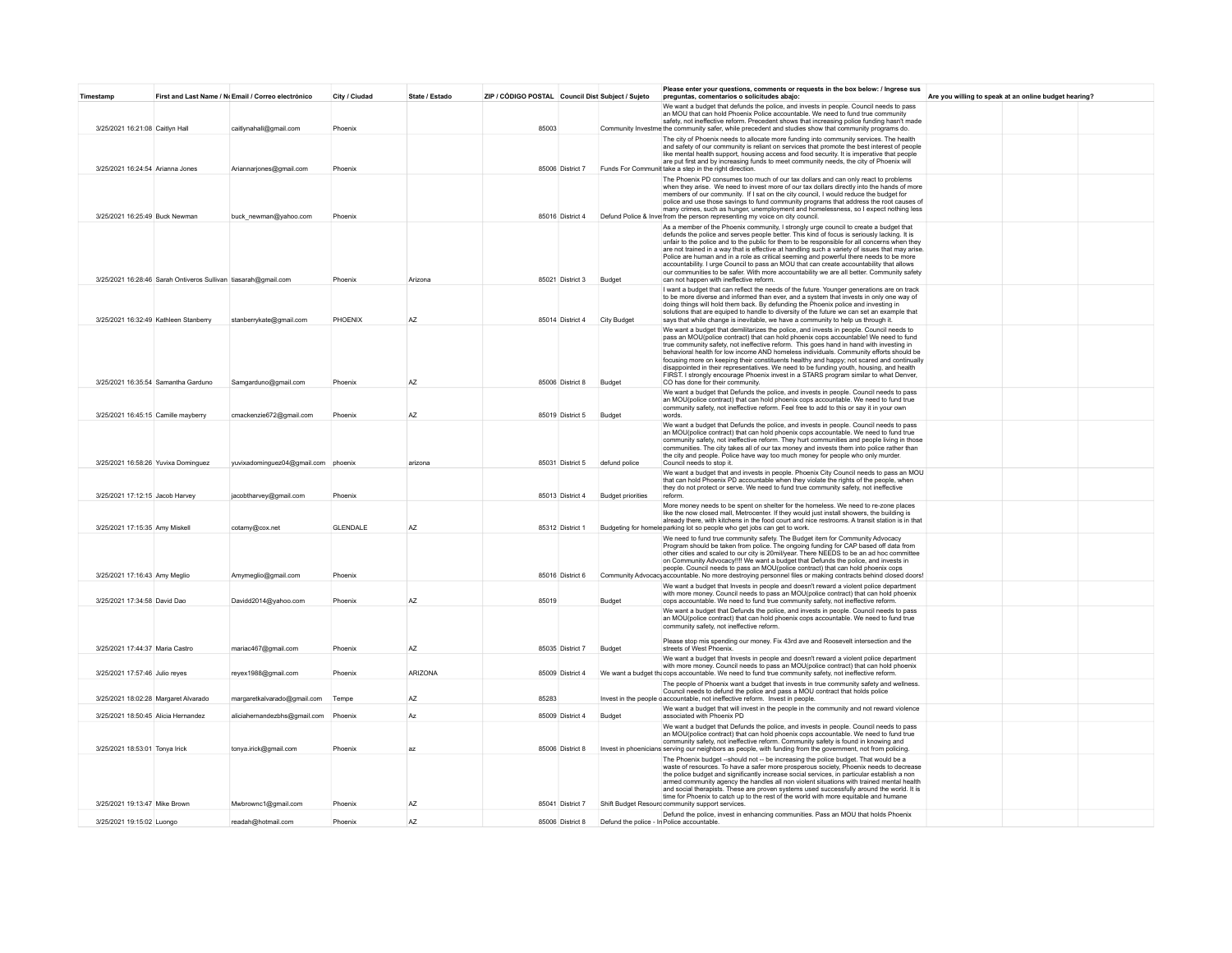| Timestamp                            | First and Last Name / No Email / Correo electrónico | City / Ciudad | State / Estado | ZIP / CÓDIGO POSTAL Council Dist Subject / Sujeto |                  |                       | Please enter your questions, comments or requests in the box below: / Ingrese sus<br>preguntas, comentarios o solicitudes abajo:                                                                                                                                                                                                                                                                                                                                                                                                                                                                                                                                                                                                                                                                                                                                                                                                                                                                                                                                                                                                                                                                                                                                                                                                                                                                                                                                                | Are you willing to speak at an online budget hearing? |  |
|--------------------------------------|-----------------------------------------------------|---------------|----------------|---------------------------------------------------|------------------|-----------------------|---------------------------------------------------------------------------------------------------------------------------------------------------------------------------------------------------------------------------------------------------------------------------------------------------------------------------------------------------------------------------------------------------------------------------------------------------------------------------------------------------------------------------------------------------------------------------------------------------------------------------------------------------------------------------------------------------------------------------------------------------------------------------------------------------------------------------------------------------------------------------------------------------------------------------------------------------------------------------------------------------------------------------------------------------------------------------------------------------------------------------------------------------------------------------------------------------------------------------------------------------------------------------------------------------------------------------------------------------------------------------------------------------------------------------------------------------------------------------------|-------------------------------------------------------|--|
| 3/25/2021 19:26:38 Lindsay Kinkade   | lindsaykinkade@gmail.com                            | Phoenix       | Az             |                                                   | 85018 District 6 | Budget                | Please stop funding more police officers. Let's use the funds to prevent crises before they<br>start. In the past year, I've called officers to my property twice to manage a situation that<br>was mental health related. They did well, but the problem is likely now continuing<br>somewhere else as the person being served was not connected to longer term follow up<br>because of the visit. Sending social workers would have been more effective for this<br>resident and more affordable for the city. Thank you                                                                                                                                                                                                                                                                                                                                                                                                                                                                                                                                                                                                                                                                                                                                                                                                                                                                                                                                                      |                                                       |  |
| 3/25/2021 19:39:02 Alexa Banuelos    | alexabanu212@gmail.com                              | Phoenix       | Arizona        |                                                   | 85013 District 4 |                       | We want a budget that Defunds the police, and invests in people. Council needs to pass<br>an MOU that can hold phoenix cops accountable. We need to fusend questions tond true<br>community safety, not ineffective reform. I fear for my community every single day as cops<br>are given more weapons and opportunities to kill and hurt my community. You do not hold<br>them accountable for the cruel and unjust ways that they "protect & serve". Police are<br>traumatizing our people and instead of investing in the community itself, you instill fear and<br>violence. Stop funding the police, and work towards actually investing in what our<br>Defund police, invest community needs, not what YOU think it needs.                                                                                                                                                                                                                                                                                                                                                                                                                                                                                                                                                                                                                                                                                                                                                |                                                       |  |
| 3/25/2021 20:22:29 Haley             | Honeman                                             | Phoenix       | AZ             |                                                   | 8500 District 8  |                       | Dear members of the Phoenix City Council, there are many things that contribute to a<br>vibrant, healthy, safe community. Arts and culture, public housing, mental health services,<br>support for those experiencing homelessness, adequate transportation, investment in<br>parks and recreation. Please increase investment in these community enrichment services<br>Decrease Policing an and decrease policing. Respectfully, Haley Jo Honeman                                                                                                                                                                                                                                                                                                                                                                                                                                                                                                                                                                                                                                                                                                                                                                                                                                                                                                                                                                                                                             |                                                       |  |
| 3/25/2021 20:24:57 Muhammad Imran    | mimranmd@gmail.com                                  | Phoenix       | AZ             |                                                   | 85037 District 5 |                       | Please arrange garbage container washing service. They should cleaned/washed every<br>month after the garbage is picked up, by the city. The streets are never cleaned, weeds<br>Garbage services /St are growing everywhere                                                                                                                                                                                                                                                                                                                                                                                                                                                                                                                                                                                                                                                                                                                                                                                                                                                                                                                                                                                                                                                                                                                                                                                                                                                    |                                                       |  |
| 3/25/2021 20:29:40 Carlos Williams   | espinozacharles@yahoo.com                           | Phoenix       | A7             |                                                   | 85035 District 7 | <b>Budget Process</b> | During the consideration of our budget, please consider all our under funded community<br>programs, roads through the various neighborhoods that need to be replaced, our how<br>about how to handle the growing homeless population in our district.                                                                                                                                                                                                                                                                                                                                                                                                                                                                                                                                                                                                                                                                                                                                                                                                                                                                                                                                                                                                                                                                                                                                                                                                                           |                                                       |  |
| 3/25/2021 21:19:15 Corey Dillier     | cdillier@gmail.com                                  | Phoenix       | AZ             |                                                   | 85013 District 4 | Budget                | We need a budget that defunds the police and use that money to invest into our<br>community. We can create programs to house the homeless instead of paying police to<br>harass and terrorize them. We need REAL police accountability and oversight by the<br>community. Police do not keep our communities safe and therefore their budget should be<br>diverted into programs that actually will.                                                                                                                                                                                                                                                                                                                                                                                                                                                                                                                                                                                                                                                                                                                                                                                                                                                                                                                                                                                                                                                                            |                                                       |  |
| 3/25/2021 21:43:13 Tara lowman roias | Tara.lowmanrojas@gmail.com                          | Glendale      | A7             |                                                   | 85302 District 7 |                       | We want a budget that Defunds the police, and invests in people. Council needs to pass<br>an MOU that can hold phoenix cops accountable due to the significant amount of violence<br>and white supremacy that exists in this department. These community safety concerns<br>have been unaddressed for far too long. The people who the city employs to supposedly<br>keep communities safe are the direct cause of the unsafe conditions we currently face.<br>Imagine the amount of preventative services that could be put into place with just a<br>fraction of the funds provided to the Phoenix police. What does investing in the police<br>really provide besides an inappropriate and violent response to an issue that has already<br>happened in most cases? A negative outcome. What does investing in preventative care<br>and services get you? An increase in health and happiness in our community. I think we<br>all agree that we need to fund true community safety, not ineffective reform. We need to<br>think outside of the box and stop doing the same thing over and over year after year with<br>no real improvement in the lives of the community. We need to start looking at<br>preventative care for our community. We are looking at you city counsel and how you<br>continue to ignore the people in this city. Be ready to be lose your job if you continue to<br>Fund our community fund your public safety as it currently stands. Thank you. |                                                       |  |
| 3/26/2021 0:27:05 Elisa Morris       | Elisanmorris215@gmail.com                           | Phoenix       | Arizona        |                                                   | 85209 District 7 | Phoenix Budget        | I want the representatives of the people of Phoenix to invest in communities, not<br>incarceration. The money spent on mass incarceration would do a lot for our community.<br>but right now, that money is being wasted on something that doesn't improve our<br>community or make it safer                                                                                                                                                                                                                                                                                                                                                                                                                                                                                                                                                                                                                                                                                                                                                                                                                                                                                                                                                                                                                                                                                                                                                                                    |                                                       |  |
|                                      |                                                     |               |                |                                                   |                  |                       | Reporting out your city budget is not community engagement or participation. Listen to<br>vour constituents, we want safer communities. Meaning, we want you to:<br>Defund the police so we have more money to invest in people. Have you thought about<br>how many crimes you'd prevent if people were supported and had their basic needs? Stop<br>investing in reform, it's costly, it doesn't work, so it's more money wasted. DEFUND IS<br>THE ONLY WAY.<br>Until you defund the police, Im demanding you create an MOU with Phx PD so they can<br>truly be held accountable. We want community to oversee them. Cops cannot monitor or<br>cops.                                                                                                                                                                                                                                                                                                                                                                                                                                                                                                                                                                                                                                                                                                                                                                                                                           |                                                       |  |
| 3/26/2021 6:25:41 April mcCue        | Mccueapril@gmail.com                                | Phoenix       | Az             |                                                   | 85022 District 3 | City Budget requests  | We need additional funds for community needs to support those who have continued to be                                                                                                                                                                                                                                                                                                                                                                                                                                                                                                                                                                                                                                                                                                                                                                                                                                                                                                                                                                                                                                                                                                                                                                                                                                                                                                                                                                                          |                                                       |  |
| 3/26/2021 7:05:51 Brittney Raley     | Bkraley93@gmail.com                                 | Phoenix       | AZ             |                                                   | 85023 District 3 | <b>Phoenix Budget</b> | impacted by our oppressive systems in addition to the impacts of COVID-19.                                                                                                                                                                                                                                                                                                                                                                                                                                                                                                                                                                                                                                                                                                                                                                                                                                                                                                                                                                                                                                                                                                                                                                                                                                                                                                                                                                                                      |                                                       |  |
| 3/26/2021 7:39:56 Lindsay Kinkade    | lindsaykinkade@gmail.com                            | Phoenix       | Az             |                                                   | 85018 District 6 | Budget                | Please stop funding more police officers. Let's use the funds to prevent crises before they<br>start. In the past year, I've called officers to my property twice to manage a situation that<br>was mental health related. They did well, but the problem is likely now continuing<br>somewhere else as the person being served was not connected to longer term follow up<br>because of the visit. Sending social workers would have been more effective for this<br>resident and more affordable for the city. Thank you                                                                                                                                                                                                                                                                                                                                                                                                                                                                                                                                                                                                                                                                                                                                                                                                                                                                                                                                                      |                                                       |  |
| 3/26/2021 8:33:48 Holly Heckart      | holly.heckart@gmail.com                             | Mesa          | Arizona        | 85202                                             |                  | budget                | Please prioritize people over police when deciding where to use our resources this year!<br>Safety is support                                                                                                                                                                                                                                                                                                                                                                                                                                                                                                                                                                                                                                                                                                                                                                                                                                                                                                                                                                                                                                                                                                                                                                                                                                                                                                                                                                   |                                                       |  |
| 3/26/2021 14:08:16 Dazhane Brown     | dazhanebrown0924@gmail.com phoenix                  |               | az             |                                                   | 85051 District 1 | Homelessness          | I am curious to know how the city will make accommodations for homeless communities,<br>and how the issue of homelessness in Phoenix is being mitigated.                                                                                                                                                                                                                                                                                                                                                                                                                                                                                                                                                                                                                                                                                                                                                                                                                                                                                                                                                                                                                                                                                                                                                                                                                                                                                                                        |                                                       |  |
|                                      |                                                     |               | A7             |                                                   |                  |                       | Please defund the police and put more money into our schools and community programs.<br>Relief, aid, and education are always more important than policing, and Phoenix police                                                                                                                                                                                                                                                                                                                                                                                                                                                                                                                                                                                                                                                                                                                                                                                                                                                                                                                                                                                                                                                                                                                                                                                                                                                                                                  |                                                       |  |
| 3/26/2021 14:55:16 Breanna Boynton   | breannaboynton7@gmail.com                           | Phoenix       |                |                                                   | 85021 District 5 | <b>Budget process</b> | don't protect our vulnerable citizens anyways.<br>Please defund the police and put more money into our schools and community programs.<br>Relief, aid, and education are always more important than policing, and Phoenix police                                                                                                                                                                                                                                                                                                                                                                                                                                                                                                                                                                                                                                                                                                                                                                                                                                                                                                                                                                                                                                                                                                                                                                                                                                                |                                                       |  |
| 3/26/2021 15:16:32 Breanna Boynton   | breannaboynton7@gmail.com                           | Phoenix       | AZ             |                                                   | 85021 District 5 | <b>Budget process</b> | don't protect our vulnerable citizens anyways.<br>Spend money on education, medical care, mental health and housing. Taxpayers spend a<br>lot of money policing abusers of drugs, spouses & their children, the homeless, and with<br>little awareness of the history, depth and breadth of systemic racism in America. Priorities<br>must change. Money needs to be re-allocated to addressing the root causes of these                                                                                                                                                                                                                                                                                                                                                                                                                                                                                                                                                                                                                                                                                                                                                                                                                                                                                                                                                                                                                                                        |                                                       |  |
| 3/26/2021 15:41:24 John David Herman | JDHerman@hotmail.com                                | Phoenix       | A7             |                                                   | 85013 District 3 |                       | Police Dept Funding problems, not to massive incarceration, not to legitimate expressions of protest<br>I want a city budget that actually reflects what Phoenix should be focused on: our people!<br>We need serious investments in everything from education to housing and high speed                                                                                                                                                                                                                                                                                                                                                                                                                                                                                                                                                                                                                                                                                                                                                                                                                                                                                                                                                                                                                                                                                                                                                                                        |                                                       |  |
| 3/26/2021 19:34:47 Sarah Ford        | seford9@gmail.com                                   | Phoenix       | A7             |                                                   | 85008 District 8 |                       | public transportation. Don't waste OUR tax dollars on ineffective police reform that only<br>pours more money into a violent policing system that serves only to harm and cage our<br>Invest in People! Defi community members and separate and traumatize families.                                                                                                                                                                                                                                                                                                                                                                                                                                                                                                                                                                                                                                                                                                                                                                                                                                                                                                                                                                                                                                                                                                                                                                                                            | Yes                                                   |  |
| 3/26/2021 22:38:42 Sabrina Bell      | 8bellsabrina8@gmail.com                             | Cave Creek    | AZ             |                                                   | 85331 District 2 | Budget                | We want a budget that Defunds the police, and invests in people. Council needs to pass<br>an MOU(police contract) that can hold phoenix cops accountable. We need to fund true<br>community safety, not ineffective reform.                                                                                                                                                                                                                                                                                                                                                                                                                                                                                                                                                                                                                                                                                                                                                                                                                                                                                                                                                                                                                                                                                                                                                                                                                                                     | No                                                    |  |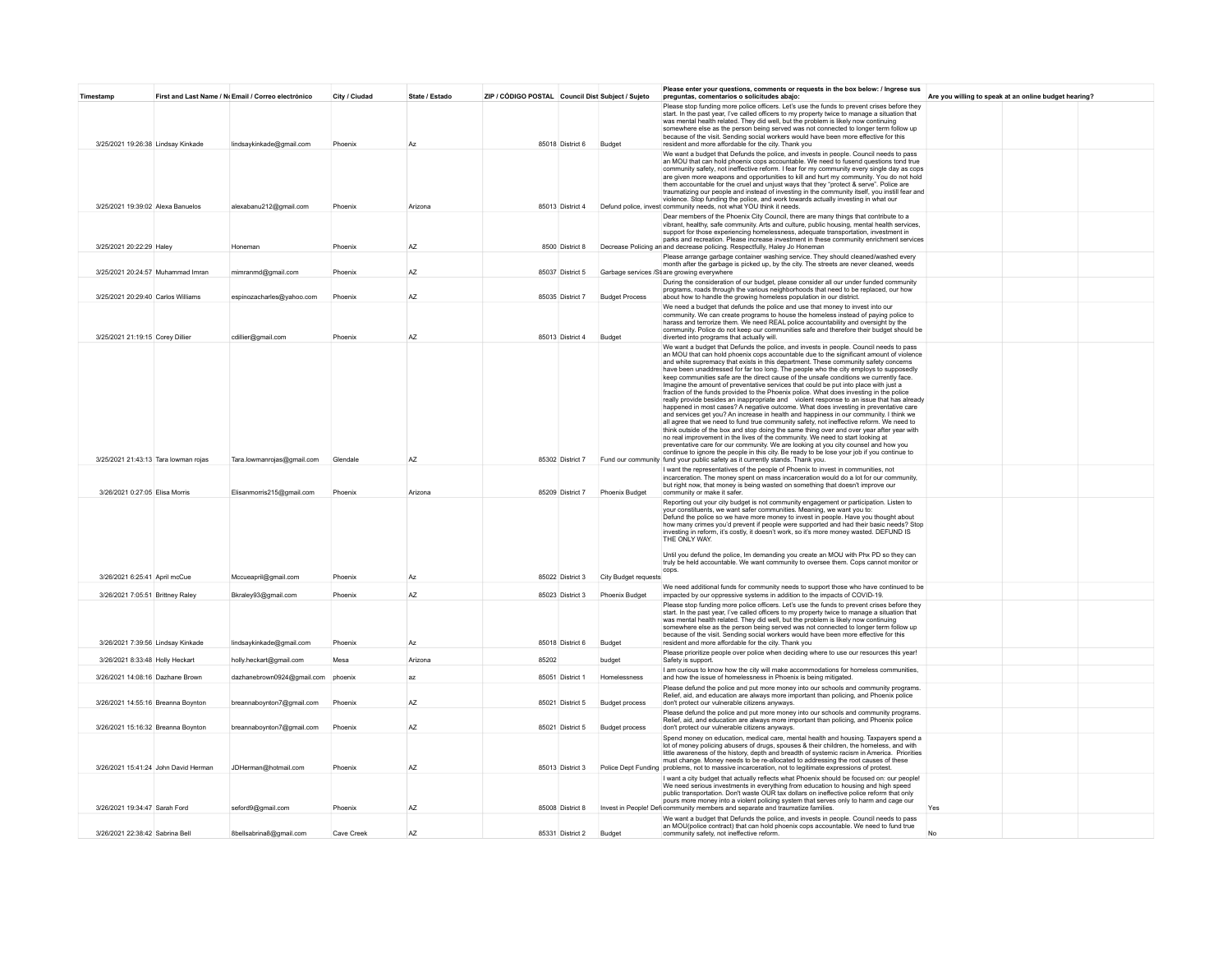| Timestamp                          |                                       | First and Last Name / No Email / Correo electrónico | City / Ciudad | State / Estado | ZIP / CÓDIGO POSTAL Council Dist Subject / Sujeto |                  |                                     | Please enter your questions, comments or requests in the box below: / Ingrese sus<br>preguntas, comentarios o solicitudes abajo:                                                                                                                                                                                                                                                                                                                                                                                                                                                                                                                                                                                                                                                                                                                                                                                                                                                                                                                                                                                                                                                                                                                                                                | Are you willing to speak at an online budget hearing? |  |
|------------------------------------|---------------------------------------|-----------------------------------------------------|---------------|----------------|---------------------------------------------------|------------------|-------------------------------------|-------------------------------------------------------------------------------------------------------------------------------------------------------------------------------------------------------------------------------------------------------------------------------------------------------------------------------------------------------------------------------------------------------------------------------------------------------------------------------------------------------------------------------------------------------------------------------------------------------------------------------------------------------------------------------------------------------------------------------------------------------------------------------------------------------------------------------------------------------------------------------------------------------------------------------------------------------------------------------------------------------------------------------------------------------------------------------------------------------------------------------------------------------------------------------------------------------------------------------------------------------------------------------------------------|-------------------------------------------------------|--|
|                                    |                                       |                                                     |               |                |                                                   |                  |                                     | I think the budget should reallocates funding from police departments to directly helping                                                                                                                                                                                                                                                                                                                                                                                                                                                                                                                                                                                                                                                                                                                                                                                                                                                                                                                                                                                                                                                                                                                                                                                                       |                                                       |  |
|                                    |                                       |                                                     |               |                |                                                   |                  |                                     | our communities. Council needs to pass an MOU so police offers can be held<br>accountable, and held to standards that the rest of us are held to in our various                                                                                                                                                                                                                                                                                                                                                                                                                                                                                                                                                                                                                                                                                                                                                                                                                                                                                                                                                                                                                                                                                                                                 |                                                       |  |
| 3/27/2021 9:48:16 Alex Joseph      |                                       | alexjoseph@mac.com                                  | Phoenix       | AZ             |                                                   | 85008 District 8 | Community Investme our communities. | professional fields. Work on ways that actually improve the safety of the people living in                                                                                                                                                                                                                                                                                                                                                                                                                                                                                                                                                                                                                                                                                                                                                                                                                                                                                                                                                                                                                                                                                                                                                                                                      | No                                                    |  |
| 3/27/2021 12:03:51 Sabrina Bell    |                                       | 8bellsabrina8@gmail.com                             | Cave Creek    | AZ             |                                                   | 85331 District 2 | Budget                              | We want a budget that Defunds the police, and invests in people. Council needs to pass<br>an MOU(police contract) that can hold phoenix cops accountable. We need to fund true<br>community safety, not ineffective reform.                                                                                                                                                                                                                                                                                                                                                                                                                                                                                                                                                                                                                                                                                                                                                                                                                                                                                                                                                                                                                                                                     | No                                                    |  |
|                                    |                                       |                                                     |               |                |                                                   |                  |                                     | Please prioritize funding the community prevention programs that benefit my fellow city                                                                                                                                                                                                                                                                                                                                                                                                                                                                                                                                                                                                                                                                                                                                                                                                                                                                                                                                                                                                                                                                                                                                                                                                         |                                                       |  |
|                                    |                                       |                                                     |               |                |                                                   |                  |                                     | residents. Invest in children and families - not crime. I don't think the community response<br>units should be housed in Phoenix fire. That's not an efficient use of taxpayer dollars nor<br>the appropriate workforce. We need to scale back fire and police departments in exchange<br>for more appropriate and less expensive community crisis response infrastructure.                                                                                                                                                                                                                                                                                                                                                                                                                                                                                                                                                                                                                                                                                                                                                                                                                                                                                                                    |                                                       |  |
|                                    |                                       |                                                     |               |                |                                                   |                  |                                     | Finally, as a Phoenix resident and voter I ask that you have a transparent police contract<br>negotiation process and more accountability of police. I am truly disheartened by the<br>reporting on the conduct of many Phoenix police officers. As a mother of four, I don't feel<br>that my family is more safe knowing officers who deride citizens for their political beliefs or<br>make racist remarks are on the force and on our streets.                                                                                                                                                                                                                                                                                                                                                                                                                                                                                                                                                                                                                                                                                                                                                                                                                                               |                                                       |  |
| 3/27/2021 14:09:22 Siman Qaasim    |                                       | simang@gmail.com                                    | Phoenix       | AZ             |                                                   | 85015 District 5 | Budget                              |                                                                                                                                                                                                                                                                                                                                                                                                                                                                                                                                                                                                                                                                                                                                                                                                                                                                                                                                                                                                                                                                                                                                                                                                                                                                                                 | Yes                                                   |  |
| 3/27/2021 14:21:02 Teena Jibilian  |                                       | teena.jibilian@gmail.com                            | Phoenix       | AZ             |                                                   | 85028 District 3 | Budget                              | Our City budget should reflect the needs of our community. It's disturbing to see my tax<br>dollars being allocated in ways that actually make our city a less safe place to live. Our<br>budget needs reforms to allocate monies toward helping people, not targeting and<br>intimidating them. Please listen to your constituents. Don't continue to ignore the wishes<br>of City taxpayers in favor of City employees. Respect your true constituents!                                                                                                                                                                                                                                                                                                                                                                                                                                                                                                                                                                                                                                                                                                                                                                                                                                       | Maybe                                                 |  |
| 3/27/2021 14:55:06 Elizabeth Polen |                                       | ehpolen@gmail.com                                   | Phoenix       |                |                                                   | 85013 District 4 | City Budget                         | I ask you to prioritize your funding to programming that adds to our communities growth,<br>such as community centers, parks, public transit - and not to the police.                                                                                                                                                                                                                                                                                                                                                                                                                                                                                                                                                                                                                                                                                                                                                                                                                                                                                                                                                                                                                                                                                                                           | No                                                    |  |
|                                    |                                       |                                                     |               |                |                                                   |                  |                                     | We want a budget that Defunds the police, and invests in people. Council needs to pass<br>an MOU that can hold phoenix cops accountable due to the significant amount of violence<br>and white supremacy that exists in this department. These community safety concerns<br>have been unaddressed for far too long. The people who the city employs to supposedly<br>keep communities safe are the direct cause of the unsafe conditions we currently face.<br>Imagine the amount of preventative services that could be put into place with just a<br>fraction of the funds provided to the Phoenix police. What does investing in the police<br>really provide besides an inappropriate and violent response to an issue that has already<br>happened in most cases? A negative outcome. What does investing in preventative care<br>and services get you? An increase in health and happiness in our community. I think we<br>all agree that we need to fund true community safety, not ineffective reform. We need to<br>think outside of the box and stop doing the same thing over and over year after year with<br>no real improvement in the lives of the community. We need to start looking at<br>preventative care for our community. We are looking at you city counsel and how you |                                                       |  |
|                                    | 3/27/2021 14:57:19 Tara Lowman Roias  | Tara.lowmanrojas@gmail.com                          | Glendale      | AZ             |                                                   | 85302 District 7 |                                     | continue to ignore the people in this city. Be ready to be lose your job if you continue to<br>Fund our community fund your public safety as it currently stands. Thank you.                                                                                                                                                                                                                                                                                                                                                                                                                                                                                                                                                                                                                                                                                                                                                                                                                                                                                                                                                                                                                                                                                                                    |                                                       |  |
| 3/27/2021 15:15:45 Sabrina Bell    |                                       | 8bellsabrina8@gmail.com                             | Cave Creek    | AZ             |                                                   | 85331 District 2 | Budget                              | We want a budget that Defunds the police, and invests in people. Council needs to pass<br>an MOU(police contract) that can hold phoenix cops accountable. We need to fund true<br>community safety, not ineffective reform.                                                                                                                                                                                                                                                                                                                                                                                                                                                                                                                                                                                                                                                                                                                                                                                                                                                                                                                                                                                                                                                                     | No                                                    |  |
| 3/27/2021 15:42:18 Claudia Deley   |                                       | cdeley98@gmail.com                                  | Phoenix       |                |                                                   | 85023 District 6 | Budget                              | No more money to destructive police. Police do not HELP us they hurt us.                                                                                                                                                                                                                                                                                                                                                                                                                                                                                                                                                                                                                                                                                                                                                                                                                                                                                                                                                                                                                                                                                                                                                                                                                        | No                                                    |  |
| 3/27/2021 18:04:32 Carter Casteel  |                                       | cartercasteel99@gmail.com                           | Mesa          | Arizona        | 85203                                             |                  | Budge                               | We need a budget that is defunding the police and putting that (previously wasted) money<br>towards the community in non-police ways.                                                                                                                                                                                                                                                                                                                                                                                                                                                                                                                                                                                                                                                                                                                                                                                                                                                                                                                                                                                                                                                                                                                                                           |                                                       |  |
|                                    | 3/28/2021 8:06:19 Michelle Cottingham | Michelle@thehouseofemme.com Phoenix                 |               | AZ             |                                                   | 85028 District 3 | <b>City Budget</b>                  | The Valley and our city have experienced an exponential population growth in the past 10<br>years, and our communities will not sustain themselves with a disproportionate amount of<br>the budget allocated to carceral tools. People in communities need access to physical and<br>mental health care, childcare, safe and affordable housing, public education, employment<br>and transportation and police are not trained or equipped to meet these needs. Our city<br>budget must evolve to fund the needs of the community, beyond the long standing and<br>ineffective narrow lens of policing as a means to community and individual health and<br>safety.                                                                                                                                                                                                                                                                                                                                                                                                                                                                                                                                                                                                                             | No                                                    |  |
| 3/28/2021 13:57:24 Leah Terry      |                                       | laterry1@asu.edu                                    | Phoenix       | AZ             |                                                   | 85013 District 6 | Reallocating Budget In/a            |                                                                                                                                                                                                                                                                                                                                                                                                                                                                                                                                                                                                                                                                                                                                                                                                                                                                                                                                                                                                                                                                                                                                                                                                                                                                                                 | Yes                                                   |  |
| 3/28/2021 14:51:35 Hannah Meyer    |                                       | hannah.m.meyer@gmail.com                            | Phoenix       | AZ             |                                                   | 85013 District 4 | Invest in the commun population     | Please reduce the police budget by 10% and re-allocate the funds to community services,<br>specifically building or providing housing and other resources to Phoenix's unhoused                                                                                                                                                                                                                                                                                                                                                                                                                                                                                                                                                                                                                                                                                                                                                                                                                                                                                                                                                                                                                                                                                                                 | Maybe                                                 |  |
| 3/28/2021 15:09:28 Xyra Flores     |                                       | pastlexican@gmail.com                               | Phoenix       | Arizona        |                                                   | 85021 District 5 |                                     | Our communities deserve safety that comes from investing in community enriching<br>programs, such as housing, parks, and libraries. We do not need more money to go to<br>criminalization and bullying of our communities. I am asking you to take a stand with our<br>communities and to defund police and to approve an MOU that will make the police<br>Phoenix communities accountable to the people of Phoenix.                                                                                                                                                                                                                                                                                                                                                                                                                                                                                                                                                                                                                                                                                                                                                                                                                                                                            | Yes                                                   |  |
|                                    |                                       |                                                     |               |                |                                                   |                  |                                     | It is MUCH NEEDED to move crisis response away from police and I am in approval of the                                                                                                                                                                                                                                                                                                                                                                                                                                                                                                                                                                                                                                                                                                                                                                                                                                                                                                                                                                                                                                                                                                                                                                                                          |                                                       |  |
| 3/28/2021 16:27:14 Hira Ismail     |                                       | hirakismail@gmail.com                               | Mesa          |                |                                                   |                  | 85202 District 8 Police Budget      | budget increase there. However, in light of this, it makes NO sense to increase the PHX<br>police budget. They are still under trial for opening tear gas fire on their community<br>multiple times and for killing people in gunfire. They should NOT be rewarded with a<br>budget increase. Invest in unarmed crisis response! Invest in unarmed response to people<br>in mental health crisis! Invest in free mental and physical healthcare in our communities to<br>prevent desperation, which often leads to crime. Other states are doing it, it's high time we<br>catch up!                                                                                                                                                                                                                                                                                                                                                                                                                                                                                                                                                                                                                                                                                                             | Maybe                                                 |  |
| 3/28/2021 19:34:11 Hira Ismajl     |                                       | duaasimismail@yahoo.com                             | Mesa          | AZ             |                                                   |                  | 85202 District 1 Police Budget      | It is MUCH NEEDED to move mental health crisis response away from police and I am in<br>approval of the budget increase there. However, in light of this, it makes NO sense to<br>increase the PHX police budget. They still should be under trial for opening tear gas fire<br>on their community multiple times and for killing people in gunfire. They should NOT be<br>rewarded with a budget increase. Invest more in unarmed crisis response! Invest in<br>unarmed response to people in mental health crisis! Invest in free mental and physical<br>healthcare in our communities to prevent desperation and need, which often leads to<br>crime. Other states are doing it, it's high time we catch up!                                                                                                                                                                                                                                                                                                                                                                                                                                                                                                                                                                                 | No                                                    |  |
| 3/28/2021 19:56:19 Hira Ismajl     |                                       | duaasimismail@yahoo.com                             | Mesa          | AZ             |                                                   | 85202 District 1 | Police Budget                       | It is MUCH NEEDED to move mental health crisis response away from police and I am in<br>approval of the budget increase there. However, in light of this, it makes NO sense to<br>increase the PHX police budget. They still should be under trial for opening tear gas fire<br>on their community multiple times and for killing people in gunfire. They should NOT be<br>rewarded with a budget increase. Invest more in unarmed crisis response! Invest in<br>unarmed response to people in mental health crisis! Invest in free mental and physical<br>healthcare in our communities to prevent desperation and need, which often leads to<br>crime. Other states are doing it, it's high time we catch up!                                                                                                                                                                                                                                                                                                                                                                                                                                                                                                                                                                                 | No                                                    |  |
| 3/29/2021 5:18:57 Berta Rita       |                                       | ritaberta34@gmail,com                               | Phx           | Az             |                                                   | 86035 District 7 |                                     | El concilio no debería decidir donde invertir nuestro dinero eso lo d deberíamos decidir la<br>comunidad y yo exijo q nuestro dinero no debe darse más a la policía inviertan en cosas<br>No más dinero a la pi que en verdad nos mantengan seguros,                                                                                                                                                                                                                                                                                                                                                                                                                                                                                                                                                                                                                                                                                                                                                                                                                                                                                                                                                                                                                                            |                                                       |  |
| 3/29/2021 9:38:35 Nathan Levinsky  |                                       | nlevinsky00@gmail.com                               | Phoenix       | AZ             |                                                   | 85050 District 2 |                                     | We need real accountability in the Phoenix Police Department. Our City's budget should<br>Police accountability reflect the need for true community safety and not ineffective reforms                                                                                                                                                                                                                                                                                                                                                                                                                                                                                                                                                                                                                                                                                                                                                                                                                                                                                                                                                                                                                                                                                                          | No                                                    |  |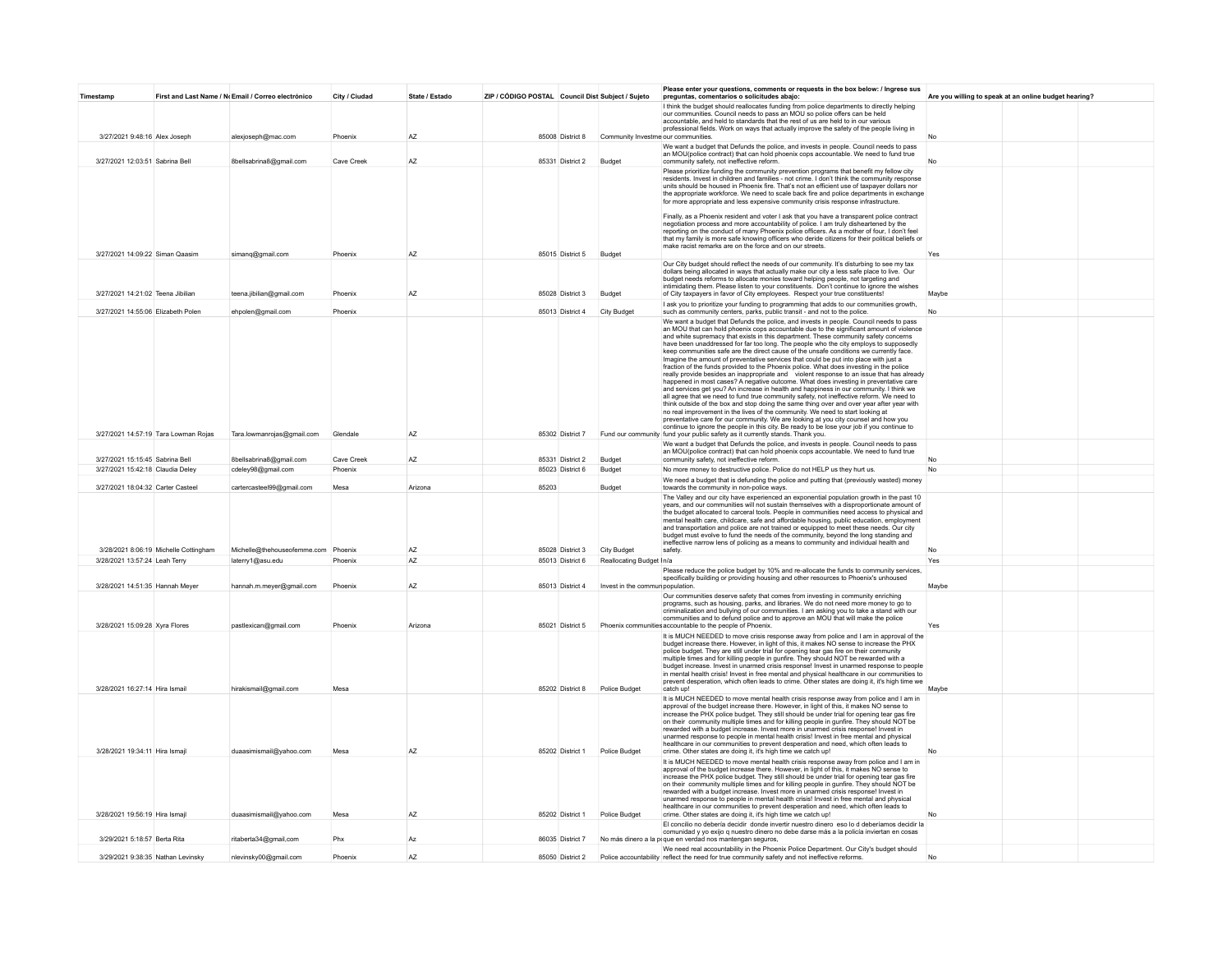| Timestamp                           |                                                                 | First and Last Name / No Email / Correo electrónico | City / Ciudad | State / Estado | ZIP / CÓDIGO POSTAL Council Dist Subject / Sujeto |                  |                                | Please enter your questions, comments or requests in the box below: / Ingrese sus<br>preguntas, comentarios o solicitudes abajo:                                                                                                                                                                                                                                                                                                                                                                                                                                                                                                                                                                                                                                                                                                                                                                                                                                                                                                                                           | Are you willing to speak at an online budget hearing? |  |
|-------------------------------------|-----------------------------------------------------------------|-----------------------------------------------------|---------------|----------------|---------------------------------------------------|------------------|--------------------------------|----------------------------------------------------------------------------------------------------------------------------------------------------------------------------------------------------------------------------------------------------------------------------------------------------------------------------------------------------------------------------------------------------------------------------------------------------------------------------------------------------------------------------------------------------------------------------------------------------------------------------------------------------------------------------------------------------------------------------------------------------------------------------------------------------------------------------------------------------------------------------------------------------------------------------------------------------------------------------------------------------------------------------------------------------------------------------|-------------------------------------------------------|--|
| 3/29/2021 11:43:34 S Hemry          |                                                                 | shemry@gmail.com                                    | Phoenix       | AZ             |                                                   | 85006 District 7 | Police and Fire                | Defund the police and replace them with unarmed traffic and street ambassadors. Actual<br>employees of the city with a staff and dispatch not run outside the country                                                                                                                                                                                                                                                                                                                                                                                                                                                                                                                                                                                                                                                                                                                                                                                                                                                                                                      |                                                       |  |
| 3/29/2021 16:11:13 Joel Edman       |                                                                 | joel.t.edman@gmail.com                              | Phoenix       | AZ             |                                                   | 85004 District 7 | Invest in US                   | Our communities are hurting, and you can help. Invest in true community safety, not more<br>and more money to a broken and corrupt police department. Only approve an MOU that<br>allows for real, independent accountability                                                                                                                                                                                                                                                                                                                                                                                                                                                                                                                                                                                                                                                                                                                                                                                                                                              | Maybe                                                 |  |
|                                     |                                                                 |                                                     |               |                |                                                   |                  |                                | During the consideration of our budget, please consider all our under funded community<br>programs, roads through the various neighborhoods that need to be replaced, our how                                                                                                                                                                                                                                                                                                                                                                                                                                                                                                                                                                                                                                                                                                                                                                                                                                                                                              |                                                       |  |
| 3/29/2021 16:58:07 Carlos Williams  |                                                                 | espinozacharles@yahoo.com                           | Phoenix       | AZ             |                                                   | 85035 District 7 | <b>Budget Process</b>          | about how to handle the growing homeless population in our district.<br>We want a budget that Invests in people and doesn't reward a violent police department                                                                                                                                                                                                                                                                                                                                                                                                                                                                                                                                                                                                                                                                                                                                                                                                                                                                                                             |                                                       |  |
| 3/29/2021 20:02:00 Julio Reyes      |                                                                 | reyex1988@gmail.com                                 | Phoenix       | ARIZONA        |                                                   | 85009 District 4 |                                | with more money. Council needs to pass an MOU(police contract) that can hold phoenix<br>We want a budget thi cops accountable. We need to fund true community safety, not ineffective reform.<br>Our communities are hurting, and you can help. Invest in true community safety, not more                                                                                                                                                                                                                                                                                                                                                                                                                                                                                                                                                                                                                                                                                                                                                                                  |                                                       |  |
| 3/29/2021 21:41:52 Joel Edman       |                                                                 | ioel.t.edman@gmail.com                              | Phoenix       | AZ             |                                                   | 85004 District 7 | Invest in US                   | and more money to a broken and corrupt police department. Only approve an MOU that<br>allows for real, independent accountability                                                                                                                                                                                                                                                                                                                                                                                                                                                                                                                                                                                                                                                                                                                                                                                                                                                                                                                                          | Maybe                                                 |  |
| 3/29/2021 22:48:26 Julio reyes      |                                                                 | reyex1988@gmail.com                                 | Phoenix       | ARIZONA        |                                                   | 85009 District 4 |                                | We want a budget that Invests in people and doesn't reward a violent police department<br>with more money. Council needs to pass an MOU(police contract) that can hold phoenix<br>We want a budget thi cops accountable. We need to fund true community safety, not ineffective reform                                                                                                                                                                                                                                                                                                                                                                                                                                                                                                                                                                                                                                                                                                                                                                                     |                                                       |  |
| 3/30/2021 13:38:35 Sierra Ayers     |                                                                 | Sierra-ayers@outlook.com                            | Phoenix       |                |                                                   | 85044 District 6 | Budget                         | Defund and demilitarize the police. We need affordable public housing. \$174k for the fifth<br>largest city in the US???                                                                                                                                                                                                                                                                                                                                                                                                                                                                                                                                                                                                                                                                                                                                                                                                                                                                                                                                                   | Maybe                                                 |  |
|                                     |                                                                 |                                                     |               |                |                                                   |                  |                                | The proposed budget for this year is something i can't believe is anything less than a joke<br>You have all heard us year after year demand you defund the police department and still<br>they receive an undeserving annual increase. Fund communities and fund our safety.                                                                                                                                                                                                                                                                                                                                                                                                                                                                                                                                                                                                                                                                                                                                                                                               |                                                       |  |
| 3/30/2021 13:43:43 Daisy Cazares    |                                                                 | daisycazares99@gmail.com                            | Phoenix       | Arizona        |                                                   | 85006 District 7 |                                | City Council Budget Defund the phoenix police department.                                                                                                                                                                                                                                                                                                                                                                                                                                                                                                                                                                                                                                                                                                                                                                                                                                                                                                                                                                                                                  | Maybe                                                 |  |
| 3/30/2021 16:13:37 Paris Moore      |                                                                 | Pariswhimsv@gmail.com                               | Phoenix       | Az             |                                                   | 85014 District 5 | Pass a People's Bud None       | We want a budget that Defunds the police, and invests in people. Council needs to pass                                                                                                                                                                                                                                                                                                                                                                                                                                                                                                                                                                                                                                                                                                                                                                                                                                                                                                                                                                                     | Maybe                                                 |  |
| 3/30/2021 16:22:58 Dana Reed        |                                                                 | Dmreedaz@gmail.com                                  | Phoenix       | Arizona        |                                                   | 85028 District 3 | Budget                         | an MOU(police contract) that can hold phoenix cops accountable. We need to fund true<br>community safety, not ineffective reform.                                                                                                                                                                                                                                                                                                                                                                                                                                                                                                                                                                                                                                                                                                                                                                                                                                                                                                                                          | No                                                    |  |
|                                     |                                                                 |                                                     |               |                |                                                   |                  |                                | There is absolutely no reason the police budget needs to be as much as it is in the first<br>place. Money could be re-allocated to services for housing and education and healthcare:<br>services that have been heavily effected especially during the last year. That way there<br>wouldn't be such a "high need" for law enforcement; we need a solution to the problems in                                                                                                                                                                                                                                                                                                                                                                                                                                                                                                                                                                                                                                                                                             | No                                                    |  |
| 3/30/2021 16:28:57 Karylann Kwasny  |                                                                 | Kar2066355@maricopa.edu                             | Phoenix       | AZ             |                                                   | 85014 District 4 |                                | Re-allocating money our community, not a firing squad to execute our fellow citizens.<br>Divest from police funds and invest in mental health crisis response that does not involve                                                                                                                                                                                                                                                                                                                                                                                                                                                                                                                                                                                                                                                                                                                                                                                                                                                                                        |                                                       |  |
|                                     | 3/30/2021 16:40:53 Chávez-Tinoco, Maricruz Mar2396436@gmail.com |                                                     | Phoenix       | Arizona        |                                                   | 85033 District 5 | <b>City Budget</b>             | the police<br>As a resident of this community and as a parent, I am requesting the city of Phoenix to                                                                                                                                                                                                                                                                                                                                                                                                                                                                                                                                                                                                                                                                                                                                                                                                                                                                                                                                                                      | Maybe                                                 |  |
| 3/30/2021 16:56:23 Thomas O'Hanlon  |                                                                 | Tvohanlo@gmail.com                                  | Phoenix       | AZ             |                                                   | 85037 District 5 | Defund the Police              | defund and divest in the Phoenix Police Department and redirect and those funds and<br>efforts into social programs better suited to address the problems.<br>Please lower the police budget to help increase safety in better ways that are preventative.                                                                                                                                                                                                                                                                                                                                                                                                                                                                                                                                                                                                                                                                                                                                                                                                                 | Maybe                                                 |  |
| 3/30/2021 18:18:26 Marcus Reid      |                                                                 | Mar2399972@maricopa.edu                             | Phoenix       |                |                                                   | 85015 District 4 | Invest in community r citizens | Invest in long term mental health care, school-based councilors, and addressing the<br>medical and food deserts in our community. Provide services such as free primary care to                                                                                                                                                                                                                                                                                                                                                                                                                                                                                                                                                                                                                                                                                                                                                                                                                                                                                            | Yes                                                   |  |
| 3/30/2021 18:29:14 Tyler Dahlstrom  |                                                                 | Tydahlstrom@gmail.com                               | Phoenix       | Arizona        |                                                   | 85006 District 4 |                                | As a Phoenix resident, I'm asking that we please prioritize resources away from law<br>enforcement, such as community-based resources for poverty, homelessness, arts,<br>Please, prioritize peo rehabilitation, and healthcare.                                                                                                                                                                                                                                                                                                                                                                                                                                                                                                                                                                                                                                                                                                                                                                                                                                           | Maybe                                                 |  |
| 3/30/2021 19:03:29 Shawn Pugh       |                                                                 | Shawn.pugh@cox.com                                  | Phoenix       | AZ             |                                                   | 85953 District 1 |                                | The Phoenix police department budget is disproportionately funded. The City managers<br>have not been transparent regarding the justification of such a large budget. The police<br>department is not capable of handling all of the needs of a community from a crisis<br>perspective. The needs are beyond their scope and training. It is time and the majority<br>desire that the budget be reconstructed leaving the police well funded to do what they are<br>trained to do and when a situation that can be handled by other professionals they are as<br>well distributed and staffed as police are so they can bring real resolve to a situation the<br>police are not qualified for. It is a win win for the city and the community. This is not a<br>question of feasibility it is the future and will give the police department a much better<br>Redistribution of the « position to serve and protect.                                                                                                                                                       | Maybe                                                 |  |
| 3/30/2021 19:38:29 Josiah McRae     |                                                                 | josiahmcrae@yahoo.com                               | Phoenix       | AZ             |                                                   | 85013 District 4 | Defund PHX Police              | The police do not protect and serve the people. Resources must be redirected from the<br>Phoenix Police to programs that directly benefit people.                                                                                                                                                                                                                                                                                                                                                                                                                                                                                                                                                                                                                                                                                                                                                                                                                                                                                                                          |                                                       |  |
| 3/30/2021 20:01:54 Jen Bailey       |                                                                 | Mrs.jenbailey@gmail.com                             | Phoenix       | AZ             |                                                   | 85008 District 8 | Defund the police              | Invest in our communities. Stop killing our neighbors.                                                                                                                                                                                                                                                                                                                                                                                                                                                                                                                                                                                                                                                                                                                                                                                                                                                                                                                                                                                                                     | Maybe                                                 |  |
| 3/30/2021 20:33:31 Allison George   |                                                                 | allisonfgeorge@gmail.com                            | Phoenix       | AZ             |                                                   | 85020 District 3 | Defund PHX PD                  | Protect Phoenix communities - defund Phoenix PD. We need to, at the very least, begin<br>cutting the PD budget and putting that money into our communities.                                                                                                                                                                                                                                                                                                                                                                                                                                                                                                                                                                                                                                                                                                                                                                                                                                                                                                                | No                                                    |  |
| 3/30/2021 21:08:40 Marlena Sauceda  |                                                                 | marlenaisauceda@gmail.com                           | Mesa          | AZ             | 85201                                             |                  |                                | In 2020, the Phoenix PD murdered more individuals than any other police department in<br>the US, violating the 14th amendment right to due process for 14 human beings. The<br>Phoenix City Council has a duty to Phoenix residents to divest from this violent, deadly,<br>corrupt police force, and invest in the communities that have been neglected for decades<br>Fund community programs, libraries, child care, healthcare, mental healthcare. affordable<br>housing, vocational training, parks, trees, transportation, community gardens, etc. Stop<br>Fund communities, n funding an institution that terrorizes communities of color and promotes white supremacy.                                                                                                                                                                                                                                                                                                                                                                                             | Maybe                                                 |  |
| 3/30/2021 21:58:47 Julio reyes      |                                                                 | reyex1988@gmail.com                                 | Phoenix       | ARIZONA        |                                                   | 85009 District 4 |                                | We want a budget that Invests in people and doesn't reward a violent police departmen<br>with more money. Council needs to pass an MOU(police contract) that can hold phoenix<br>We want a budget thi cops accountable. We need to fund true community safety, not ineffective reform.                                                                                                                                                                                                                                                                                                                                                                                                                                                                                                                                                                                                                                                                                                                                                                                     |                                                       |  |
|                                     | 3/31/2021 6:46:01 Lauren Schellhase                             | lauren calista@hotmail.com                          | Phoenix       |                |                                                   | 85021 District 5 | Police Budget                  | The Phoenix Police Department is grossly overfunded. That money needs to be diversified<br>and put into programs that help build citizens up from a young age - not tear them down.<br>It's a misuse of funds.                                                                                                                                                                                                                                                                                                                                                                                                                                                                                                                                                                                                                                                                                                                                                                                                                                                             | No                                                    |  |
| 3/31/2021 7:45:56 Sushil Rao        |                                                                 |                                                     | Phoenix       | AZ             |                                                   | 85045 District 6 | Defund the Police              | Giving more money to Phoenix Police is not the answer to systemic problems with this                                                                                                                                                                                                                                                                                                                                                                                                                                                                                                                                                                                                                                                                                                                                                                                                                                                                                                                                                                                       | Maybe                                                 |  |
|                                     |                                                                 | Sushil.krishna.rao@gmail.com                        |               |                |                                                   |                  |                                | city. Policing in Phoenix is corrupt system, toxic culture and no civilian accountability.<br>There are other social programs that need a higher budget that get neglected because of                                                                                                                                                                                                                                                                                                                                                                                                                                                                                                                                                                                                                                                                                                                                                                                                                                                                                      |                                                       |  |
| 3/31/2021 10:07:52 Sophia Smith     |                                                                 | sophiaxsmith777@gmail.com                           | Mesa          |                |                                                   | 85202 District 8 |                                | how much money is allocated to the police. We need better distribution of funds because<br>the police can't solve every issue. Instead the police should work with other programs to<br>strengthen and protect our communities rather than be seen as a symbol of power and<br>fear we should be able to see them as symbols of protection as they aught to be. Not just<br>Reduce the Police's I for white peoples, for people of every color and creed.                                                                                                                                                                                                                                                                                                                                                                                                                                                                                                                                                                                                                  |                                                       |  |
| 3/31/2021 12:10:33 Jessica González |                                                                 | Gonzalez.jessical@gmail.com                         | Phoenix       | A7             |                                                   | 85014 District 4 | Budget                         | Residents continue to face barriers to live and thrive in Phoenix. Despite moratoriums in<br>place, the housing market is thriving to benefit those who can afford and remain in central<br>Phoenix. Folx are being pushed out to the outer corners of the City, proving that<br>communities of color continue to be isolated to areas that suffer from reliable public<br>transportation, food, and livable communities that are not plaqued by over policing. This<br>budget cycle there needs to be more allocation for resources towards community advised<br>funds that help contribute to address these issues. Departments need to take a real<br>assessment of their practices, and lessen their policies on who and how funds are spent in<br>the community. Let's push for better practices where we invest in community advised<br>funds and resources where community can work with city staff to do it right as we venture<br>to the next phase of the pandemic.<br>Please stop funding the most violent police force in the country. This is not what people | No                                                    |  |
| 3/31/2021 12:21:15 Roberta Candela  |                                                                 | rjcandel@asu.edu                                    | Phoenix       | AZ             |                                                   | 85016 District 4 | Budget                         | want or need and it is keeping no one safe.                                                                                                                                                                                                                                                                                                                                                                                                                                                                                                                                                                                                                                                                                                                                                                                                                                                                                                                                                                                                                                | Maybe                                                 |  |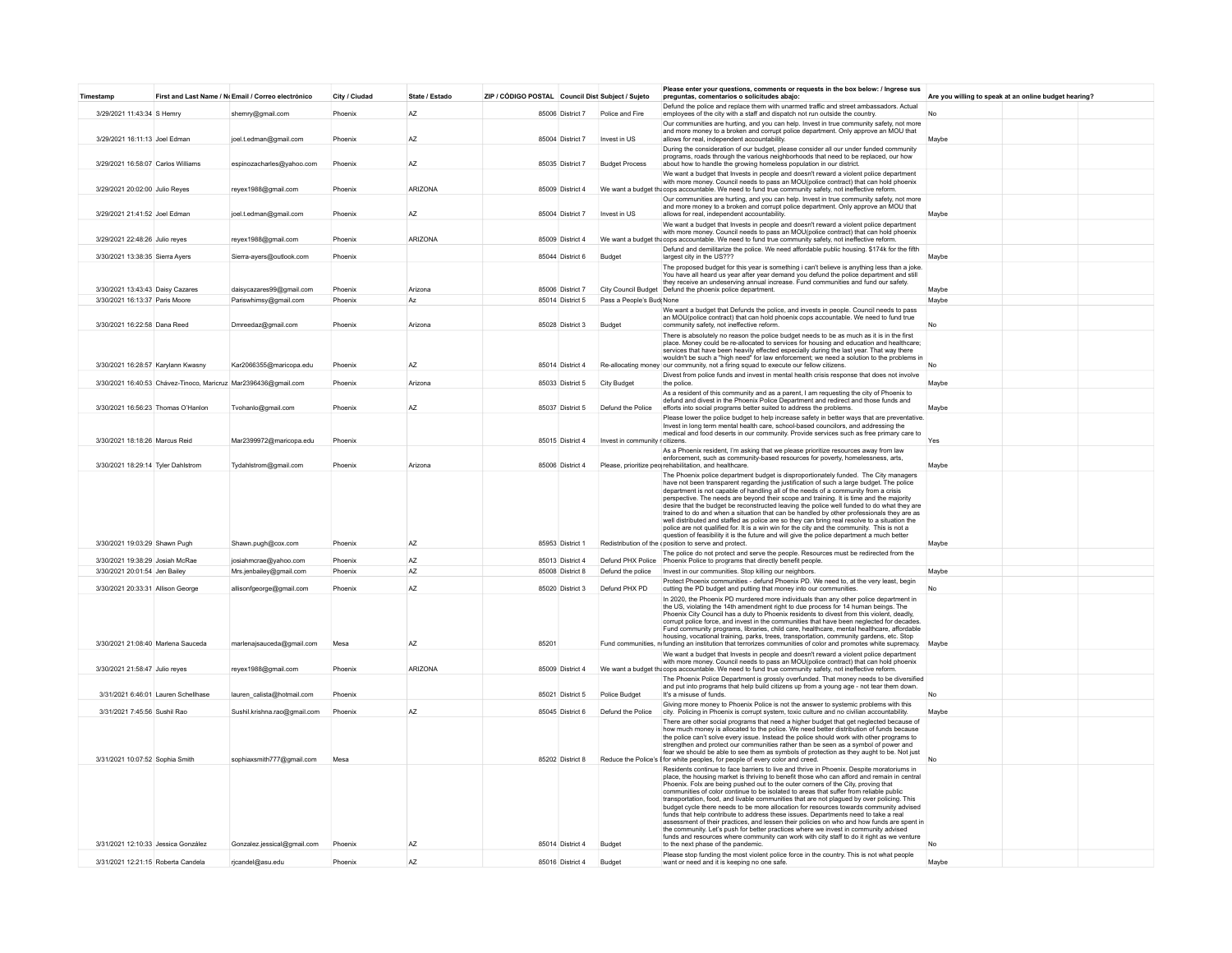| Timestamp                                                          |                                     | First and Last Name / No Email / Correo electrónico | City / Ciudad      | State / Estado | ZIP / CÓDIGO POSTAL Council Dist Subject / Sujeto |                                      |                                            | Please enter your questions, comments or requests in the box below: / Ingrese sus<br>preguntas, comentarios o solicitudes abajo:                                                          | Are you willing to speak at an online budget hearing? |  |
|--------------------------------------------------------------------|-------------------------------------|-----------------------------------------------------|--------------------|----------------|---------------------------------------------------|--------------------------------------|--------------------------------------------|-------------------------------------------------------------------------------------------------------------------------------------------------------------------------------------------|-------------------------------------------------------|--|
|                                                                    |                                     |                                                     |                    |                |                                                   |                                      |                                            | We want a budget that Defunds the police, and invests in people. Council needs to pass                                                                                                    |                                                       |  |
| 3/31/2021 18:24:30 Flisa Olea                                      |                                     | emailingemo@yahoo.com                               | Gilbert            | AZ             | 85298                                             |                                      | Budget                                     | an MOU(police contract) that can hold phoenix cops accountable. We need to fund true<br>community safety, not ineffective reform                                                          | Maybe                                                 |  |
|                                                                    |                                     |                                                     |                    |                |                                                   |                                      |                                            | Que no le den más prosupuesto ala policía. es mejor invertir en programas después de es                                                                                                   |                                                       |  |
| 3/31/2021 20:22:31 Beatriz García                                  |                                     | beatrisgarcia205@gmail.com                          | PHOENIX            | AZ             |                                                   | 85019 District 5                     | Prosupuesto                                | cuela para que los jóvenes.                                                                                                                                                               | Yes                                                   |  |
|                                                                    |                                     |                                                     |                    |                |                                                   |                                      |                                            | During the consideration of our budget, please consider all our under funded community                                                                                                    |                                                       |  |
| 4/1/2021 3:52:38 Carlos Williams                                   |                                     | espinozacharles@vahoo.com                           | Phoenix            | A7             |                                                   | 85035 District 7                     | <b>Budget Process</b>                      | programs, roads through the various neighborhoods that need to be replaced, our how<br>about how to handle the growing homeless population in our district.                               |                                                       |  |
|                                                                    |                                     |                                                     |                    |                |                                                   |                                      |                                            | We want a budget that Defunds the police, and invests in people. Council needs to pass                                                                                                    |                                                       |  |
|                                                                    |                                     |                                                     |                    |                |                                                   |                                      |                                            | an MOU(police contract) that can hold phoenix cops accountable. We need to fund true<br>community safety, not ineffective reform. Phoenix has endured years of police misconduct          |                                                       |  |
|                                                                    | 4/1/2021 12:29:11 Stephanie Serrano | Sssteph.serrano@gmail.com                           | Phoenix            | Az             |                                                   | 85016 District 6                     | Funding                                    | and it is time for a change that allows the people's voices to make a difference.                                                                                                         |                                                       |  |
|                                                                    |                                     |                                                     |                    |                |                                                   |                                      |                                            | The city budget needs a major overhaul. We need Phoenix city government to divest from<br>the already bloated police budget and invest in our underfunded community. We need to           |                                                       |  |
|                                                                    |                                     |                                                     |                    |                |                                                   |                                      |                                            | hold Phoenix police accountable, not continue to pass ineffective reform. Lastly, we need                                                                                                 |                                                       |  |
|                                                                    |                                     |                                                     |                    |                |                                                   |                                      |                                            | to invest in the social safety to address the concerns that are masked and exacerbated by<br>brutalizing police responses. Too many peoples lives have been lost or ruined and we         |                                                       |  |
| 4/1/2021 16:41:55 Emily Masek                                      |                                     | emilymasek@gmail.com                                | Glendale           | A7             | 85307                                             |                                      |                                            | Defund Phoenix Polic cannot continue gambling with the lives we have left.                                                                                                                | Maybe                                                 |  |
|                                                                    |                                     |                                                     |                    |                |                                                   |                                      |                                            | The city budget needs a major overhaul. We need Phoenix city government to divest from<br>the already bloated police budget and invest in our underfunded community. We need to           |                                                       |  |
|                                                                    |                                     |                                                     |                    |                |                                                   |                                      |                                            | hold Phoenix police accountable, not continue to pass ineffective reform. Lastly, we need                                                                                                 |                                                       |  |
|                                                                    |                                     |                                                     |                    |                |                                                   |                                      |                                            | to invest in the social safety to address the concerns that are masked and exacerbated by<br>brutalizing police responses. Too many peoples lives have been lost or ruined and we         |                                                       |  |
| 4/1/2021 21:03:54 Emily Masek                                      |                                     | emilymasek@gmail.com                                | Glendale           | AZ             | 85307                                             |                                      |                                            | Defund Phoenix Polic cannot continue gambling with the lives we have left.                                                                                                                | Maybe                                                 |  |
|                                                                    |                                     |                                                     |                    |                |                                                   |                                      |                                            | We want a budget that defunds the police and invests in the people. City council needs to<br>pass an MOU (police contract) that can hold Phoenix cops accountable. We need to fund        |                                                       |  |
| 4/2/2021 12:30:14 Kelly Kwok                                       |                                     | Kkwok417@gmail.com                                  | Phoenix            |                |                                                   | 85051 District 1                     |                                            | Funding for communi true community safety, not ineffective reform.                                                                                                                        | Yes                                                   |  |
|                                                                    |                                     |                                                     |                    |                |                                                   |                                      |                                            | I would like for more of the police funding for Phoenix and Mesa. I work for a special<br>education school, and I hope that you put more funding towards mental health and shelter,       |                                                       |  |
|                                                                    |                                     |                                                     |                    |                |                                                   |                                      |                                            | as that affects my students who can be disproportionately harmed by law enforcement. As                                                                                                   |                                                       |  |
| 4/2/2021 18:00:36 Lance Villarreal                                 |                                     | levillar@asu.edu                                    | Mesa               | AZ             |                                                   | 85202 District 7                     |                                            | well, we, as mental and special needs workers have and can be harmed by association. I<br>Police Accountability want you to be thinking of us as you apportion funding.                   | Yes                                                   |  |
|                                                                    |                                     |                                                     |                    |                |                                                   |                                      |                                            | I would like for more of the police funding for Phoenix and Mesa. I work for a special                                                                                                    |                                                       |  |
|                                                                    |                                     |                                                     |                    |                |                                                   |                                      |                                            | education school, and I hope that you put more funding towards mental health and shelter,<br>as that affects my students who can be disproportionately harmed by law enforcement. As      |                                                       |  |
|                                                                    |                                     |                                                     |                    |                |                                                   |                                      |                                            | well, we, as mental and special needs workers have and can be harmed by association. I                                                                                                    |                                                       |  |
| 4/2/2021 18:07:31 Lance Villarreal                                 |                                     | levillar@asu.edu                                    | Mesa               | A7             |                                                   | 85202 District 7                     |                                            | Police Accountability want you to be thinking of us as you apportion funding.                                                                                                             | Yes                                                   |  |
|                                                                    |                                     |                                                     |                    |                |                                                   |                                      |                                            | I am deeply concerned with the allocation of our city budget towards a increasingly<br>aggressive police force. I believe there needs to be funds directed towards crisis                 |                                                       |  |
|                                                                    |                                     |                                                     |                    |                |                                                   |                                      |                                            | management and de-escalatory programs, not simply added to the police budget year<br>after year. Increases to the police budget will be an endorsement of their current tactics           |                                                       |  |
|                                                                    |                                     |                                                     |                    |                |                                                   |                                      |                                            | and my vote will reflect the choices of those elected officials that perpetuate these                                                                                                     |                                                       |  |
| 4/2/2021 20:22:02 Michael Ranta<br>4/2/2021 22:30:01 Manuel Garcia |                                     | michaeltranta@gmail.com<br>Mjg292008@yahoo.com      | Phoenix<br>Phoenix | az<br>AZ       |                                                   | 85013 District 4<br>85014 District 4 | Budget Comments problems.                  | This budget is unacci Please move funding to much needed city services instead of the police                                                                                              | Yes<br>No                                             |  |
|                                                                    |                                     |                                                     |                    |                |                                                   |                                      |                                            | As a PHX citizen I demand for the budget:                                                                                                                                                 |                                                       |  |
|                                                                    |                                     |                                                     |                    |                |                                                   |                                      |                                            | No new money to Phoenix police department                                                                                                                                                 |                                                       |  |
|                                                                    |                                     |                                                     |                    |                |                                                   |                                      |                                            | Stop hiring police<br>No more raises to anyone in this violent department.                                                                                                                |                                                       |  |
|                                                                    |                                     |                                                     |                    |                |                                                   |                                      |                                            | No more protections for cops in the MOU<br>Use funds for alternative responses to mental Heath calls and police calls that do not                                                         |                                                       |  |
| 4/3/2021 14:45:39 Corin Puckett                                    |                                     | Corinpuckett@gmail.com                              | Phoenix            | AZ             |                                                   | 85006 District 4                     | No more money to cc involve police at all! |                                                                                                                                                                                           | No                                                    |  |
|                                                                    |                                     |                                                     |                    |                |                                                   |                                      |                                            | As a PHX citizen I demand for the budget:<br>No new money to Phoenix police department                                                                                                    |                                                       |  |
|                                                                    |                                     |                                                     |                    |                |                                                   |                                      |                                            | Stop hiring police                                                                                                                                                                        |                                                       |  |
|                                                                    |                                     |                                                     |                    |                |                                                   |                                      |                                            | No more raises to anyone in this violent department.<br>No more protections for cops in the MOU                                                                                           |                                                       |  |
| 4/3/2021 15:28:45 Corin Puckett                                    |                                     |                                                     | Phoenix            | A7             |                                                   | 85006 District 4                     |                                            | Use funds for alternative responses to mental Heath calls and police calls that do not                                                                                                    | No                                                    |  |
|                                                                    |                                     | Corinpuckett@gmail.com                              |                    |                |                                                   |                                      | No more money to cc involve police at all! | The Phoenix city budget should not include any increases in the police budget. Funds                                                                                                      |                                                       |  |
|                                                                    |                                     |                                                     |                    |                |                                                   |                                      |                                            | must be diverted from policing to community services for mental health, housing.<br>employment, and other social services. It's unfair to continue to ask the police department           |                                                       |  |
|                                                                    |                                     |                                                     |                    |                |                                                   |                                      |                                            | to respond to crises that do not require law enforcement, such as homelessness and                                                                                                        |                                                       |  |
|                                                                    |                                     |                                                     |                    |                |                                                   |                                      |                                            | mental health crises. We must fund and develop additional nonviolent resources for our<br>communities. Phoenix Police is one the the most deadly police departments in the US.            |                                                       |  |
| 4/3/2021 20:56:16 Andrea Golfen                                    |                                     | Froggermario@gmail.com                              | Phoenix            | AZ             |                                                   | 85013 District 4                     | <b>City Budget</b>                         | The Phoenix PD doesn't deserve special protections in the MOU with the City of Phoenix. Maybe                                                                                             |                                                       |  |
|                                                                    |                                     |                                                     |                    |                |                                                   |                                      |                                            | Please do not continue to fund the ineffective, feral, and highly dangerous Phoenix pd<br>instead of funding community betterment programs in our city. People need places to             |                                                       |  |
|                                                                    |                                     |                                                     |                    |                |                                                   |                                      |                                            | sleep, they need food, and they need support. All the police have done is terrorize and kill                                                                                              |                                                       |  |
|                                                                    |                                     |                                                     |                    |                |                                                   |                                      |                                            | civilians in this city. The people they terrorize are your constituents. Please just for once in<br>your miserable life do something for the good of others. Just one and then you can go |                                                       |  |
| 4/4/2021 10:26:23 Andrew Webster                                   |                                     | websterandrew27@yahoo.com SCOTTSDALE                |                    | AZ             |                                                   | 85254 District 8                     | Police budget                              | back to bribes and whatever backroom you do                                                                                                                                               | No                                                    |  |
| 4/4/2021 16:58:13 Manuel Martinez                                  |                                     | Manuel_martinez1994@outlook.cc Tempe                |                    | Arizona        |                                                   | 85283 District 6                     | <b>Budget hearing</b>                      | Phoenix Union high school district needs to listen to its youth and community, divest from<br>police and reinvest that money to our youth.                                                | No                                                    |  |
|                                                                    |                                     |                                                     |                    |                |                                                   |                                      |                                            | Phoenix Union high school district needs to listen to its youth and community, divest from                                                                                                |                                                       |  |
| 4/4/2021 18:14:26 Manuel Martinez                                  |                                     | Manuel martinez1994@outlook.cc Tempe                |                    | Arizona        |                                                   | 85283 District 6                     | Budget hearing                             | police and reinvest that money to our youth.                                                                                                                                              | No                                                    |  |
| 4/4/2021 20:39:38 Manuel Martinez                                  |                                     | Manuel martinez1994@outlook.cc Tempe                |                    | Arizona        |                                                   | 85283 District 6                     | Budget hearing                             | Phoenix Union high school district needs to listen to its youth and community, divest from<br>police and reinvest that money to our youth.                                                | No                                                    |  |
| 4/5/2021 9:21:29 Yuvixa                                            |                                     | Dominguez                                           | Phoenix            | AZ             |                                                   | 85031 District 5                     | $\overline{2}$                             |                                                                                                                                                                                           | Maybe                                                 |  |
| 4/5/2021 9:46:40 Yuvixa                                            |                                     | Dominguez                                           | Phoenix            | AZ             |                                                   | 85031 District 5                     | $\overline{2}$                             |                                                                                                                                                                                           | Maybe                                                 |  |
|                                                                    |                                     |                                                     |                    |                |                                                   |                                      |                                            | The best way to stop crime is to prevent the opportunity and motive- with more money in                                                                                                   |                                                       |  |
| 4/5/2021 11:24:50 Bridget Russell                                  |                                     | 8bitbcrussell94@gmail.com                           | Avondale           | AZ             | 85392                                             |                                      |                                            | schools, health care, and housing the need for over policing would be less, ultimately<br>Divest funds from the saving taxpayers millions of dollars.                                     | No                                                    |  |
|                                                                    |                                     |                                                     |                    |                |                                                   |                                      |                                            | Why is there a trend of police shootings increasing in the recent years when crime rates                                                                                                  |                                                       |  |
| 4/5/2021 11:34:15 Sylvia Murillo                                   |                                     | Sylviamurillo37@gmail.com                           | Phoenix            | AZ             |                                                   | 85009 District 1                     | Police shootings                           | stay the same? Please reevaluate the budget of the police department especially since<br>Phoenix PD is 27th in the country for most fatal shootings!                                      | No                                                    |  |
|                                                                    |                                     |                                                     |                    |                |                                                   |                                      |                                            | Defund the Phoenix Police department. it is a waste that year after year we see the                                                                                                       |                                                       |  |
|                                                                    |                                     |                                                     |                    |                |                                                   |                                      |                                            | council give MORE money to the PPD after being told countless of times by community<br>members in which they are supposed to serve that they are criminalized and terrorized by           |                                                       |  |
| 4/5/2021 15:49:04 Daisy Cazares                                    |                                     | daisycazares14@gmail.com                            | Phoenix            | Arizona        |                                                   | 85006 District 7                     | <b>City Budget</b>                         | the PPD. Instead we need to make it a priority to fund other alternative responses to<br>mental health calls and police, to members trained to deal w these circumstances.                | No                                                    |  |
|                                                                    |                                     |                                                     |                    |                |                                                   |                                      |                                            |                                                                                                                                                                                           |                                                       |  |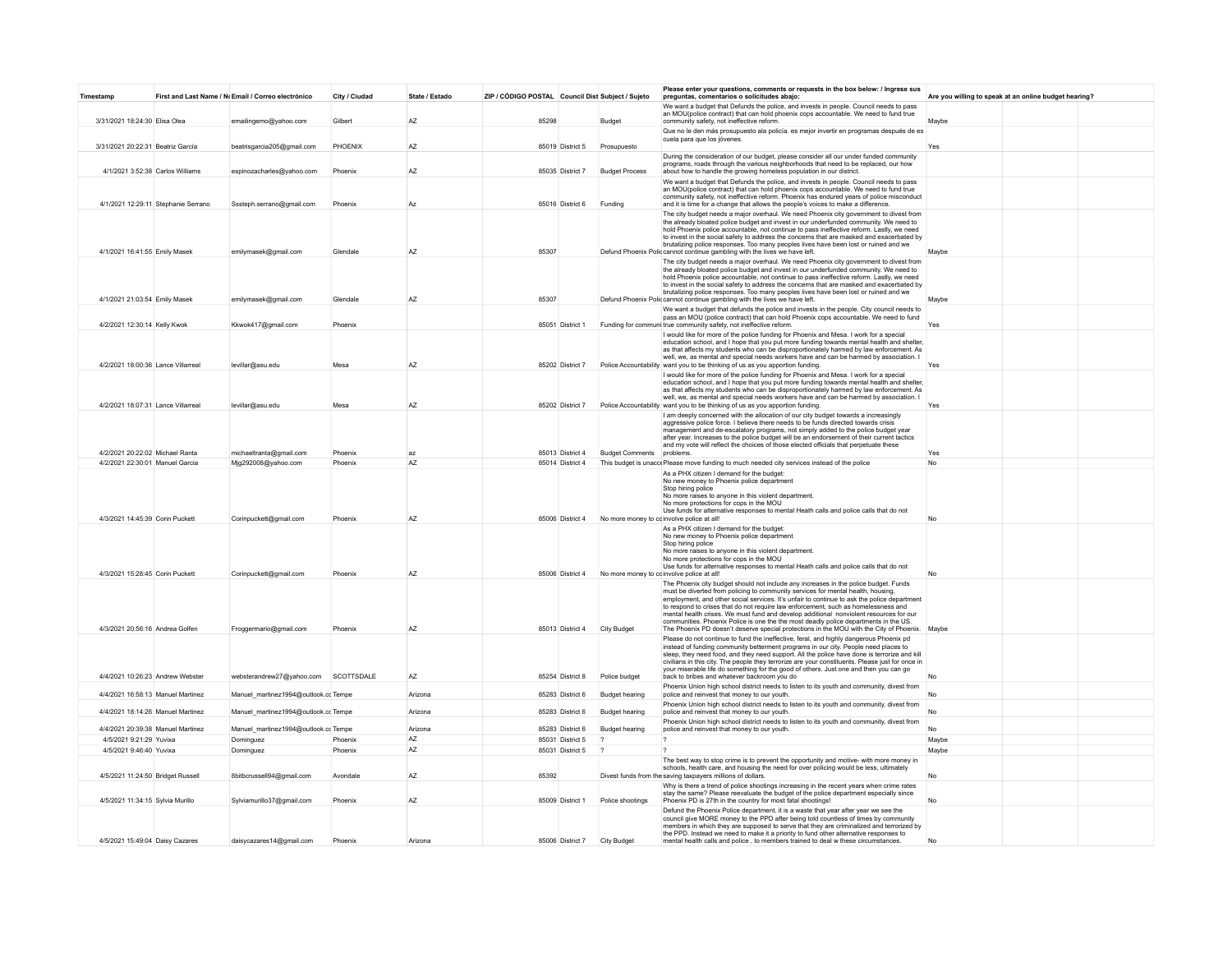| Timestamp                        |                                      | First and Last Name / No Email / Correo electrónico | City / Ciudad | State / Estado | ZIP / CÓDIGO POSTAL Council Dist Subject / Sujeto |                  |                  | Please enter your questions, comments or requests in the box below: / Ingrese sus<br>preguntas, comentarios o solicitudes abajo:                                                                                                                                                                                                                                                                                                                                                                                                                                                                                                                                                                                                                                                                                                                                                                                                                                         | Are you willing to speak at an online budget hearing? |  |
|----------------------------------|--------------------------------------|-----------------------------------------------------|---------------|----------------|---------------------------------------------------|------------------|------------------|--------------------------------------------------------------------------------------------------------------------------------------------------------------------------------------------------------------------------------------------------------------------------------------------------------------------------------------------------------------------------------------------------------------------------------------------------------------------------------------------------------------------------------------------------------------------------------------------------------------------------------------------------------------------------------------------------------------------------------------------------------------------------------------------------------------------------------------------------------------------------------------------------------------------------------------------------------------------------|-------------------------------------------------------|--|
|                                  | 4/5/2021 15:51:47 Daniela Cazares    | daniczrs517@gmail.com                               | Phoenix       | Arizona        |                                                   | 85006 District 7 |                  | Defund the Phoenix Police department. it is a waste that year after year to see the council<br>give MORE money to the PPD after being told countless of times by community members<br>in which they are supposed to serve that they are criminalized and terrorized by the PPD.<br>Instead we need to make it a priority to fund other alternative responses to mental health<br>City Council Budget calls and police, to members trained to deal w these circumstances.                                                                                                                                                                                                                                                                                                                                                                                                                                                                                                 | No                                                    |  |
|                                  | 4/5/2021 15:54:31 Denisse Cazares    | denisse42903@gmail.com                              | Phoenix       | Arizona        |                                                   | 85006 District 7 |                  | Defund the Phoenix Police department. it is a waste that year after year to see the council<br>give MORE money to the PPD after being told countless of times by community members<br>in which they are supposed to serve that they are criminalized and terrorized by the PPD.<br>Instead we need to make it a priority to fund other alternative responses to mental health<br>City Council Budget calls and police, to members trained to deal w these circumstances.                                                                                                                                                                                                                                                                                                                                                                                                                                                                                                 | No                                                    |  |
|                                  | 4/5/2021 16:48:17 Ariane Redding     | afreddi1@asu.edu                                    | Tempe         | AZ             |                                                   | 85282 District 8 | Budget           | Please give less money to the police and instead, use that money to put more beds in<br>shelters. This summer, don't be an embarrassment by making people sleep in concrete<br>parking lots in upwards of 110 degree heat. There are so many things the people in this<br>city need. You want to know what isn't one of those things? A better-funded police.                                                                                                                                                                                                                                                                                                                                                                                                                                                                                                                                                                                                            | No                                                    |  |
| 4/5/2021 20:42:03 Emily Snyder   |                                      | emilysnyder525@gmail.com                            | Phoenix       | AZ             |                                                   | 85020 District 3 |                  | As a resident of Phoenix, and registered nurse I am strongly opposed to any increase in<br>the police budget. We do not need continued threats on the lives of our citizens. Our<br>communities need to be supported and empowered, and increasing police budgets is not<br>how that is accomplished. It would better serve our communities to put this money into<br>Phoenix Budget hear social safety supports and schools.                                                                                                                                                                                                                                                                                                                                                                                                                                                                                                                                            | No                                                    |  |
|                                  | 4/5/2021 22:06:14 Yuvixa Dominguez   | yuvixadominguez04@gmail.com phoenix                 |               | AZ             |                                                   | 85031 District 5 | budget           | We want a budget with no new money for cops. No raises to this violent department. No<br>more special protections for cops in the MOU. Fund alternative response to mental<br>health calls. we do not need to keep paying police for their fake protection. all they do it<br>take from us- just like they're taking our tax dollars, its unfair how people fight and fight<br>and fight and still nothing! we expect the bare minimum and we can't even get that. half of<br>arizona is minority filled, and what do we get? a bill that gets us racially profiled- so what<br>makes us think THAT will keep us safe, if we take that money and go for alternative<br>practices and find the root for the causes of things- we'd be even more protected. stop<br>giving police more money- they do not need it and definitely do not deserve it. people are<br>dying here, have you seen the city?? fix it- use that money to just make this a better<br>place!!!       | Yes                                                   |  |
| 4/5/2021 22:29:21 Eva Valencia   |                                      | evanospam@coffeen.net                               | Phoenix       | AZ             |                                                   | 85006 District 4 | Phoenix Budget   | 1) Freeze hiring and no raises for a police department that continues to use violence<br>against citizenry. 2) No special protections for cops in the MOU. 3) Fund a non-police<br>agency to respond to mental health calls.                                                                                                                                                                                                                                                                                                                                                                                                                                                                                                                                                                                                                                                                                                                                             | No                                                    |  |
|                                  | 4/5/2021 22:32:50 Thomas Coffeen     | tom.coffeen@gmail.com                               | Phoenix       | AZ             |                                                   | 85006 District 4 | Phoenix Budget   | Take 5% of the 37 million Phx Police budget and reinvest in our community by funding<br>homeless and mental health services.                                                                                                                                                                                                                                                                                                                                                                                                                                                                                                                                                                                                                                                                                                                                                                                                                                             | No                                                    |  |
|                                  | 4/6/2021 12:11:25 Yuvixa Dominguez   | yuvixadominguez04@gmail.com phoenix                 |               | AZ             |                                                   | 85031 District 5 | budget           | We want a budget with no new money for cops. No raises to this violent department. No<br>more special protections for cops in the MOU. Fund alternative response to mental<br>health calls, we do not need to keep paying police for their fake protection, all they do it<br>take from us- just like they're taking our tax dollars. its unfair how people fight and fight<br>and fight and still nothing! we expect the bare minimum and we can't even get that. half of<br>arizona is minority filled, and what do we get? a bill that gets us racially profiled- so what<br>makes us think THAT will keep us safe, if we take that money and go for alternative<br>practices and find the root for the causes of things- we'd be even more protected, stop<br>giving police more money- they do not need it and definitely do not deserve it, people are<br>dying here, have you seen the city?? fix it- use that money to just make this a better<br>place!!!       | Yes                                                   |  |
|                                  | 4/6/2021 14:54:45 Claire K. Redfield | Claire.K.Redfield@gmail.com                         | Tempe         | AZ             | 85281                                             |                  | Police Budget    | This year has taught us a lot about police brutality and it's not a new story.<br>With the tragic deaths of members of our Arizona community: Ekom Udofia, John William<br>Hardy Davis, Dion Johnson, and others across the country including George Floyd,<br>Trayvon Martin, Michael Brown, Breonna Taylor, and Sandra Bland to name a few. It is my<br>firm belief that it is time to substantially shift funding away from our local police forces and<br>into organizations that are fighting to support the vast majority of our citizens instead of<br>hurt or detain them. We need so much more funding for our growing public institutions: our<br>Arizona schools, our health care, our mental health services, our early childhood learning.<br>I urge the Phoenix Council to do the right thing and put funding with your values, the<br>values of justice and repair. A budget is a moral document and today is the day to write a<br>new story. Thank you. | Maybe                                                 |  |
|                                  | 4/6/2021 15:16:35 Aubrey Gutierrez   | Jagz@cox.net                                        | Phoenix       |                |                                                   | 85021 District 5 | Parks and Police | More parks!                                                                                                                                                                                                                                                                                                                                                                                                                                                                                                                                                                                                                                                                                                                                                                                                                                                                                                                                                              | Yes                                                   |  |
|                                  | 4/6/2021 17:54:48 Sumana Mandala     | Sumanator@yahoo.com                                 | Scottsdale    |                | 85250                                             |                  |                  | Budgets for police need to be redistributed towards mental health, public health,<br>homelessness services, ending hunger, advocacy against abuse, etc. Police are not<br>trained for these and are not a substitute in any measure. They should be supporting<br>Move money to comr these services to make our communities stronger.                                                                                                                                                                                                                                                                                                                                                                                                                                                                                                                                                                                                                                    | Yes                                                   |  |
|                                  | 4/7/2021 10:38:11 Nicole Mehaffey    | nic845@yahoo.com                                    | Phoenix       | Arizona        |                                                   | 85007 District 7 |                  | After months of closed-door negotiations, the council wants to give MORE money to the<br>deadliest police department in the country? This contract is BOGUS. Listen to the<br>community: they are demanding funds be reallocated to things we ACTUALLY NEED like<br>housing. COVID relief, access to health care and education, and accountability for the<br>wrongful deaths of our fellow community members! Stop rewarding the racist, murdering,<br>NO to MOU - Defund scheming, violent police officers!                                                                                                                                                                                                                                                                                                                                                                                                                                                            | No                                                    |  |
| 4/7/2021 13:02:26 Victoria Fitch |                                      | vmfitch95@gmail.com                                 | Phoenix       |                |                                                   | 85014 District 8 | <b>MUO</b>       | I would like to voice my opinion regarding police funding. Police funding should not be<br>increased by one cent because the citizens of this city do not feel safe and protected. We<br>need transparency and justice in our police force. We need police to be held to the SAME<br>STANDARDS AND LAWS as every other citizen is held to! They are not above any of us<br>and we will not be safe until there is justice served to the victims of the Phoenix police<br>dept. and yes I say victims bc the police often times INNOCENT people without due<br>process and are never held accountable. It is UNACCEPTABLE AND NEEDS TO END                                                                                                                                                                                                                                                                                                                                | No                                                    |  |
|                                  | 4/8/2021 11:27:15 Jeffrey Habgood    | jeffreyhabgood@gmail.com                            | Phoenix       | AZ             |                                                   | 85012 District 4 | Police budget    | Defunding the police and reinvesting into social services will save lives and move Phoenix<br>forward                                                                                                                                                                                                                                                                                                                                                                                                                                                                                                                                                                                                                                                                                                                                                                                                                                                                    | No                                                    |  |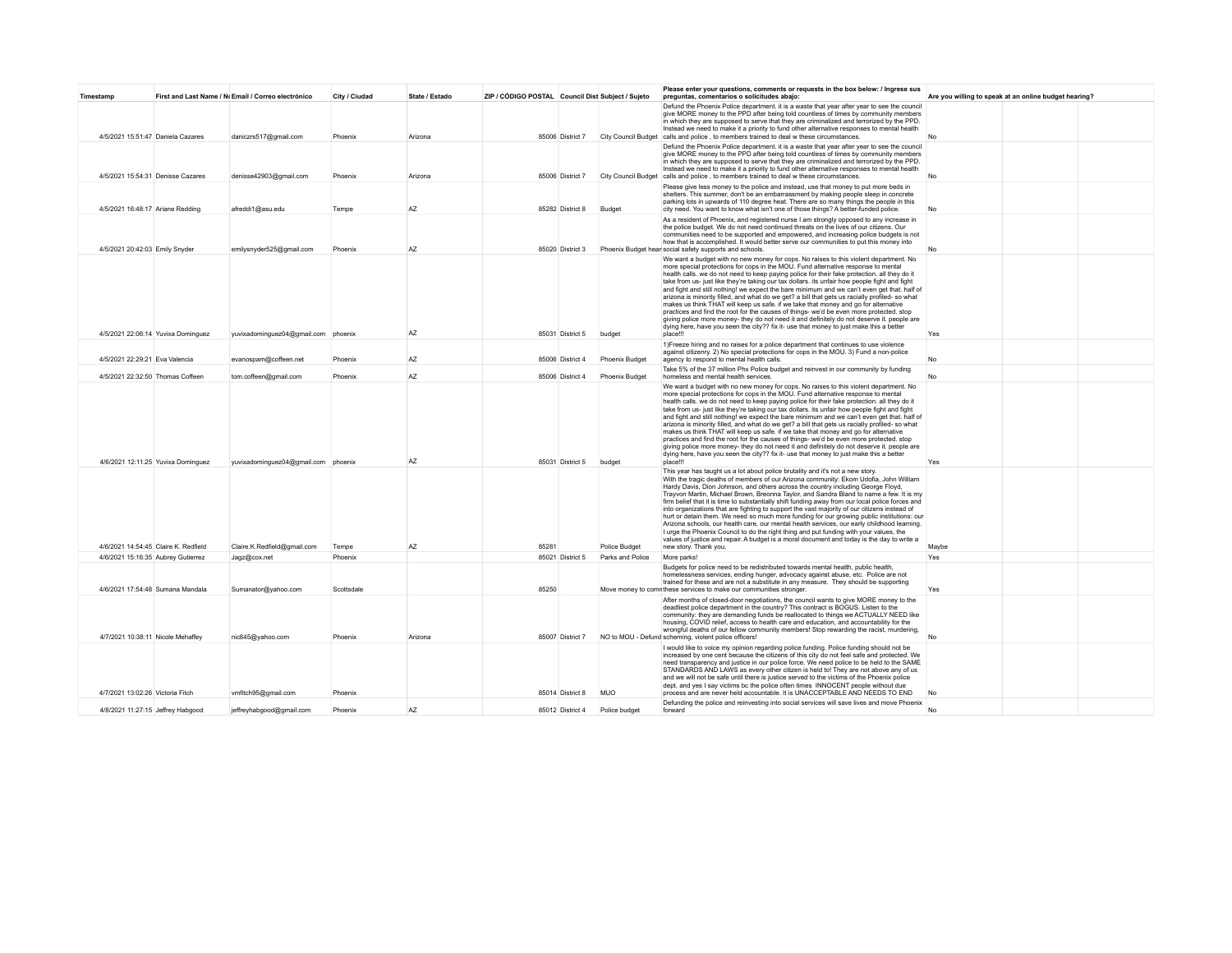| Timestamp                           | First and Last Name / No Email / Correo electrónico | City / Ciudad | State / Estado | ZIP / CÓDIGO POSTAL Council Dist Subject / Sujeto |                  |                                      | Please enter your questions, comments or requests in the box below: / Ingrese sus<br>preguntas, comentarios o solicitudes abajo:                                                                                                                                                                                                                                                                                                                                                                                                                                                                                                                                                                                                                                                                                                                                                                                                                                                                                                                                                                                                                                                                                                                     | Are you willing to speak at an online budget hearing? |  |
|-------------------------------------|-----------------------------------------------------|---------------|----------------|---------------------------------------------------|------------------|--------------------------------------|------------------------------------------------------------------------------------------------------------------------------------------------------------------------------------------------------------------------------------------------------------------------------------------------------------------------------------------------------------------------------------------------------------------------------------------------------------------------------------------------------------------------------------------------------------------------------------------------------------------------------------------------------------------------------------------------------------------------------------------------------------------------------------------------------------------------------------------------------------------------------------------------------------------------------------------------------------------------------------------------------------------------------------------------------------------------------------------------------------------------------------------------------------------------------------------------------------------------------------------------------|-------------------------------------------------------|--|
|                                     |                                                     |               |                |                                                   |                  |                                      | In the past year, members of the Phoenix Police Department have threatened to shoot the<br>mayor, said they want to "gas" and "stomp" Black Lives Matter protesters, and come under<br>fire for a commemorative coin with neo-Nazi symbolism made in 2017 that celebrates<br>shooting a protester in the groin. Now, the city wants to give them another \$3.7 million to<br>add 75 more civilian positions to the department.                                                                                                                                                                                                                                                                                                                                                                                                                                                                                                                                                                                                                                                                                                                                                                                                                       |                                                       |  |
|                                     |                                                     |               |                |                                                   |                  |                                      | Each year since Mayor Kate Gallego took office in 2019, community members have<br>demanded the city not increase the police department's budget. Each year, the city has<br>given Phoenix police millions more. During that time, Phoenix police have shot about 79<br>people since 2018, killing 55 of them.                                                                                                                                                                                                                                                                                                                                                                                                                                                                                                                                                                                                                                                                                                                                                                                                                                                                                                                                        |                                                       |  |
|                                     |                                                     |               |                |                                                   |                  |                                      | In recent years, the department's clearance rate for violent crimes like rape and homicide<br>has dropped. In 2019, the most recent year for which full data is available, 1,139 rapes<br>were reported in Phoenix, according to the Federal Bureau of Investigation. Only 123 of<br>those were cleared, or closed through arrest or "exceptional means," which could include<br>cases where police allege the victim no longer wished to proceed.                                                                                                                                                                                                                                                                                                                                                                                                                                                                                                                                                                                                                                                                                                                                                                                                   |                                                       |  |
|                                     |                                                     |               |                |                                                   |                  |                                      | During Gallego's tenure, members of the Phoenix Police Department have been caught<br>sharing racist and Islamophobic content on Facebook, threatened to shoot an unarmed<br>Black man in the head in front of his pregnant fiance and children, and repeatedly targeted<br>protesters for participating in Black Lives Matter marches, even going so far as to create a<br>fictional gang called "ACAB" and lie in probable cause statements.                                                                                                                                                                                                                                                                                                                                                                                                                                                                                                                                                                                                                                                                                                                                                                                                       |                                                       |  |
| 4/10/2021 16:26:15 Vincent Cimino   | vacimino@gmail.com                                  | Phoenix       |                |                                                   |                  |                                      | 85032 District 2 No money for killer co This is unacceptable and needs to stop right now.                                                                                                                                                                                                                                                                                                                                                                                                                                                                                                                                                                                                                                                                                                                                                                                                                                                                                                                                                                                                                                                                                                                                                            | No                                                    |  |
|                                     |                                                     |               |                |                                                   |                  |                                      | The phoenix police budget needs to be reduced. 3/4 of the city budget going to the police,<br>a force that has killed more than 100 people in recent years, is unacceptable. They are a<br>reactionary force in our community, one that doesn't actively work to improve the lives of<br>the people who help to pay their bills and salaries. The city needs to be enacting policies<br>and providing services that make easier the lives of the people in the city. Throwing more                                                                                                                                                                                                                                                                                                                                                                                                                                                                                                                                                                                                                                                                                                                                                                   |                                                       |  |
| 4/10/2021 20:13:01 Wil Larson       | wilson.larson@gmail.com                             | Phoenix       | Az             |                                                   |                  | 85008 District 8 Police budget       | money at the police is not going to do it.<br>I believe that the Phoenix Police Budget should not be raised over the next two years, but                                                                                                                                                                                                                                                                                                                                                                                                                                                                                                                                                                                                                                                                                                                                                                                                                                                                                                                                                                                                                                                                                                             | Maybe                                                 |  |
| 4/11/2021 16:50:26 Jacob Norgord    | norgordjacob@gmail.com                              | Phoenix       | AZ             |                                                   |                  | 85017 District 5 Police Budget       | that it should actually be lowered. I believe that there are various other actions we can<br>take to help reduce crime in Phoenix, such as adding more lighting to under-lit<br>neighborhoods, funding various youth programs, and taking better care of local parks. By<br>taking better care of our great communities, we will see more opportunity in the area which<br>I believe will help lower crime. Additionally, I believe that the police budget should be<br>determined in a meeting that is public for anyone to be able to view to increase<br>transparency in the budgeting process. I think that by lowering the budget perhaps 5% we<br>can see how effective this 5% reallocation might be since the current budget for the police<br>is approximately \$745 million. This approximate \$37 million could make a great impact in<br>places such as the ones I talked about.                                                                                                                                                                                                                                                                                                                                                         | Yes                                                   |  |
|                                     |                                                     |               |                |                                                   |                  |                                      | I demand that \$15/20 million from the Phoenix police be reallocated to where it is actually<br>needed, directly back into the community. This includes but is not limited to COVID relief,<br>free public transportation and bus only lanes, resources for addiction and substance use,<br>rehabilitation centers, and low barrier shelter/ housing support. The money will allow the<br>people and neighborhoods who were hit hardest by the pandemic to be able to recover<br>and grow. By denying these vital resources to your people, there won't be sufficient                                                                                                                                                                                                                                                                                                                                                                                                                                                                                                                                                                                                                                                                                |                                                       |  |
| 4/12/2021 18:12:49 Christina Napoli | canapoli@eckerd.edu                                 | Pheonix       |                |                                                   | 85018 District 8 |                                      | access to housing assistance, public transportation, healthcare, vaccine distribution,<br>Allocate the budget fr income support, and childcare assistance and your community will suffer                                                                                                                                                                                                                                                                                                                                                                                                                                                                                                                                                                                                                                                                                                                                                                                                                                                                                                                                                                                                                                                             |                                                       |  |
|                                     |                                                     |               |                |                                                   |                  |                                      | It's not about defunding the police or suppressing any part of the greater foundation, but<br>rather reallocating funds to better support the people who are being affected by it. Please<br>consider listening to the needs of the people, specifically reallocating funds from the<br>Phoenix Police "crime suppression squad", funding a new crisis response program, and                                                                                                                                                                                                                                                                                                                                                                                                                                                                                                                                                                                                                                                                                                                                                                                                                                                                         |                                                       |  |
| 4/13/2021 9:46:36 Danielle Moran    | daniellemail2@gmail.com                             | Phoenix       | AZ             |                                                   | 85044 District 6 |                                      | Support for the dema overall Rejecting this budget until the process for MOU negotiations becomes fully public. No<br>The following are a list of demands that I have read, independently researched, and fully                                                                                                                                                                                                                                                                                                                                                                                                                                                                                                                                                                                                                                                                                                                                                                                                                                                                                                                                                                                                                                      |                                                       |  |
|                                     |                                                     |               |                |                                                   |                  |                                      | support, and urge you as representatives for our city to do the same<br>1. \$15 million from police to pay for new crisis response program<br>2. Move \$10 million from the phx police "crime suppression squad"<br>3. No to 75 new civilian positions for Phoenix police<br>4. COVID relief for the people, not police<br>5. Our communities demand funding for: Free transportation and bus only lanes,<br>rehabilitation services and a center in West Phoenix, low barrier shelter/ housing support<br>6. Reject this budget until the process for MOU negotiations becomes fully public                                                                                                                                                                                                                                                                                                                                                                                                                                                                                                                                                                                                                                                         |                                                       |  |
|                                     |                                                     |               |                |                                                   |                  |                                      | Given light of recent and historic events involving police brutality, the continued<br>endangerment of our neighbors of color and marginalized communities within Phoenix and<br>the wider United States, and the track record of Phoenix PD specifically, there is<br>absolutely no reason to increase the budget for police or increase the number of police<br>officers in Phoenix. This money could do so much good for our community in the form of<br>COVID relief, low barrier shelter/housing support, education, environmental initiatives,<br>public transportation, a crisis support program, etc. Expanding the Phoenix PD will not<br>keep my neighbors safe, they will protect property over human life every time. It is<br>outrageous that we are continually telling you, our elected representatives, this information<br>and that you continue to ignore the pleas of those you claim to support. Do what is<br>necessary to protect our communities and our neighbors here in Phoenix. I urge you to<br>follow these list of demands. To do otherwise is to actively hurt our neighbors of color,<br>neighbors dealing with homelessness, and neighbors who need crisis support rather than<br>restraints or guns drawn on them. |                                                       |  |
| 4/13/2021 11:50:01 Madeline Moran   | madeline.moran@gmail.com                            | Phoenix       | AZ             |                                                   |                  | 85044 District 6 2021 Budget Hearing |                                                                                                                                                                                                                                                                                                                                                                                                                                                                                                                                                                                                                                                                                                                                                                                                                                                                                                                                                                                                                                                                                                                                                                                                                                                      | No                                                    |  |
| 4/13/2021 17:57:24 Danielle Moran   | daniellemail2@gmail.com                             | Phoenix       | AZ             |                                                   | 85044 District 6 |                                      | It's not about defunding the police or suppressing any part of the greater foundation, but<br>rather reallocating funds to better support the people who are being affected by it. Please<br>consider listening to the needs of the people, specifically reallocating funds from the<br>Phoenix Police "crime suppression squad", funding a new crisis response program, and<br>Support for the dema overall Rejecting this budget until the process for MOU negotiations becomes fully public. No                                                                                                                                                                                                                                                                                                                                                                                                                                                                                                                                                                                                                                                                                                                                                   |                                                       |  |
|                                     |                                                     |               |                |                                                   |                  |                                      | The city received \$400 million in covid relief. These funds should be spent supporting<br>those most impacted by COVID and its economic fallout- the homeless, the poor, those<br>without healthcare, and more. It should not be spent to give the police a raise or increase<br>their budget. Over the past year our police force has been mired in controversy after<br>controversy. They unjustly apply the law to people of color and have been stifling free<br>speech by surveilling and targeting protestors. They should not be rewarded for doing a<br>poor job. Additionally, they do not need a budget increase when arrests should be<br>decreasing after the legalization of marijuana. This \$400 million should be spent on                                                                                                                                                                                                                                                                                                                                                                                                                                                                                                          |                                                       |  |
| 4/13/2021 19:34:16 Evan Nye         | evan.e.nye@gmail.com                                | Tempe         | Arizona        | 85281                                             |                  | Budget                               | resources that will have a tangible impact in the lives of Phoenicians- rental assistance,<br>housing and shelter programs, and childcare assistance.                                                                                                                                                                                                                                                                                                                                                                                                                                                                                                                                                                                                                                                                                                                                                                                                                                                                                                                                                                                                                                                                                                | Maybe                                                 |  |
|                                     |                                                     |               |                |                                                   |                  |                                      |                                                                                                                                                                                                                                                                                                                                                                                                                                                                                                                                                                                                                                                                                                                                                                                                                                                                                                                                                                                                                                                                                                                                                                                                                                                      |                                                       |  |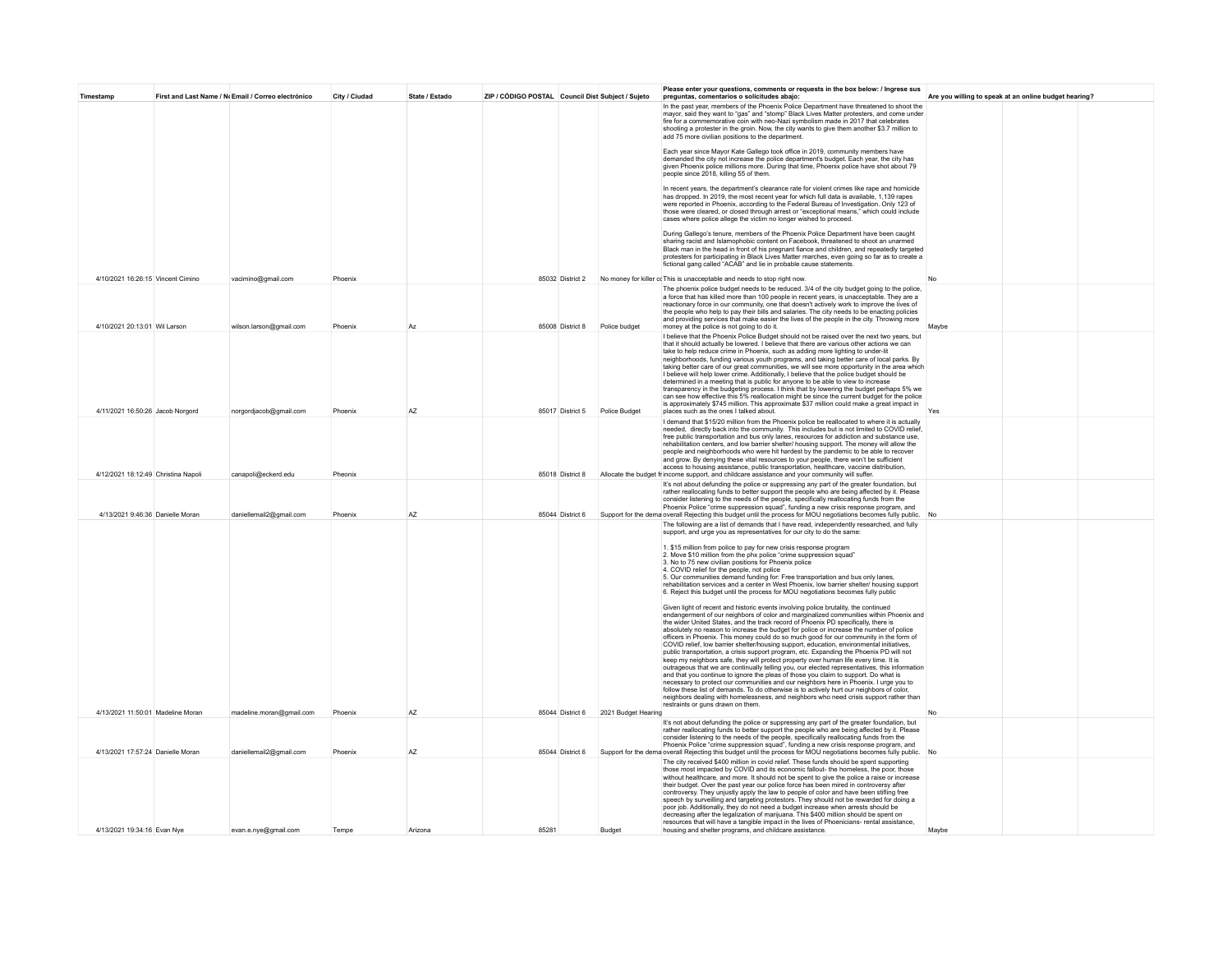| Timestamp                              |                                          | First and Last Name / No Email / Correo electrónico | City / Ciudad | State / Estado | ZIP / CÓDIGO POSTAL Council Dist Subject / Sujeto |                           |                   | Please enter your questions, comments or requests in the box below: / Ingrese sus<br>preguntas, comentarios o solicitudes abajo:                                                                                                                                                                                                                                                                                                                                                                                                                                                                                                                                                                                                                                                                                                                                                                                                                                                                                                                                                                                                                                                                                                     | Are you willing to speak at an online budget hearing? |  |
|----------------------------------------|------------------------------------------|-----------------------------------------------------|---------------|----------------|---------------------------------------------------|---------------------------|-------------------|--------------------------------------------------------------------------------------------------------------------------------------------------------------------------------------------------------------------------------------------------------------------------------------------------------------------------------------------------------------------------------------------------------------------------------------------------------------------------------------------------------------------------------------------------------------------------------------------------------------------------------------------------------------------------------------------------------------------------------------------------------------------------------------------------------------------------------------------------------------------------------------------------------------------------------------------------------------------------------------------------------------------------------------------------------------------------------------------------------------------------------------------------------------------------------------------------------------------------------------|-------------------------------------------------------|--|
|                                        |                                          |                                                     |               |                |                                                   |                           |                   | 1. Move \$15 million from police to pay for new crisis response program.<br>2. Move \$10 million from the phx police "crime suppression squad" to more sustainable<br>solutions like free public transportation and bus only lanes proven to help unhomed people<br>find jobs more accessibly. Part of the \$10 million "crime suppression squad" money could<br>be used for low barrier shelter/ housing support because we need to utilize our budget in a<br>way that will have longer term solutions rather than policing.<br>3. No to 75 new civilian positions for Phoenix police. PHX PD DOES NOT NEED MORE<br>PERSONNEL. QUALITY OVER QUANTITY PLEASE. We already have one of the largest,<br>most lethal police force in the country, we need to train the officers we already have better.                                                                                                                                                                                                                                                                                                                                                                                                                                 |                                                       |  |
| 4/14/2021 8:50:31 Riley Connor         |                                          | rconnor2@asu.edu                                    | Phoenix       | AZ             |                                                   | 85048 District 6          | Defund PHX PD     |                                                                                                                                                                                                                                                                                                                                                                                                                                                                                                                                                                                                                                                                                                                                                                                                                                                                                                                                                                                                                                                                                                                                                                                                                                      | Maybe                                                 |  |
| 4/14/2021 11:24:58 Alexis Kwan         |                                          | akwan1@asu.edu                                      | Phoenix       | A7             |                                                   | 85004 District 7          | Defund the police | \$15 million from police to pay for new crisis response program<br>Move \$10 million from the phx police "crime suppression squad"<br>No to 75 new civilian positions for Phoenix police<br>COVID relief for the people, not police<br>Our communities demand funding for:<br>Free transportation and bus only lanes<br>Rehabilitation services and a center in West Phoenix<br>Low barrier shelter/ housing support<br>Reject this budget until the process for MOU negotiations becomes fully public                                                                                                                                                                                                                                                                                                                                                                                                                                                                                                                                                                                                                                                                                                                               | Maybe                                                 |  |
|                                        |                                          |                                                     |               |                |                                                   |                           |                   | The budget is terrible. 10 million should be taken from the police crime suppression squad                                                                                                                                                                                                                                                                                                                                                                                                                                                                                                                                                                                                                                                                                                                                                                                                                                                                                                                                                                                                                                                                                                                                           |                                                       |  |
| 4/14/2021 13:42:44 Danielle Richardson |                                          | daniellerob1764@gmail.com                           | Phoenix       | Arizona        |                                                   | 85031 District 5          |                   | and given to those affected by covid 19, free public transportation, resources for addiction<br>Rejecting the budget and low barrier shelter                                                                                                                                                                                                                                                                                                                                                                                                                                                                                                                                                                                                                                                                                                                                                                                                                                                                                                                                                                                                                                                                                         | <b>No</b>                                             |  |
|                                        |                                          |                                                     |               |                |                                                   |                           |                   | Why is so much money given to the Police budget when they are killing civilians. What<br>controls and training is being put in place and when will there                                                                                                                                                                                                                                                                                                                                                                                                                                                                                                                                                                                                                                                                                                                                                                                                                                                                                                                                                                                                                                                                             |                                                       |  |
| 4/14/2021 15:20:28 moore               |                                          | yoganusha@msn.com                                   | Phoenix       | AZ             |                                                   | 85014 District 6          |                   | City council meeting Be steps taken to change the way things are done.<br>No more money should go to police. Money needs to go to mental health resources and                                                                                                                                                                                                                                                                                                                                                                                                                                                                                                                                                                                                                                                                                                                                                                                                                                                                                                                                                                                                                                                                        | No                                                    |  |
| 4/14/2021 15:29:49 Alejandra Cervantes |                                          | Alejandrancervantes@gmail.com Phoenix               |               | AZ             |                                                   | 85015 District 4          | City budget       |                                                                                                                                                                                                                                                                                                                                                                                                                                                                                                                                                                                                                                                                                                                                                                                                                                                                                                                                                                                                                                                                                                                                                                                                                                      |                                                       |  |
| 4/14/2021 16:19:27 Maria Valencia      |                                          | mvalenciaa28@gmail.com                              | Phoenix       | AZ             |                                                   | 85033 District 5          |                   | Trigger warning (suicide ideation and police violence): Imagine you wake up every day,<br>wondering when life will either get better or simply stop. You begin to feel trapped and<br>need a way out, so you look for ways to harm yourself, when a concerned family member<br>calls the police. Instead of receiving the compassionate support you need to keep you<br>regulated and help you feel safe, you are SHOT DEAD by a police officer because they<br>did not know how to support you in that moment and assumed you wanted to hurt them.<br>when that wasn't the case. This is a tragic reality for many. According to a recent study<br>released by the Treatment Advocacy Center, "people with untreated mental illness are 16<br>times more likely to be killed during a police encounter than other civilians". POLICE DO<br>NOT KEEP US NOR OUR LOVED ONES SAFE. OUR COMMUNITY DEMANDS THAT<br>THE CITY OF PHOENIX TAKE \$15 MILLION FROM POLICE TO PAY FOR A NEW<br>Supporting our comm CRISIS RESPONSE TEAM THAT WILL ACTUALLY KEEP US SAFE AND ALIVE.                                                                                                                                                             | Yes                                                   |  |
|                                        |                                          |                                                     |               |                |                                                   |                           |                   | Unsheltered people deserve housing just like the rest of us who are fortunate to have<br>housing, ESPECIALLY during harsh weather seasons and during a pandemic! We need                                                                                                                                                                                                                                                                                                                                                                                                                                                                                                                                                                                                                                                                                                                                                                                                                                                                                                                                                                                                                                                             |                                                       |  |
| 4/14/2021 16:58:46 Esmeralda Valencia  |                                          | esmeraldavxlencia@gmail.com                         | Phoenix       | Arizona        |                                                   | 85033 District 5          |                   | Defund the Police to more funding for low barrier shelter/ housing support and we need it now.                                                                                                                                                                                                                                                                                                                                                                                                                                                                                                                                                                                                                                                                                                                                                                                                                                                                                                                                                                                                                                                                                                                                       | N <sub>0</sub>                                        |  |
| 4/14/2021 19:14:53 Paris Moore         |                                          | Pariswhimsy@gmail.com                               | Phoenix       | Arizona        |                                                   | 85014 District 6          | The Police        | Stop giving the police more money! Every time council decides to allocate taxpayer money<br>towards more training to combat police violence, nothing changes and cops continue to<br>terrorize and kill. The entire country has been demonstrating to end police violence<br>against black people and this city continually chooses to make the problem worse. Adding<br>75 new cops will only cause more death and trauma and the blood is on this council's<br>hands                                                                                                                                                                                                                                                                                                                                                                                                                                                                                                                                                                                                                                                                                                                                                               | Yes                                                   |  |
| 4/14/2021 19:29:22 Sarah Ford          |                                          | seford9@gmail.com                                   | Phoenix       | AZ             |                                                   | 85008 District 8          | THE POLICE        | We need solutions that will prevent problems, not a bloated police budget that only deals<br>with the aftermath and causes more violence and harm! I am a social worker in the City of<br>Phoenix and I have seen time and time again exactly how much Phx PD wastes while<br>TRUE HUMAN NEEDS in Phoenix are constantly being ignored when they could easily be<br>addressed and prevent harm (not to mention saving us all \$\$ in the long run). I support our<br>community's demands: 1) Divest \$15mil from PhxPD to create a Crisis Response team<br>staffed by mental health professionals, not cops! 2) Move \$10mil from PhxPD "crime<br>suppression squad" - they are the most violent! 3) No to 75 new civilian positions for cops!<br>4) COVID relief for PEOPLE not COPS 5) We demand funding for 1. Free transportation!<br>2. rehab services + center in West Phx, and 3. Low barrier shelter + housing support! and<br>lastly 6) REJECT THIS BUDGET UNTIL THE MOU PROCESS BECOMES 100%<br>PUBLIC!                                                                                                                                                                                                                    | Yes                                                   |  |
|                                        |                                          |                                                     |               |                |                                                   |                           |                   | please invest more in our schools and less from the police. i have a young daughter and i                                                                                                                                                                                                                                                                                                                                                                                                                                                                                                                                                                                                                                                                                                                                                                                                                                                                                                                                                                                                                                                                                                                                            | Yes                                                   |  |
|                                        | 4/14/2021 19:45:00 alysa zavala-gallegos | alysa-gallegos93@yahoo.com                          | phoenix       | arizona        |                                                   | 85037 District 7          | education         | would love do see more invested with her education<br>Why is so much money given to the Police budget when they are killing civilians. What<br>controls and training is being put in place and when will there                                                                                                                                                                                                                                                                                                                                                                                                                                                                                                                                                                                                                                                                                                                                                                                                                                                                                                                                                                                                                       |                                                       |  |
| 4/14/2021 20:57:09 moore               |                                          | voganusha@msn.com                                   | Phoenix       | A7             |                                                   | 85014 District 6          |                   | City council meeting Be steps taken to change the way things are done.                                                                                                                                                                                                                                                                                                                                                                                                                                                                                                                                                                                                                                                                                                                                                                                                                                                                                                                                                                                                                                                                                                                                                               | N <sub>0</sub>                                        |  |
| 4/15/2021 0:02:01 Di Le                |                                          |                                                     | Phoenix       | AZ             |                                                   | 85014 District 4          |                   | In the past weeks alone, news relating to policing are not good. My lack of confidence and<br>mistrust towards the systems of policing grew tremendously. When I have little to no faith<br>in an organization, I generally do not support it. I request that funds should not increase for<br>the police department, instead for people and communities that actually need it in the<br>current a global pandemic, increase in violence, and lack of resources. I call for \$15 million<br>and more from police to to towards crises response program(s). I demand funding for<br>COVID relief, whether that is for child support, housing assistance, job assistance, public<br>transportation, and support for AAPI communities that are affected by increased hate<br>crimes due to pandemic. I demand funding for free transportation, rehabilitation centers,<br>and housing support for the community. Additionally I reject the 75 new positions at the<br>Phoenix Police Department. Why add and pay for more in a system that is full of mistrust<br>when we can invest that money towards the community as I suggested above?<br>Furthermore, record of negotiations on budgets should be transparent to the public as it | No                                                    |  |
|                                        |                                          | dile.ngo95@gmail.com                                |               |                |                                                   |                           |                   | 2021 Budget Hearing pertains to our people, our infrastructure, or livelihood in this city.<br>PPD shouldn't get more money & money should go towards others resources such as                                                                                                                                                                                                                                                                                                                                                                                                                                                                                                                                                                                                                                                                                                                                                                                                                                                                                                                                                                                                                                                       |                                                       |  |
| 4/15/2021 13:29:27 Neil Rasmussen      |                                          | Neiljohnrasmussen@gmail.com                         | Phoenix       | Arizona        |                                                   | 85031 District 5          | City Budget       | mental health, homelessness relief, ect.                                                                                                                                                                                                                                                                                                                                                                                                                                                                                                                                                                                                                                                                                                                                                                                                                                                                                                                                                                                                                                                                                                                                                                                             | No                                                    |  |
| 4/15/2021 15:37:42 Flor ochoa          |                                          | Flor123ochoa@yahoo.com                              | Phoenix       | Az             |                                                   | 85031 District 7          | Budget            | Help make the community safer and invest in more resources such as mental health<br>resource like facilities for people with addictions or other Health issues instead of funding<br>the police. This is important to me because I've never even heard of any facilities for such<br>issues. Police are the ones who also tend to cause these health issues. Police also don't<br>know how to politely treat people with addictions so why do the get money??? It doesn't<br>make sense.                                                                                                                                                                                                                                                                                                                                                                                                                                                                                                                                                                                                                                                                                                                                             | Maybe                                                 |  |
|                                        |                                          |                                                     |               |                |                                                   |                           |                   | The police department does not need more funding. We should be funding resources that<br>our community actually needs and that actually help our people. I think that Pandemic-<br>related funding to cities and states should be used to support individuals and communities<br>who have been impacted. This money should be used for housing assistance, healthcare,<br>income support and not to support the police budget. Budgets are a reflection of our<br>values and priorities and we have continuously seen the city prioritize cops over our                                                                                                                                                                                                                                                                                                                                                                                                                                                                                                                                                                                                                                                                              |                                                       |  |
| 4/15/2021 16:28:05 Jennifer Valencia   |                                          | j.valenciaa@outlook.com                             | Phoenix       |                |                                                   | 85033 District 5 Policing |                   | livelihood.                                                                                                                                                                                                                                                                                                                                                                                                                                                                                                                                                                                                                                                                                                                                                                                                                                                                                                                                                                                                                                                                                                                                                                                                                          | Yes                                                   |  |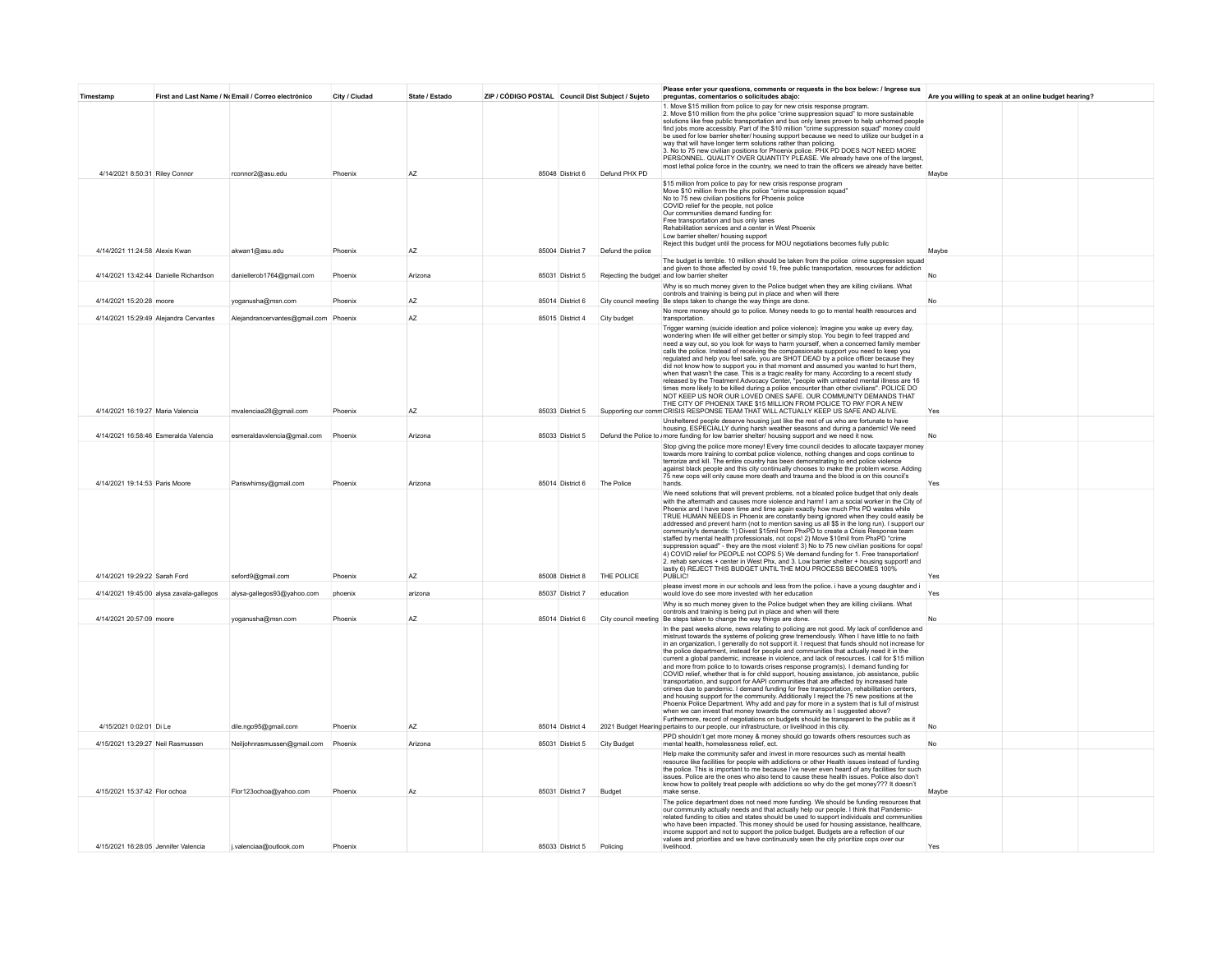| Timestamp                            | First and Last Name / No Email / Correo electrónico | City / Ciudad          | State / Estado | ZIP / CÓDIGO POSTAL Council Dist Subject / Sujeto |                  |                                    | Please enter your questions, comments or requests in the box below: / Ingrese sus<br>preguntas, comentarios o solicitudes abajo:                                                                                                                                                                                                                                                                                                                                                                                                                                                                                                                                                                                                                                                                                                                                                                                                                                                                                                                                                                                                 | Are you willing to speak at an online budget hearing? |  |
|--------------------------------------|-----------------------------------------------------|------------------------|----------------|---------------------------------------------------|------------------|------------------------------------|----------------------------------------------------------------------------------------------------------------------------------------------------------------------------------------------------------------------------------------------------------------------------------------------------------------------------------------------------------------------------------------------------------------------------------------------------------------------------------------------------------------------------------------------------------------------------------------------------------------------------------------------------------------------------------------------------------------------------------------------------------------------------------------------------------------------------------------------------------------------------------------------------------------------------------------------------------------------------------------------------------------------------------------------------------------------------------------------------------------------------------|-------------------------------------------------------|--|
|                                      |                                                     |                        |                |                                                   |                  |                                    | Phoenix police arrest thousands of people every year for marijuana possession. Now that<br>marijuana is legal, arrests by Phoenix police must decrease by several thousand arrests<br>per year, meaning they should cut the number of officers employed by the department and<br>reallocate that money to:<br>Free public transportation and bus only lanes<br>Resources for addiction and substance use, rehabilitation center                                                                                                                                                                                                                                                                                                                                                                                                                                                                                                                                                                                                                                                                                                  |                                                       |  |
| 4/15/2021 17:06:41 Susana Alvarez    | susanaa14409@gmail.com                              | Phoenix                | A7             |                                                   | 85035 District 8 |                                    | Reject city budget pro Low barrier shelter/ housing support                                                                                                                                                                                                                                                                                                                                                                                                                                                                                                                                                                                                                                                                                                                                                                                                                                                                                                                                                                                                                                                                      | Maybe                                                 |  |
| 4/15/2021 17:12:32 Nelly Herrera     | nellyherrea@gmail.com                               | Phoenix                | AZ             |                                                   | 85031 District 5 |                                    | Defunding the police Police should not get more money, money should go towards homelessness relief.                                                                                                                                                                                                                                                                                                                                                                                                                                                                                                                                                                                                                                                                                                                                                                                                                                                                                                                                                                                                                              | No                                                    |  |
| 4/15/2021 17:21:17 Karime Munoz      | karime.rod99@gmail.com                              | Phoenix                | AZ             |                                                   | 85017 District 5 | Policing                           | Police should not get anymore funds, money should go towards education                                                                                                                                                                                                                                                                                                                                                                                                                                                                                                                                                                                                                                                                                                                                                                                                                                                                                                                                                                                                                                                           |                                                       |  |
| 4/15/2021 17:28:13 Daisy Avalos      | daisy.avalosoliz@gmail.com                          | Phoenix                | A7             | 85041                                             |                  | Policing                           | I know so many people who have been affected by COVID, including my family. More<br>money should go towards COVID relief. Police brutality is an issue and they don't need<br>more money                                                                                                                                                                                                                                                                                                                                                                                                                                                                                                                                                                                                                                                                                                                                                                                                                                                                                                                                         |                                                       |  |
|                                      |                                                     |                        |                |                                                   |                  |                                    | Money should go towards healthcare and education. Also housing. The police should be                                                                                                                                                                                                                                                                                                                                                                                                                                                                                                                                                                                                                                                                                                                                                                                                                                                                                                                                                                                                                                             |                                                       |  |
| 4/15/2021 17:43:09   aila Kabonai    | lkabongi@asu.edu                                    | Phoenix                | <b>AZ</b>      |                                                   | 85031 District 5 | city budget                        | defunded<br>Money should go towards domestic violence resources and mental health places that<br>aren't for profit such as a crisis team or places who educate those who are dealing with<br>mental health issues and who need the assistance. Money should also go towards<br>schools where the youth are targeted by the police especially those who struggle with                                                                                                                                                                                                                                                                                                                                                                                                                                                                                                                                                                                                                                                                                                                                                             | Yes                                                   |  |
| 4/15/2021 17:55:05 Jeanette Martinez | princessaaztecaj@gmail.com                          | Phoenix                | A7             |                                                   | 85031 District 5 | Policing                           | mental health                                                                                                                                                                                                                                                                                                                                                                                                                                                                                                                                                                                                                                                                                                                                                                                                                                                                                                                                                                                                                                                                                                                    |                                                       |  |
| 4/15/2021 18:03:03 Mark Morales      | markanthonymorales04@gmail.col Phoenix              |                        | AZ             |                                                   | 85031 District 5 | city budget                        | There needs to be more of a focus on school funding.                                                                                                                                                                                                                                                                                                                                                                                                                                                                                                                                                                                                                                                                                                                                                                                                                                                                                                                                                                                                                                                                             | No                                                    |  |
|                                      |                                                     |                        |                |                                                   |                  |                                    | Money should go towards school and low income neighborhoods. There needs to be                                                                                                                                                                                                                                                                                                                                                                                                                                                                                                                                                                                                                                                                                                                                                                                                                                                                                                                                                                                                                                                   |                                                       |  |
| 4/15/2021 18:12:27   oreto Torres    | loretotorres13@gmail.com                            | Phoenix                | A7             |                                                   | 85031 District 5 | city budget                        | better transportation in these places and better housing. Education needs more funding<br>especially here because people need to become more stable                                                                                                                                                                                                                                                                                                                                                                                                                                                                                                                                                                                                                                                                                                                                                                                                                                                                                                                                                                              | Yes                                                   |  |
| 4/15/2021 18:18:46 Destiny Martinez  | destinydmartinez@yahoo.com                          | Phoenix                |                |                                                   | 85031 District 5 | city budget                        | Money should go towards education instead of giving more money to the police.                                                                                                                                                                                                                                                                                                                                                                                                                                                                                                                                                                                                                                                                                                                                                                                                                                                                                                                                                                                                                                                    |                                                       |  |
| 4/15/2021 18:33:28 Dlana Zuniga      | dianarz965@yahoo.com                                | Phoenix                | AZ             |                                                   | 85031 District 5 | city budget                        | Money should be going towards education instead of putting more towards the police.                                                                                                                                                                                                                                                                                                                                                                                                                                                                                                                                                                                                                                                                                                                                                                                                                                                                                                                                                                                                                                              | No.                                                   |  |
| 4/15/2021 18:39:03 Michael Sanchez   | monxter@vahoo.com                                   | Phoenix                | A7             |                                                   | 85031 District 5 | city budget                        | No more money for police, money should go towards parks and the Southwest valley. We<br>also need better roads and transportation. The neighborhoods are falling apart in the<br>southwest valley.                                                                                                                                                                                                                                                                                                                                                                                                                                                                                                                                                                                                                                                                                                                                                                                                                                                                                                                               | No                                                    |  |
| 4/15/2021 18:47:11 Lielah Torres     | lielahtorres@gmail                                  | Phoenix                |                |                                                   | 85031 District 5 | policing                           | Money should go towards mental health services and teachers                                                                                                                                                                                                                                                                                                                                                                                                                                                                                                                                                                                                                                                                                                                                                                                                                                                                                                                                                                                                                                                                      |                                                       |  |
| 4/15/2021 18:57:02 Edgar Valenzuela  | edgar valenzela22@icloud.com                        | Phoenix                |                |                                                   | 85031 District 5 | policing                           | Money should not be going towards police, it needs to go towards mental health services<br>and jobs instead                                                                                                                                                                                                                                                                                                                                                                                                                                                                                                                                                                                                                                                                                                                                                                                                                                                                                                                                                                                                                      | <b>No</b>                                             |  |
| 4/15/2021 21:36:21 Anna Marie Smith  | Smithannamarie90@gmail.com                          | Phoenix                | Az             |                                                   | 85014 District 4 | Budget                             | I do not support the current budget. Money must be moved to a the new crisis response<br>team. No new civilian positions in the police department. Covid housing needs to go to the<br>people not cops                                                                                                                                                                                                                                                                                                                                                                                                                                                                                                                                                                                                                                                                                                                                                                                                                                                                                                                           | Maybe                                                 |  |
| 4/16/2021 5:14:56 Police             | Kimadkins81@gmail.com                               | Phoenix                | AZ             |                                                   | 85008 District 8 | Police funding                     | Why is the 3rd deadliest police department in America continuing to get money while my<br>neighborhood doesn't even have speed bumps or crosswalks? I live next to a boys and<br>girls club and a middle school.                                                                                                                                                                                                                                                                                                                                                                                                                                                                                                                                                                                                                                                                                                                                                                                                                                                                                                                 | Yes                                                   |  |
| 4/16/2021 11:39:05 Ami Spencer       | ami.c.spencer@gmail.com                             | Goodyear               | Arizona        | 85395                                             |                  |                                    | Why is it that we are increasing police funding? It can't be because they are doing good at<br>there job since there are countless black bodies hitting the floor. It can't be because they<br>are the most deserving since there are schools in need of funding. It can't be because<br>people are asking for it since there have been so many marches where we ask for the<br>police to be defunded. Could it be because you simply just dont care Why do you not<br>Increase in Police Fu care about what we cry out in the street to you? Why?                                                                                                                                                                                                                                                                                                                                                                                                                                                                                                                                                                               | No                                                    |  |
| 4/16/2021 11:40:05 Jessica Spencer   | 1simplequestion@gmail.com                           | Glendale               | AZ             |                                                   | 85308 District 7 | <b>Budget Hearing</b>              | signing up                                                                                                                                                                                                                                                                                                                                                                                                                                                                                                                                                                                                                                                                                                                                                                                                                                                                                                                                                                                                                                                                                                                       | Yes                                                   |  |
| 4/16/2021 11:43:28 Mava Ascencio     | maya.ascencio02@gmail.com                           | Goodyear               | Arizona        | 85395                                             |                  |                                    | We shouldn't be giving more funding to the police because it's not even right anymore.<br>Despite the hundreds of millions of dollars spent every year on policing nothing has<br>changed. We should be investing in schools, health care, and other human needs that<br>keep us safe. It's completely bullshit. More funding for accountability is not the change we<br>Increase in Police Fu need or deserve. Crimes happen when people's needs aren't addressed.                                                                                                                                                                                                                                                                                                                                                                                                                                                                                                                                                                                                                                                              | No                                                    |  |
| 4/16/2021 11:49:26 Riley Palmgren    | palmgrenre2168@aguafria.org                         | Verrado                | Arizona        | 85396                                             |                  |                                    | Phoenix PD is a deadly force which should not be receiving this much money. This needs<br>to be going to community programs such as mental health centers, or to public schools.<br>especially ones in underprivileged areas to lessen the school to prison pipeline. Instead of<br>responding to crimes AFTER they occur, we should take measures to prevent them from<br>Increase in Police Fu happening by providing resources to the community.                                                                                                                                                                                                                                                                                                                                                                                                                                                                                                                                                                                                                                                                              | No                                                    |  |
| 4/16/2021 11:54:56 Kayce Rios        | Kayceprios@gmail.com                                | Phoenix                |                |                                                   | 85031 District 5 | Policing                           | No more money for the police, money needs to go towards mental health resources.                                                                                                                                                                                                                                                                                                                                                                                                                                                                                                                                                                                                                                                                                                                                                                                                                                                                                                                                                                                                                                                 | No                                                    |  |
| 4/16/2021 11:56:57 Madison See       | madisonsee03@gmail.com                              | <b>Litchfield Park</b> | Arizona        | 85340                                             |                  | Increase in Police Fu our citizens | With all the violence caused by Phoenix Police, it is time that officers are held<br>accountable. Every year reforms are suggested ONLY for the same instances to occur. It<br>is clear this department will not be changed with city reforms, let alone increasing their<br>funding. And for transparency? Officers should not be paid to be transparent. Officers<br>should not be given raises to do their jobs. Especially when they are not doing their jobs<br>well. Crime rates in Phoenix have not changed much, but the funding for the police and<br>the violence they have caused has. When we invest in resources that empower and<br>enable our communities, we will flourish. When we invest in mental health programs,<br>housing vouchers, and homelessness relief, we can meet people's basic needs and allow<br>them to flourish. These are the changes that will allow our citizens to do well, and that will<br>bring safety to our city. Rather than investing in violence and incarceration, let's invest in                                                                                               | Yes                                                   |  |
| 4/16/2021 12:03:45 Quin Munguia      | quinmunquia27@gmail.com                             | Litchfield Park        | Arizona        | 85340                                             |                  |                                    | With the upcoming raise for the police department and all the violence and transgressions<br>against minorities, it's almost as if they are getting rewarded for every non white body they<br>put in a grave. For every mother that will never see their son or daughter. It is spitting in<br>the face of the families who have been wronged by a department that is failing miserably<br>to help a community who's job it is to protect them by rewarding them for inefficiency and<br>Increase in Police Fu colluding against their own citizens.                                                                                                                                                                                                                                                                                                                                                                                                                                                                                                                                                                             | Yes                                                   |  |
| 4/16/2021 12:13:16 Tammy Nguyen      | tammymtnguyen@gmail.com                             | Phoenix                | Arizona        |                                                   | 85048 District 6 | Phoenix Budget                     | my name is Tammy, and I worked on the Yassamin Ansari campaign for over a year. other<br>council members, laura pastor, carlos garcia, betty guardado, all pushed the agenda that<br>Yassamin would finally put city council to a progressive majority. She won. However, will<br>you follow through and fulfill your promise? If you want to claim a progressive city council<br>will make a better phoenix, then STOP giving money to the police. I want the \$400 million<br>in covid relief to go towards healthcare, vaccine distribution, housing assistance, and<br>income support, and I dont want the police touching any part of it. We need funding for low<br>barrier shelters and housing support, free public transportation, and rehabilitation services.<br>I would want this money to come from the police budget, especially from the crime<br>suppression squad. a progressive majority means that you all recognize the PPD budget<br>needs to be rejected because it was negotiated behind closed doors. you serve the<br>community, so dont just listen to our demands, but do something about it. thanks. | Yes                                                   |  |
| 4/16/2021 14:16:29 Stormie Burcky    | slou933@gmail.com                                   | TFMPF                  | A7             |                                                   | 85281 District 6 |                                    | Our schools mental and physical health resources are severely lacking. As a teacher, I'd<br>advise reallocating Phoenix Police Department's funds towards our schools to create<br>Reallocating PHX PD safer, more reliable communities.                                                                                                                                                                                                                                                                                                                                                                                                                                                                                                                                                                                                                                                                                                                                                                                                                                                                                         | Yes                                                   |  |
| 4/16/2021 18:28:12 Sarah Amador      | amador sarah@yahoo.com                              | Phoenix                |                |                                                   | 85031 District 5 | policing                           | Money needs to go towards mental health services and to help people struggling with<br>addiction.                                                                                                                                                                                                                                                                                                                                                                                                                                                                                                                                                                                                                                                                                                                                                                                                                                                                                                                                                                                                                                | No                                                    |  |
|                                      |                                                     |                        |                |                                                   |                  |                                    |                                                                                                                                                                                                                                                                                                                                                                                                                                                                                                                                                                                                                                                                                                                                                                                                                                                                                                                                                                                                                                                                                                                                  |                                                       |  |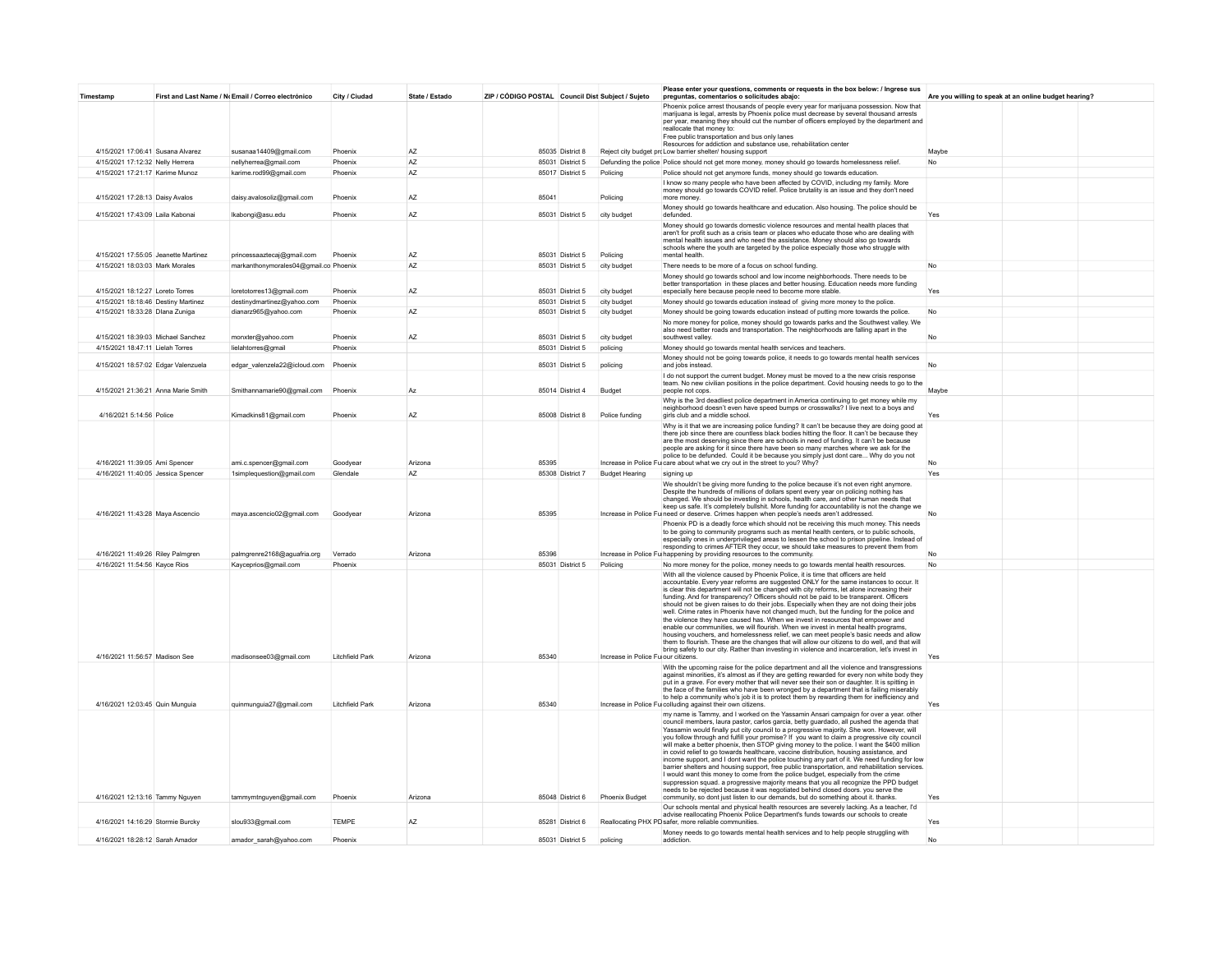| Timestamp                                                           | First and Last Name / No Email / Correo electrónico | City / Ciudad      | State / Estado     | ZIP / CÓDIGO POSTAL Council Dist Subject / Sujeto |                                      |                                      | Please enter your questions, comments or requests in the box below: / Ingrese sus<br>preguntas, comentarios o solicitudes abajo:                                                                                                                                                                                                                                                                                                                                                                                                                                                                                                                                                                                                                                                                                                                                                                                                                                                                                                                                                                                                                                                                                                                                                                                                                                                                                                                                                                                                                                                                                                                                                                                                                                                                                                                                                                                                                                                                                                                                                                                                                                                                                                                                                                                                   | Are you willing to speak at an online budget hearing? |  |
|---------------------------------------------------------------------|-----------------------------------------------------|--------------------|--------------------|---------------------------------------------------|--------------------------------------|--------------------------------------|------------------------------------------------------------------------------------------------------------------------------------------------------------------------------------------------------------------------------------------------------------------------------------------------------------------------------------------------------------------------------------------------------------------------------------------------------------------------------------------------------------------------------------------------------------------------------------------------------------------------------------------------------------------------------------------------------------------------------------------------------------------------------------------------------------------------------------------------------------------------------------------------------------------------------------------------------------------------------------------------------------------------------------------------------------------------------------------------------------------------------------------------------------------------------------------------------------------------------------------------------------------------------------------------------------------------------------------------------------------------------------------------------------------------------------------------------------------------------------------------------------------------------------------------------------------------------------------------------------------------------------------------------------------------------------------------------------------------------------------------------------------------------------------------------------------------------------------------------------------------------------------------------------------------------------------------------------------------------------------------------------------------------------------------------------------------------------------------------------------------------------------------------------------------------------------------------------------------------------------------------------------------------------------------------------------------------------|-------------------------------------------------------|--|
| 4/16/2021 22:31:45 Claudia Deley                                    | cdeley98@gmail.com                                  | Phoenix            | Arizona            |                                                   |                                      | 85023 District 6 Defund the Police   | We live in a settler state and the people who have been abused and oppressed by the<br>police/colonial militias (and who they defend, i.e. wealthy folk) are the same people who<br>are experiencing, at disproportionate rates, aggressive mistreatment and as we have seen<br>and continue to see, death at the hands of armed authority. This is no coincidence. We<br>continue to fund and arm the police because they, overtly and violently, maintain control or<br>much of the control of this settler state. This is true of all colonial "projects" but we are<br>talking about Phoenix specifically and PPD is a prime example of blatant and shameless<br>abuse of power, maintaining capitalism (private prisons), racism and genocide as a status<br>quo that is ongoing. By continuing to devote so much money to the police fund you<br>(Phoenix gov.) make it clear that you support the settler state and all of its crimes against<br>people and the environment (one in the same); I am demanding change.                                                                                                                                                                                                                                                                                                                                                                                                                                                                                                                                                                                                                                                                                                                                                                                                                                                                                                                                                                                                                                                                                                                                                                                                                                                                                                       | Yes                                                   |  |
| 4/16/2021 23:23:10 Andrea Roche                                     | andrea@hereforitpr.com                              | Escondido          | CA                 |                                                   |                                      | 92025 District 5 2021 Budget Hearing | There is no need for 75 new civilian Phoenix police - let's focus on organizing and<br>effectively training a crisis response unit to prevent unnecessary deaths, violence -<br>arrests. Instilling a properly trained crisis response unit will lessen the amount of cases<br>requiring police response so there will be no need for more civilian police. Please have<br>City Clerk's office handle police records so the public can have access to them.<br>The people whom the \$400 million COVID Relief will positively support should have a say<br>in where to allocate it within the Phoenix community. Denying this financial support to<br>those who need it most by giving it to the police would be a MISTAKE! This relief would<br>make a great impact to help those who have suffered most from the effects of the current<br>pandemic by using it towards childcare assistance, vaccine distribution, housing<br>assistance, public transportation, healthcare, and income support.<br>Please allocate funding to better the Phoenix community through free public transportation<br>and bus only lanes, accessible resources for addiction and substance use, rehabilitation<br>center, and low barrier shelter/housing support.<br>The police should pay for the new crisis response team. I believe \$15 million is needed to<br>create and train the response team which will be fully developed by the community. Since<br>the police are not trained in crisis response, there is no need to put police in charge of the<br>program, when in fact they should be required to learn from the program by the properly<br>trained community members who have been vigorously educated, studied and are fully<br>knowledgable on how to humanely, respectfully and professionally deal with crisis<br>situations which at times will involve people suffering from mental disabilities (again,<br>something the police are not trained to handle themselves).<br>Please reject budget until the process for MOU negotiations becomes fully public. Allowing<br>police negotiations to remain private will also ensure violence and lack of accountability<br>remain in police work. The public needs FULL access to labor negotiations to ensure the<br>safety and true protection of all its community members. | No                                                    |  |
|                                                                     |                                                     |                    |                    |                                                   |                                      |                                      | Hola, mi nombre es Marcela Gutierrez yo como miembro de la comunidad idocumentada<br>no estoy de acuerdo en que la policia obtenga el dinero Que ni falta les hace. A La<br>polecia ya le dan suficiente dinero por parte del gobierno. Porque se le tiene que<br>recompesar con mas dinero que no ocupan? Y que puede ser usado en otras<br>organizaciones. Mi esposo cada año hace sus taxes y ahora con lo de Covid nosotros<br>nunca recibimos ninguna avuda por parte del gobierno basta la fecha de hoy. Poder en<br>Accion fue la unica organizácion que nos brindo ayuda con dinero para los biles que se<br>fueron hasta el tope.y que hasta la fecha estoy endeudada . Para mi lo primero era pagar<br>renta. A mi nunca me perdonaron que no tuviera mi rentaal al tiempo. Muchas personas<br>se quedaron sin trabajo. Yo fui una de ellas . Como mama tuve que quedarme en casa<br>para cuidar a mis hijos. Mejor ayuden a toda la comunidad. Yo se que por ser<br>indocumentado no tengo ningun derecho alas ayudas gobernamentales pero tengo 3<br>hijos cuidadanos que si ocupan la ayuda. Ayuden ala gente homeless que tristeza que<br>haiga tanta gente de la tercera edad pidiendo dinero en los semaforos de las calles para                                                                                                                                                                                                                                                                                                                                                                                                                                                                                                                                                                                                                                                                                                                                                                                                                                                                                                                                                                                                                                                                                   |                                                       |  |
| 4/17/2021 11:36:55 Marcela Gutierrez                                | Marcelagutierrez77@yahoo.com Phoenix                |                    | Arizona            |                                                   | 85037 District 7                     | Presupuesto                          | poder comer. En esas cosas enfoquen ese dinero.                                                                                                                                                                                                                                                                                                                                                                                                                                                                                                                                                                                                                                                                                                                                                                                                                                                                                                                                                                                                                                                                                                                                                                                                                                                                                                                                                                                                                                                                                                                                                                                                                                                                                                                                                                                                                                                                                                                                                                                                                                                                                                                                                                                                                                                                                    | Maybe                                                 |  |
| 4/17/2021 22:56:14 Lauren Cruz<br>4/17/2021 22:58:52 Alexia thacker | Gumchewer17@hotmail.com<br>Thackeralexia@gmail.com  | Phoenix<br>Phoenix | Arizona<br>Arizona |                                                   | 85007 District 8<br>85007 District 8 |                                      | Please help people of color and queer people by funding police less. Police do not help or<br>City counsel budget serve me as a Mexican queer person. They are harmful and harass colored people.<br>I am a queer Identifying black person who has only had negative experiences with police. I<br>have been profiled by police and harassed because of my identity. Because of this I'm<br>City council budget rejecting the current budget for police.                                                                                                                                                                                                                                                                                                                                                                                                                                                                                                                                                                                                                                                                                                                                                                                                                                                                                                                                                                                                                                                                                                                                                                                                                                                                                                                                                                                                                                                                                                                                                                                                                                                                                                                                                                                                                                                                           | No                                                    |  |
| 4/17/2021 23:02:19 Joel Teran-Chavez                                | tonychavezj575@gmail.con                            | Phoenix            | Arizona            |                                                   | 85007 District 8                     |                                      | I believe that the Arizona police does not need any more money. As a trans POC person I<br>don't feel safe with police as they have a history of not respecting or caring for people like<br>Phoenix police budge me so I don't think they need anymore money.<br>I am a queer Identifying black person who has only had negative experiences with police. I                                                                                                                                                                                                                                                                                                                                                                                                                                                                                                                                                                                                                                                                                                                                                                                                                                                                                                                                                                                                                                                                                                                                                                                                                                                                                                                                                                                                                                                                                                                                                                                                                                                                                                                                                                                                                                                                                                                                                                       | No                                                    |  |
| 4/18/2021 8:32:05 Alexia thacker                                    | Thackeralexia@gmail.com                             | Phoenix            | Arizona            |                                                   | 85007 District 8                     | City council budget                  | have been profiled by police and harassed because of my identity. Because of this I'm<br>rejecting the current budget for police.<br>I believe that the Arizona police does not need any more money. As a trans POC person I                                                                                                                                                                                                                                                                                                                                                                                                                                                                                                                                                                                                                                                                                                                                                                                                                                                                                                                                                                                                                                                                                                                                                                                                                                                                                                                                                                                                                                                                                                                                                                                                                                                                                                                                                                                                                                                                                                                                                                                                                                                                                                       | No                                                    |  |
| 4/18/2021 10:31:00 Joel Teran-Chavez                                | tonychavezj575@gmail.con                            | Phoenix            | Arizona            |                                                   | 85007 District 8                     |                                      | don't feel safe with police as they have a history of not respecting or caring for people like<br>Phoenix police budge me so I don't think they need anymore money.                                                                                                                                                                                                                                                                                                                                                                                                                                                                                                                                                                                                                                                                                                                                                                                                                                                                                                                                                                                                                                                                                                                                                                                                                                                                                                                                                                                                                                                                                                                                                                                                                                                                                                                                                                                                                                                                                                                                                                                                                                                                                                                                                                | No                                                    |  |
| 4/18/2021 14:23:36 ryn ost                                          | ryancosterman@gmail.com                             | phoenix            | arizona            |                                                   | 85016 District 4                     | police budget                        | police budget should go to sheltering homeless and local businesses and education.                                                                                                                                                                                                                                                                                                                                                                                                                                                                                                                                                                                                                                                                                                                                                                                                                                                                                                                                                                                                                                                                                                                                                                                                                                                                                                                                                                                                                                                                                                                                                                                                                                                                                                                                                                                                                                                                                                                                                                                                                                                                                                                                                                                                                                                 | No                                                    |  |
| 4/18/2021 15:01:59 Joel Teran-Chavez                                | tonychavezj575@gmail.con                            | Phoenix            | Arizona            |                                                   | 85007 District 8                     |                                      | I believe that the Arizona police does not need any more money. As a trans POC person I<br>don't feel safe with police as they have a history of not respecting or caring for people like<br>Phoenix police budge me so I don't think they need anymore money.                                                                                                                                                                                                                                                                                                                                                                                                                                                                                                                                                                                                                                                                                                                                                                                                                                                                                                                                                                                                                                                                                                                                                                                                                                                                                                                                                                                                                                                                                                                                                                                                                                                                                                                                                                                                                                                                                                                                                                                                                                                                     |                                                       |  |
|                                                                     |                                                     |                    |                    |                                                   |                                      |                                      | Community Resources- community assistance requires less police force. Give Lower class<br>access to more opportunities<br>-food banks<br>-free healthy school lunch provided (for all)<br>-ethical clean career exploration<br>-hiring more mental health care professionals for ride alongs(reducing the amount of<br>police scouted)<br>Equalizing gov/state positions.<br>-Directing equal/more funds to Education.<br>*Police position should not be considered more important than a teaching position.<br>Police force Reduction<br>-Less traffic supervision<br>*police shouldn't be allowed to ticket somebody over for non- functioning signals, expired<br>tags, minor situations<br>-Must provide warrant for ANY search(bodily, home, vehicle) immediate termination if not<br>followed accordingly.<br>-Immediate termination without pay for harming any citizen/disobeying any law/no                                                                                                                                                                                                                                                                                                                                                                                                                                                                                                                                                                                                                                                                                                                                                                                                                                                                                                                                                                                                                                                                                                                                                                                                                                                                                                                                                                                                                               |                                                       |  |
| 4/19/2021 13:45:48 Dominique Zavala                                 | domdzavala@yahoo.com                                | Phoenix            | Arizona            |                                                   | 85031 District 5                     | Phoenix Police Defur exceptions.     | Although we can't out right end capitalism with this budget meeting, I would consider                                                                                                                                                                                                                                                                                                                                                                                                                                                                                                                                                                                                                                                                                                                                                                                                                                                                                                                                                                                                                                                                                                                                                                                                                                                                                                                                                                                                                                                                                                                                                                                                                                                                                                                                                                                                                                                                                                                                                                                                                                                                                                                                                                                                                                              | No                                                    |  |
| 4/19/2021 14:59:58 Melik                                            | melikxyz@icloud.com                                 | Phoenix            | A7                 |                                                   | 85105 District 5                     |                                      | Wealth Re Distributio giving the money you budget towards cops all away to people.                                                                                                                                                                                                                                                                                                                                                                                                                                                                                                                                                                                                                                                                                                                                                                                                                                                                                                                                                                                                                                                                                                                                                                                                                                                                                                                                                                                                                                                                                                                                                                                                                                                                                                                                                                                                                                                                                                                                                                                                                                                                                                                                                                                                                                                 | Yes                                                   |  |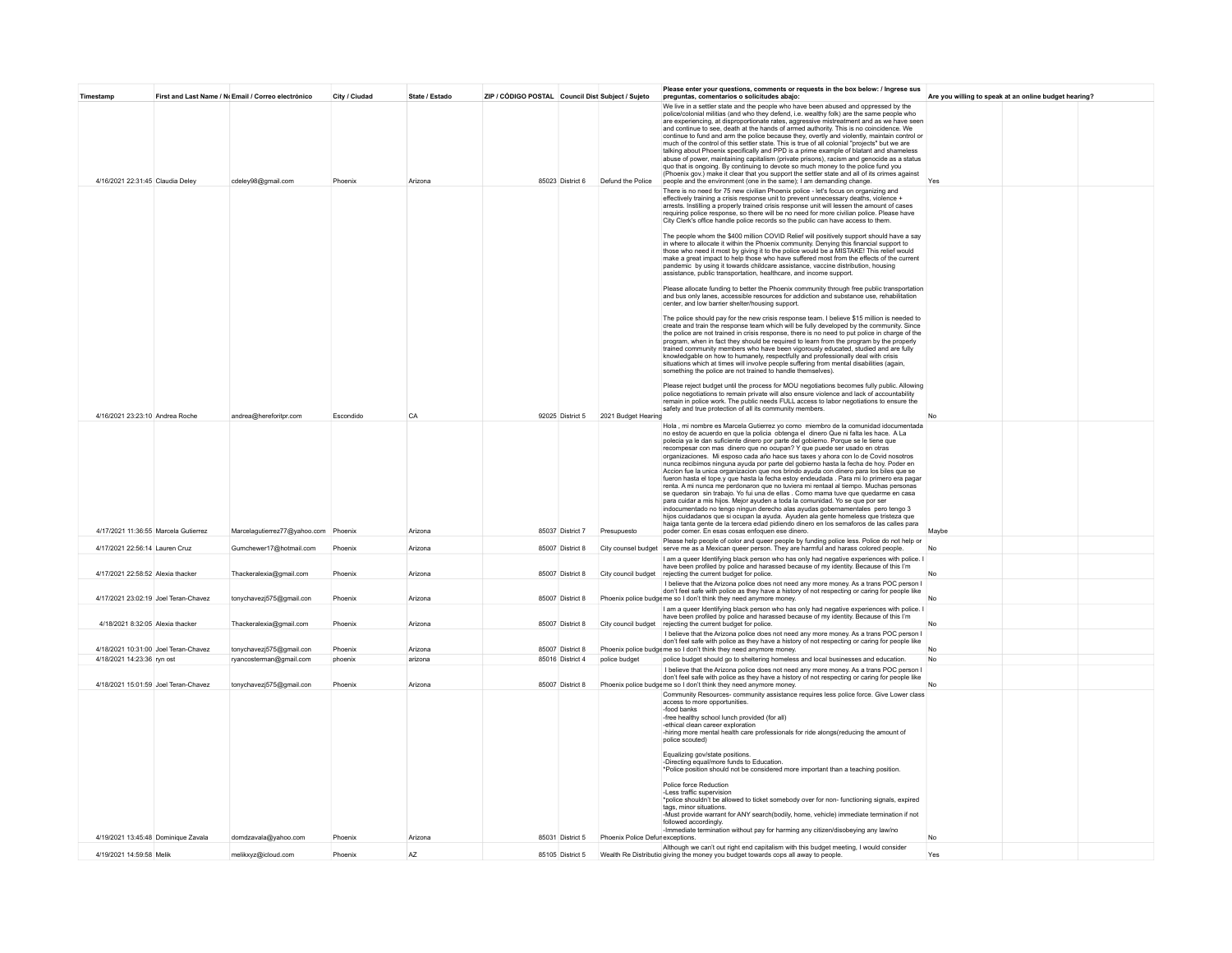| Timestamp                           | First and Last Name / No Email / Correo electrónico | City / Ciudad  | State / Estado | ZIP / CÓDIGO POSTAL Council Dist Subject / Sujeto |                  |                                  | Please enter your questions, comments or requests in the box below: / Ingrese sus<br>preguntas, comentarios o solicitudes abajo:                                                                                                                                                                                                                                                                                                                                                                                                                                                                                                                                                                                                                                                                                                                                                                                                                                                                                                                                                                                                                                                                                                                                                                                                                                                                                                                                                                                                                                                                                                                                                                                                                                                                                                                                                                             | Are you willing to speak at an online budget hearing? |  |
|-------------------------------------|-----------------------------------------------------|----------------|----------------|---------------------------------------------------|------------------|----------------------------------|--------------------------------------------------------------------------------------------------------------------------------------------------------------------------------------------------------------------------------------------------------------------------------------------------------------------------------------------------------------------------------------------------------------------------------------------------------------------------------------------------------------------------------------------------------------------------------------------------------------------------------------------------------------------------------------------------------------------------------------------------------------------------------------------------------------------------------------------------------------------------------------------------------------------------------------------------------------------------------------------------------------------------------------------------------------------------------------------------------------------------------------------------------------------------------------------------------------------------------------------------------------------------------------------------------------------------------------------------------------------------------------------------------------------------------------------------------------------------------------------------------------------------------------------------------------------------------------------------------------------------------------------------------------------------------------------------------------------------------------------------------------------------------------------------------------------------------------------------------------------------------------------------------------|-------------------------------------------------------|--|
| 4/19/2021 15:03:05 Michelle Abunaja | michelle naja96@yahoo.com                           | San Tan Valley |                | 85143                                             |                  | Support for Poder's Lattainable. | I am writing to support Poder's demands for:<br>Free transportation and bus only lanes<br>Rehabilitation services and a center in West Phoenix<br>Low barrier shelter/ affordable housing<br>Reparations / direct redistribution of resources<br>Green New Deal / Climate Justice<br>As an urban planner and person who grew up in Phoenix proper, I know that we can have<br>a thriving community with intentional community investment. Reallocating funds to the<br>demands listed above will help strengthen our communities, support our most vulnerable.<br>and reduce crime by creating housing, access through transportation and climate action.<br>Most of all- we are capable of making this happen. These demands are rational and                                                                                                                                                                                                                                                                                                                                                                                                                                                                                                                                                                                                                                                                                                                                                                                                                                                                                                                                                                                                                                                                                                                                                               |                                                       |  |
| 4/19/2021 15:16:52 Grace Logan      | gracelogan16@gmail.com                              | Tempe          | Arizona        |                                                   | 85282 District 4 | Defund the Police an             | We must defund the police, that historically has and is the institutional arm of white<br>supremacy, to fund community services, resources, and programs. To build capacity in<br>communities to proactively address structural causes of harm, rather than reacting to<br>symptoms of institutional violence with more state-sanctioned violence, we must say:<br>No to 75 new civilian positions for Phoenix police<br>COVID relief for the people, not police<br>Move \$10 million from the phx police "crime suppression squad"<br>Our communities demand funding for:<br>Free transportation and bus only lanes<br>Rehabilitation services and a center in West Phoenix<br>Low barrier shelter/ affordable housing<br>Reparations / direct redistribution of resources<br>Green New Deal / Climate Justice<br>\$15 million from police to pay for new crisis response program<br>Reject this budget until the process for MOU negotiations becomes fully public                                                                                                                                                                                                                                                                                                                                                                                                                                                                                                                                                                                                                                                                                                                                                                                                                                                                                                                                         | Maybe                                                 |  |
| 4/19/2021 15:27:14 Grace Moioli     | moioligrace@gmail.com                               | Tempe          |                | 85281                                             |                  |                                  | I am writing to assert that I am against the city accruing 75 new civilian positions for the<br>Phoenix police. It is not only unnecessary, but harmful as previous attempts to increase<br>transparency within the police have failed. I also am demanding comprehensive COVID<br>relief for the people, not for police. As a community, we should have a say in where the<br>COVID funding goes, and I believe it is harmful to use any of that \$400 million on police<br>when so many have suffered throughout the progression of this pandemic. Additionally,<br>COVID relief is what that money is meant for, it is simply not in the best interest of the<br>people of Phoenix to redirect that funding away from them and toward police. Finally, I'm<br>demanding funding for the development of free public transportation, bus only lanes,<br>resources for addiction and substance abuse, a rehabilitation center, and low barrier<br>shelter/housing support. These are the things our community is in most need of right now,<br>especially after enduring a pandemic for an entire year with absolutely unacceptable<br>Budget Hearing Dem support from the government thus far.                                                                                                                                                                                                                                                                                                                                                                                                                                                                                                                                                                                                                                                                                                              | No                                                    |  |
| 4/19/2021 15:28:25 Sonia Saenz      | soniasaenz98@gmail.com                              | Gilbert        | Arizona        | 85234                                             |                  |                                  | The Phoenix City police, and many other cities police force, claim to be in service of their<br>city and their community. As someone who was born in Phoenix and raised in the valley, I<br>would say servicing their community is the last thing they do. The police has been under a<br>regime that allows the abuse of force and brutality against the city/community they say<br>they are here to protect. Protection is far from what they have accomplished. From 2011-<br>2018, police officers shot at 627 people. Shooting at people, abusing their status and<br>allowing their fellow officers to commit the same crimes is not defending the community.<br>The city of Phoenix deserves the money the police force is being given to those in need. A<br>community who needs the money is those without a home. Living on the street, or in their<br>car, is not the way to live. Instead of haggling those who are without a home, help them. In<br>the first 9 months of 2020, 500 homeless people died. If proper housing was provided for<br>this subset of the community, that number would go down drastically. A place to sleep,<br>and feel safe, is a far better choice than funding the police force by a landslide.<br>The Chief of Police for the city of Phoenix is Jeri Williams. Jeri Williams spent 6 years as<br>the police chief in Oxnard, California, Under her regime in California, many unfortunate<br>deaths occured. Her old police force has been under the limelight for settling many deaths<br>of citizens that were caused by police officers. In her time as chief in Arizona, she has<br>similarly handled death by cops in the same way. By going to court and paying the<br>problems away. The City of Phoenix does not need to fund a woman or a police force who<br>Taking the funding frc has shown time and time again that the community does not matter. |                                                       |  |
| 4/19/2021 15:45:06 Raven Padilla    | ravenpadilla8@gmail.com                             | Phoenix        | AZ             |                                                   | 85043 District 7 |                                  | The Phoenix Metro Area is infamous for its aggressive and in its punitive police system<br>and their policies. We must make efforts in transferring power from the police to other<br>institutions and departments within the city. I demand that our city and our city government<br>funds programs that help to create resources for addiction and drug abuse to make sure<br>the city becomes a hub for rehabilitation. Furthermore, I demand that 15 million dollars is<br>Police Budgets within funneled from the current police budget into a proposed crisis response program.                                                                                                                                                                                                                                                                                                                                                                                                                                                                                                                                                                                                                                                                                                                                                                                                                                                                                                                                                                                                                                                                                                                                                                                                                                                                                                                        | Yes                                                   |  |
| 4/19/2021 16:46:08 Zuzanna Stechly  | zuzanna.stechly@gmail.com                           | Tempe          | AZ             | 85281                                             |                  | Budget Misapproprial action.     | I believe money allocated to coronavirus relief should directly serve our people and our<br>communities, not the Phoenix police. Instead of new civilian positions, relief money can<br>create long-term change through improved transportation, affordable housing, and climate                                                                                                                                                                                                                                                                                                                                                                                                                                                                                                                                                                                                                                                                                                                                                                                                                                                                                                                                                                                                                                                                                                                                                                                                                                                                                                                                                                                                                                                                                                                                                                                                                             |                                                       |  |
| 4/19/2021 17:27:10 Logan Miller     | loganjmiller0@gmail.com                             | Tucson         | Arizona        | 85746                                             |                  | Defund PHX PD                    | I am against the 75 new civilian positions for Phoenix police. PPD has failed to increase<br>transparency time and time again, so why should they be given another shot at it. Police<br>records should be handled by the City's Clerk's office. No new positions for the Phoenix<br>Police<br>Furthermore, Phoenix needs to use the \$400 million dollars in COVID relief funding for<br>things that actually help the people. The city should not be using this for the police budget,<br>especially not for police bonuses. How can you reward the behavior of this horrifically<br>violent police force while so many are struggling? This money needs to go towards<br>housing, public transportation and vaccine distribution.                                                                                                                                                                                                                                                                                                                                                                                                                                                                                                                                                                                                                                                                                                                                                                                                                                                                                                                                                                                                                                                                                                                                                                         | No                                                    |  |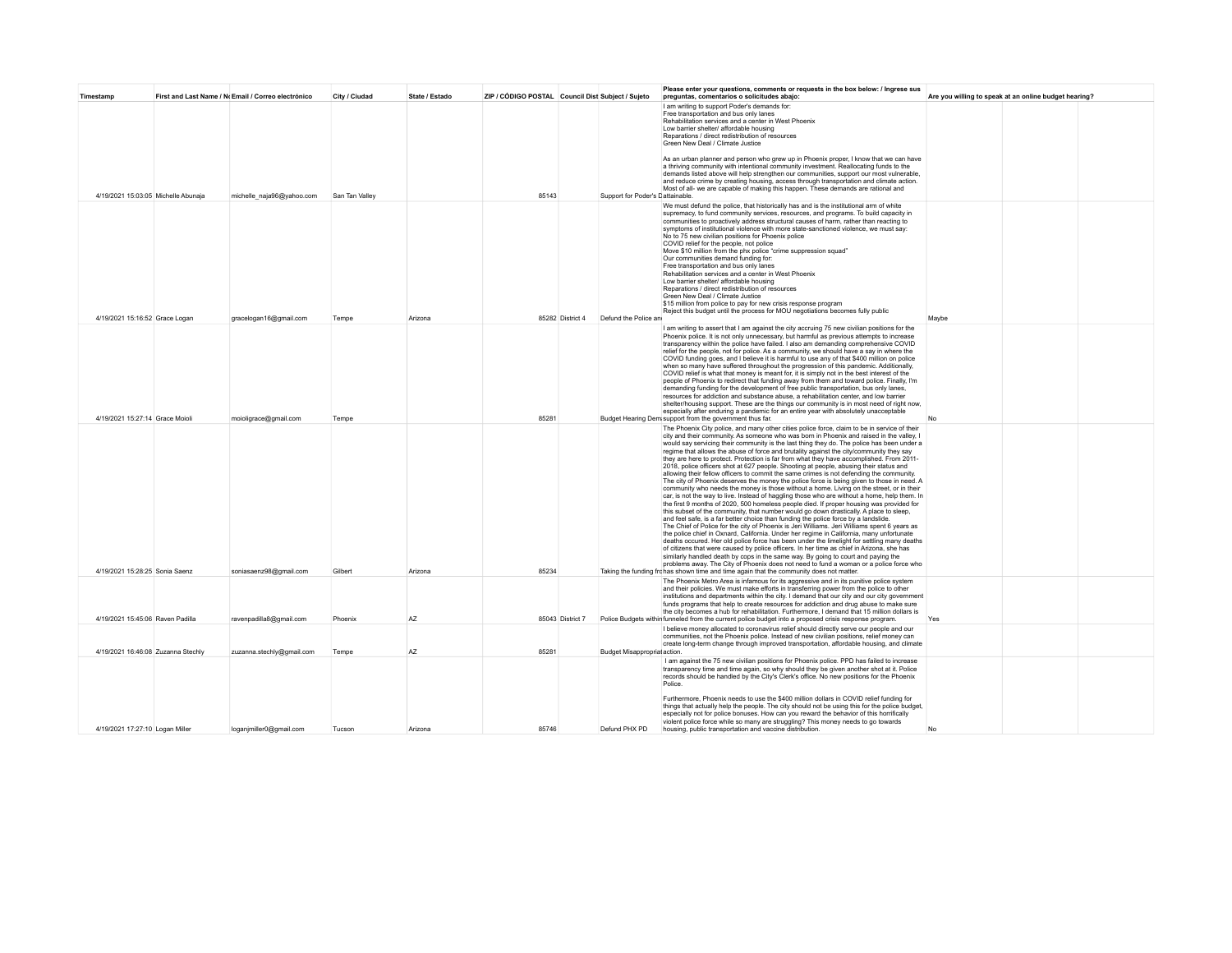| Timestamp                           | First and Last Name / No Email / Correo electrónico            | City / Ciudad | State / Estado | ZIP / CÓDIGO POSTAL Council Dist Subject / Sujeto |                  |                                 | Please enter your questions, comments or requests in the box below: / Ingrese sus<br>preguntas, comentarios o solicitudes abajo:                                                                                                                                                                                                                                                                                                                                                                                                                                                                                                                                                                                                                                                                                                                                                                                                                                                                                                                                                                                                                                                                                                                                                                                                                                                                                                                                                                                                                                                                                                                                                                                                                                                                                                                                                                                                                                                                                                                                                                                                                                                                                                                                                                                                                                                                                                                                                                                                                                                                                                                           | Are you willing to speak at an online budget hearing? |  |
|-------------------------------------|----------------------------------------------------------------|---------------|----------------|---------------------------------------------------|------------------|---------------------------------|------------------------------------------------------------------------------------------------------------------------------------------------------------------------------------------------------------------------------------------------------------------------------------------------------------------------------------------------------------------------------------------------------------------------------------------------------------------------------------------------------------------------------------------------------------------------------------------------------------------------------------------------------------------------------------------------------------------------------------------------------------------------------------------------------------------------------------------------------------------------------------------------------------------------------------------------------------------------------------------------------------------------------------------------------------------------------------------------------------------------------------------------------------------------------------------------------------------------------------------------------------------------------------------------------------------------------------------------------------------------------------------------------------------------------------------------------------------------------------------------------------------------------------------------------------------------------------------------------------------------------------------------------------------------------------------------------------------------------------------------------------------------------------------------------------------------------------------------------------------------------------------------------------------------------------------------------------------------------------------------------------------------------------------------------------------------------------------------------------------------------------------------------------------------------------------------------------------------------------------------------------------------------------------------------------------------------------------------------------------------------------------------------------------------------------------------------------------------------------------------------------------------------------------------------------------------------------------------------------------------------------------------------------|-------------------------------------------------------|--|
|                                     |                                                                |               |                |                                                   |                  |                                 | Continuously increasing the police budget signals to constituents that our physical and<br>mental well-being is worth less than maintaining the status quo of white America.                                                                                                                                                                                                                                                                                                                                                                                                                                                                                                                                                                                                                                                                                                                                                                                                                                                                                                                                                                                                                                                                                                                                                                                                                                                                                                                                                                                                                                                                                                                                                                                                                                                                                                                                                                                                                                                                                                                                                                                                                                                                                                                                                                                                                                                                                                                                                                                                                                                                               |                                                       |  |
|                                     |                                                                |               |                |                                                   |                  |                                 | Increasing the Phoenix Police budget in the wake of death after death is not only an idiotic<br>economic decision for the city, but it's also a gross and disgusting disregard for the<br>individuals and families who have lost loved ones at the hands of the Phoenix Police. It is<br>downright shameful.                                                                                                                                                                                                                                                                                                                                                                                                                                                                                                                                                                                                                                                                                                                                                                                                                                                                                                                                                                                                                                                                                                                                                                                                                                                                                                                                                                                                                                                                                                                                                                                                                                                                                                                                                                                                                                                                                                                                                                                                                                                                                                                                                                                                                                                                                                                                               |                                                       |  |
|                                     |                                                                |               |                |                                                   |                  |                                 | As a resident of Phoenix, I would feel safer and happier if instead of pouring millions of<br>dollars into the police, the city instead invested in solutions that have proven to reduce<br>violence. This means no new civilian positions for the Phoenix Police. Adding more<br>members to a group that is so horrifically rooted in violence and systemic racism will never                                                                                                                                                                                                                                                                                                                                                                                                                                                                                                                                                                                                                                                                                                                                                                                                                                                                                                                                                                                                                                                                                                                                                                                                                                                                                                                                                                                                                                                                                                                                                                                                                                                                                                                                                                                                                                                                                                                                                                                                                                                                                                                                                                                                                                                                             |                                                       |  |
|                                     |                                                                |               |                |                                                   |                  |                                 | solve the problems we face. This means the funds used to create the new crisis response<br>program must come from the police department, not the surplus. This also means that the<br>city must move \$10 million from the "crime suppression squad" and reallocate this money<br>for low barrier shelters and housing support, free public transportation, and substance                                                                                                                                                                                                                                                                                                                                                                                                                                                                                                                                                                                                                                                                                                                                                                                                                                                                                                                                                                                                                                                                                                                                                                                                                                                                                                                                                                                                                                                                                                                                                                                                                                                                                                                                                                                                                                                                                                                                                                                                                                                                                                                                                                                                                                                                                  |                                                       |  |
| 4/19/2021 17:30:40 Cleo Warner      | cleo.cwarner@gmail.com                                         | Phoenix       | A7             |                                                   | 85018 District 8 | No More Resources               | abuse rehabilitation centers                                                                                                                                                                                                                                                                                                                                                                                                                                                                                                                                                                                                                                                                                                                                                                                                                                                                                                                                                                                                                                                                                                                                                                                                                                                                                                                                                                                                                                                                                                                                                                                                                                                                                                                                                                                                                                                                                                                                                                                                                                                                                                                                                                                                                                                                                                                                                                                                                                                                                                                                                                                                                               | Yes                                                   |  |
| 4/19/2021 18:10:18 Brian Gonzalez   | tech.bri2104806@gmail.com                                      | Tolleson      | Az             |                                                   | 85353 District 7 | Budgeting                       | Education needs more funding than the Police.                                                                                                                                                                                                                                                                                                                                                                                                                                                                                                                                                                                                                                                                                                                                                                                                                                                                                                                                                                                                                                                                                                                                                                                                                                                                                                                                                                                                                                                                                                                                                                                                                                                                                                                                                                                                                                                                                                                                                                                                                                                                                                                                                                                                                                                                                                                                                                                                                                                                                                                                                                                                              | Maybe                                                 |  |
| 4/19/2021 18:10:43 Fernie Peralta   | fernie.peralta@hotmail.com                                     | Phoenix       | Arizona        |                                                   | 85041 District 7 | Police Budget                   | Why can't the money be used on community programs/social services and not for more<br>policing?                                                                                                                                                                                                                                                                                                                                                                                                                                                                                                                                                                                                                                                                                                                                                                                                                                                                                                                                                                                                                                                                                                                                                                                                                                                                                                                                                                                                                                                                                                                                                                                                                                                                                                                                                                                                                                                                                                                                                                                                                                                                                                                                                                                                                                                                                                                                                                                                                                                                                                                                                            | Maybe                                                 |  |
| 4/19/2021 18:12:23 Jennifer Cruz    | jc101374@gmail.com                                             | Phoenix       |                |                                                   | 85035 District 7 | REJECT POLICE BU None           |                                                                                                                                                                                                                                                                                                                                                                                                                                                                                                                                                                                                                                                                                                                                                                                                                                                                                                                                                                                                                                                                                                                                                                                                                                                                                                                                                                                                                                                                                                                                                                                                                                                                                                                                                                                                                                                                                                                                                                                                                                                                                                                                                                                                                                                                                                                                                                                                                                                                                                                                                                                                                                                            |                                                       |  |
|                                     |                                                                |               |                |                                                   |                  |                                 | Community Resources- community assistance requires less police force. Give Lower class<br>access to more opportunities.<br>-food banks<br>-free healthy school lunch provided (for all)<br>-ethical clean career exploration<br>-hiring more mental health care professionals for ride alongs(reducing the amount of<br>police scouted)<br>Equalizing gov/state positions.<br>-Directing equal/more funds to Education.<br>*Police position should not be considered more important than a teaching position.<br>Police force Reduction<br>-Less traffic supervision<br>*police shouldn't be allowed to ticket somebody over for non- functioning signals, expired<br>tags, minor situations                                                                                                                                                                                                                                                                                                                                                                                                                                                                                                                                                                                                                                                                                                                                                                                                                                                                                                                                                                                                                                                                                                                                                                                                                                                                                                                                                                                                                                                                                                                                                                                                                                                                                                                                                                                                                                                                                                                                                               |                                                       |  |
|                                     |                                                                |               |                |                                                   |                  |                                 | -Must provide warrant for ANY search(bodily, home, vehicle) immediate termination if not<br>followed accordingly.<br>-Immediate termination without pay for harming any citizen/disobeying any law/no                                                                                                                                                                                                                                                                                                                                                                                                                                                                                                                                                                                                                                                                                                                                                                                                                                                                                                                                                                                                                                                                                                                                                                                                                                                                                                                                                                                                                                                                                                                                                                                                                                                                                                                                                                                                                                                                                                                                                                                                                                                                                                                                                                                                                                                                                                                                                                                                                                                      |                                                       |  |
| 4/19/2021 18:21:12 Dominique Zavala | domdzavala@yahoo.com                                           | Phoenix       | Arizona        |                                                   | 85031 District 5 | Phoenix Police Defur exceptions | I believe that the police budget for the city of Phoenix should be allocated to other                                                                                                                                                                                                                                                                                                                                                                                                                                                                                                                                                                                                                                                                                                                                                                                                                                                                                                                                                                                                                                                                                                                                                                                                                                                                                                                                                                                                                                                                                                                                                                                                                                                                                                                                                                                                                                                                                                                                                                                                                                                                                                                                                                                                                                                                                                                                                                                                                                                                                                                                                                      | No                                                    |  |
| 4/19/2021 18:28:56 Evelin Cruz      | Ecruz10@asu.edu                                                | Tempe         | AZ             |                                                   | 85282 District 8 | Police budget                   | programs that would be beneficial to the community. The city of Phoenix does not need<br>heavy police presence. What it needs is more after school programs, food resources to<br>avoid food deserts, and affordable housing.                                                                                                                                                                                                                                                                                                                                                                                                                                                                                                                                                                                                                                                                                                                                                                                                                                                                                                                                                                                                                                                                                                                                                                                                                                                                                                                                                                                                                                                                                                                                                                                                                                                                                                                                                                                                                                                                                                                                                                                                                                                                                                                                                                                                                                                                                                                                                                                                                              | Yes                                                   |  |
| 4/19/2021 18:33:00 Lauren Cruz      | Gumchewer17@hotmail.com                                        | Phoenix       | Arizona        |                                                   | 85007 District 8 |                                 | Please help people of color and queer people by funding police less. Police do not help or<br>City counsel budget serve me as a Mexican queer person. They are harmful and harass colored people.                                                                                                                                                                                                                                                                                                                                                                                                                                                                                                                                                                                                                                                                                                                                                                                                                                                                                                                                                                                                                                                                                                                                                                                                                                                                                                                                                                                                                                                                                                                                                                                                                                                                                                                                                                                                                                                                                                                                                                                                                                                                                                                                                                                                                                                                                                                                                                                                                                                          | No                                                    |  |
|                                     |                                                                |               |                |                                                   |                  |                                 | I am against the 75 new civilian positions for Phoenix police. PPD says it's necessary to<br>increase transparency, but every attempt by police to increase transparency and training<br>have failed. We need access to public records from police, but continuing to add more<br>people to a rotten system isn't going to fix anything. Police records need to be handled by<br>the City Clerk's office. Instead of cutting vacant positions and placing those funds where<br>we need them, Phoenix police wants to hire more people to do less work. Legalizing<br>marijuana should result in thousands fewer arrests per year by PPD, and the creation of<br>the crisis response unit will significantly decrease the number of calls the police<br>department responds to. Those positions must go to programs and resources community<br>members need. Community must have a direct say in the \$400 million in COVID relief<br>money coming to Phoenix. This money needs to fund the people and resources that have<br>been hit hardest by the pandemic. Using COVID funds for police bonuses or to grow the<br>police budget harms our collective recovery by denying resources to those most impacted.<br>This money needs to be used for things like housing assistance, public transportation,<br>healthcare, vaccine distribution, income support, and childcare assistance. Phoenix police<br>arrest thousands of people every year for marijuana possession. Now that marijuana is<br>legal, arrests by Phoenix police should decrease by several thousand arrests per year,<br>meaning they should cut the number of officers employed by the department and<br>reallocate that money. If this crisis response program is implemented, the money must<br>come from the police department, not the surplus. The surplus needs to go to our<br>community needs and safety. This program would reduce the number of calls police<br>respond to, so that money shouldn't be kept by the police department, it should pay for the<br>crisis response program. And this program must be developed by community members,<br>not behind closed doors with police and city manager. Council needs to reject this budget<br>until the public is guaranteed full access to future labor negotiation meetings. Negotiating<br>the contract behind closed doors resulted in pay raises for police and minimal changes in<br>transparency and accountability. Continuing to let police negotiations happen behind<br>closed doors means PPD is going to remain unaccountable. Council has the power to<br>change this process and end secret negotiations. |                                                       |  |
| 4/19/2021 18:48:11 Ashlee Lewis     | amlewi24@asu.edu                                               | Phoenix       | Arizona        |                                                   | 85031 District 5 | Phoenix Budget                  | I have serious concerns that the budget is not being used properly for the needs of the                                                                                                                                                                                                                                                                                                                                                                                                                                                                                                                                                                                                                                                                                                                                                                                                                                                                                                                                                                                                                                                                                                                                                                                                                                                                                                                                                                                                                                                                                                                                                                                                                                                                                                                                                                                                                                                                                                                                                                                                                                                                                                                                                                                                                                                                                                                                                                                                                                                                                                                                                                    | Maybe                                                 |  |
| 4/19/2021 18:51:44 Sully Gutierrez  | sullygutierrez05@gmail.com                                     | Tolleson      | AZ             |                                                   | 85353 District 7 | Budget                          | people of this district. I would like to see this budget rejected in hopes that a better one will<br>be made                                                                                                                                                                                                                                                                                                                                                                                                                                                                                                                                                                                                                                                                                                                                                                                                                                                                                                                                                                                                                                                                                                                                                                                                                                                                                                                                                                                                                                                                                                                                                                                                                                                                                                                                                                                                                                                                                                                                                                                                                                                                                                                                                                                                                                                                                                                                                                                                                                                                                                                                               | No                                                    |  |
| 4/19/2021 20:18:02 Dylan Lifshitz   | pavakyaz@gmail.com                                             | Phoenix       | Arizona        |                                                   | 85020 District 6 |                                 | The police in our city do not need more money. We have already seen a history of<br>repeated violence that will only be exacerbated with more funding. Instead, we need to<br>invest money into community support programs to help the houseless community and<br>City of Phoenix Budg other marginalized/undersupported groups.                                                                                                                                                                                                                                                                                                                                                                                                                                                                                                                                                                                                                                                                                                                                                                                                                                                                                                                                                                                                                                                                                                                                                                                                                                                                                                                                                                                                                                                                                                                                                                                                                                                                                                                                                                                                                                                                                                                                                                                                                                                                                                                                                                                                                                                                                                                           | Maybe                                                 |  |
|                                     |                                                                |               |                |                                                   |                  |                                 | Would it be possible to give more to schools instead? I have nieces and nephews that go<br>to school and at times the schools don't have enough to even to do their job. Or their                                                                                                                                                                                                                                                                                                                                                                                                                                                                                                                                                                                                                                                                                                                                                                                                                                                                                                                                                                                                                                                                                                                                                                                                                                                                                                                                                                                                                                                                                                                                                                                                                                                                                                                                                                                                                                                                                                                                                                                                                                                                                                                                                                                                                                                                                                                                                                                                                                                                          | No                                                    |  |
|                                     | 4/19/2021 20:20:46 Natalie Aguilar Meraz n.a.meraz77@gmail.com | Phoenix       | Arizona        |                                                   | 85043 District 7 | This year's budget              | parents will have to provide everything.                                                                                                                                                                                                                                                                                                                                                                                                                                                                                                                                                                                                                                                                                                                                                                                                                                                                                                                                                                                                                                                                                                                                                                                                                                                                                                                                                                                                                                                                                                                                                                                                                                                                                                                                                                                                                                                                                                                                                                                                                                                                                                                                                                                                                                                                                                                                                                                                                                                                                                                                                                                                                   |                                                       |  |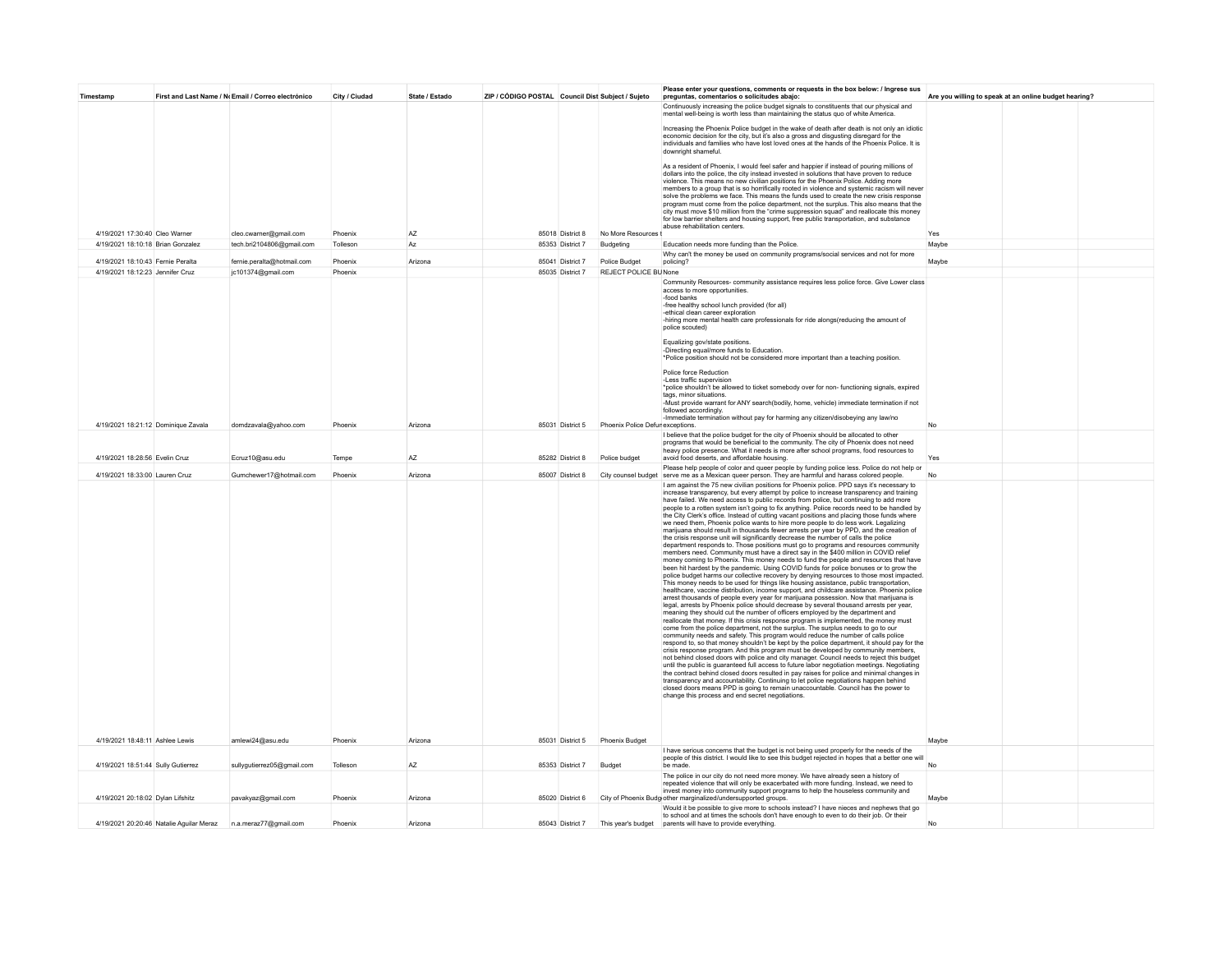| Timestamp                                                            | First and Last Name / No Email / Correo electrónico         | City / Ciudad | State / Estado | ZIP / CÓDIGO POSTAL Council Dist Subject / Sujeto |                                 | Please enter your questions, comments or requests in the box below: / Ingrese sus<br>preguntas, comentarios o solicitudes abajo:                                                                                                                                                                                                                                                                                                                                                                                                                                                                                                                                                                                                                                                                                                                                                                                                                                                                                                                                                                                                                                                                        | Are you willing to speak at an online budget hearing? |  |
|----------------------------------------------------------------------|-------------------------------------------------------------|---------------|----------------|---------------------------------------------------|---------------------------------|---------------------------------------------------------------------------------------------------------------------------------------------------------------------------------------------------------------------------------------------------------------------------------------------------------------------------------------------------------------------------------------------------------------------------------------------------------------------------------------------------------------------------------------------------------------------------------------------------------------------------------------------------------------------------------------------------------------------------------------------------------------------------------------------------------------------------------------------------------------------------------------------------------------------------------------------------------------------------------------------------------------------------------------------------------------------------------------------------------------------------------------------------------------------------------------------------------|-------------------------------------------------------|--|
|                                                                      |                                                             |               |                |                                                   |                                 | The police are an inherently racist and corrupt organization, yet they are often propped up<br>by the state in terms of funding and general support. The city CANNOT give new funding<br>to the police; their actions are not conducive to a peaceful and nonviolent community, and<br>giving further money only supports more acts of violence and hate. Instead, we should<br>fund more community-based outreach programs, such as helping the unhoused<br>population in Arizona. By helping members of our community, we can make Arizona a                                                                                                                                                                                                                                                                                                                                                                                                                                                                                                                                                                                                                                                          |                                                       |  |
| 4/19/2021 20:20:58 Ava Claus                                         | avaclaus05@gmail.com                                        | Phoenix       | AZ             | 85021 District 3                                  |                                 | General comments o better place to live for everyone.<br>We must stop police violence in the state of Arizona and reallocate some funding toward                                                                                                                                                                                                                                                                                                                                                                                                                                                                                                                                                                                                                                                                                                                                                                                                                                                                                                                                                                                                                                                        | Maybe                                                 |  |
| 4/19/2021 20:21:48 Sammy Cristerna                                   | sammycristerna@gmail.com                                    | Gilbert       | A7             | 85297                                             |                                 | mental health resources, homeless, and thought in the community who are struggling<br>Reallocate Police Furthrough this pandemic.                                                                                                                                                                                                                                                                                                                                                                                                                                                                                                                                                                                                                                                                                                                                                                                                                                                                                                                                                                                                                                                                       | No                                                    |  |
| 4/19/2021 20:45:01 Sarah bathe                                       | Sarbathe@gmail.com                                          | Phoenix       | AZ             | 85015 District 5                                  |                                 | Defund the police and use that to allocate that absolutely ridiculous budget to Phoenix<br>schools!!!!! This means increase teachers wages, fund food programs, extracurricular<br>activities, learning opportunities, parent support, etc to schools. Additionally increase<br>Community funding, add a bigger sustainability department and focus on things that<br>Phoenix police budge actually matter and will actually support and protect people unlike the police "do".                                                                                                                                                                                                                                                                                                                                                                                                                                                                                                                                                                                                                                                                                                                         | No                                                    |  |
|                                                                      |                                                             |               |                |                                                   |                                 | I am asking as a veteran who served in the United States Army to support my family and<br>community why the phoenix Police Department is getting an increase in raises when it's<br>the Latino and African American community who are the most oppressed by the system<br>that keeps us in poverrty when that tax money could be put to help bring young latinos out                                                                                                                                                                                                                                                                                                                                                                                                                                                                                                                                                                                                                                                                                                                                                                                                                                    |                                                       |  |
| 4/19/2021 21:22:23 Saul Perea Moreno                                 | saulperea1234@gmail.com                                     | Phoenix       | A7             | 85031 District 5                                  | Phoenix PD budget c of poverty. | Lower the police budget! We do not need more money towards policing, especially in                                                                                                                                                                                                                                                                                                                                                                                                                                                                                                                                                                                                                                                                                                                                                                                                                                                                                                                                                                                                                                                                                                                      | No                                                    |  |
| 4/19/2021 21:26:17 Haley Rivard                                      | Haley66227@gmail.com                                        | Phoenix       |                | 85015                                             | Police budget                   | black and brown communities. Put funding towards community building<br>As a rule, I tend to refuse to continue spending money on poor service. If the job of the                                                                                                                                                                                                                                                                                                                                                                                                                                                                                                                                                                                                                                                                                                                                                                                                                                                                                                                                                                                                                                        | No                                                    |  |
| 4/20/2021 7:02:22 Tessa Eihausen                                     | etessaj@gmail.com                                           | Phoenix       | A7             | 85018 District 8                                  |                                 | police is purportedly to protect and to serve, they are very ineffective indeed; I see no<br>reason to continue pumping money into a murderous, white supremacist institution that<br>fails its citizens at every opportunity.<br>The police are a reactive force: they respond to crimes that have already occurred and are<br>notoriously ineffective at catching perpetrators. Does it not make more sense to funnel<br>funds into programs that actually prevent crime from occurring in the first place--to treat<br>the sickness, not the symptom? Rehabilitation services, access to affordable housing, and<br>direct redistribution of resources to those most in need does the work that police<br>departments cannot: These actions provide people options that many of us take for<br>granted. In general, crime is the result of desperation, not of some evil impulse that exists<br>within the individual. By providing people with the resources they require--a carrot instead<br>of a stick, if you will--we transition from a punitive model of justice--which, again, has been<br>Don't expand the poli shown over and over to be both cruel and ineffective--to a restorative one. | Maybe                                                 |  |
|                                                                      |                                                             |               |                |                                                   |                                 | We need to invest in a community-driven crisis response team using current police dollars                                                                                                                                                                                                                                                                                                                                                                                                                                                                                                                                                                                                                                                                                                                                                                                                                                                                                                                                                                                                                                                                                                               |                                                       |  |
| 4/20/2021 9:23:05 Nonso Mogor                                        | nmogor@hamilton.edu                                         | Phoenix       | AZ             | 85031 District 5                                  | Policing                        | because police don't need any extra money. Marijuana is now legal & this crisis response<br>team would decrease police officers' workload. We need to divest from police and invest in<br>accessible, affordable, and quality housing for all, rehabilitation centers, and we need free<br>transportation for all community members.                                                                                                                                                                                                                                                                                                                                                                                                                                                                                                                                                                                                                                                                                                                                                                                                                                                                    | No                                                    |  |
| 4/20/2021 9:27:23 Michelle Sun                                       | msun@hamilton.edu                                           | Phoenix       | A7             | 85031 District 5 Policing                         |                                 | Policing has very violent and racist roots. How can the city of PHX continue to give more<br>money to one of the most violence police departments in the country? Meanwhile there<br>are people who need SHELTER and affordable and accessible mental healthcare. Instead<br>of hiring 75 new police officers (which does not make any sense given that marijuana is<br>now legal and the crisis response team would decrease officer workload), we need invest<br>in accessible, affordable, and quality housing for all, rehabilitation centers, and free<br>transportation                                                                                                                                                                                                                                                                                                                                                                                                                                                                                                                                                                                                                           | No                                                    |  |
|                                                                      |                                                             |               |                |                                                   |                                 | The city of PHX needs to take \$15 million from police to pay for new crisis response<br>program; the funding for this crisis response team SHOULD NOT come from the surplus.<br>We do not need more funding for a murderous and racist institution. We need money for<br>HOUSING, REHABILITATION CENTERS, FREE TRANSPORTATION. We also need<br>COVID relief for the people, not police!!! How are you taking money from the people to<br>give the police who already get paid so much for not even preventing crime?? Social                                                                                                                                                                                                                                                                                                                                                                                                                                                                                                                                                                                                                                                                           | No                                                    |  |
| 4/20/2021 9:32:41 Urbana Anam<br>4/20/2021 9:37:50 Yvenide Belizaire | uanam@hamilton.edu<br>belizaire.johanna18@gmail.com Phoenix | Phoenix       | AZ             | 85031 District 5<br>85031 District 5 Policing     | Policing                        | services prevent crime-- not police<br>I have 6 demands for the PHX city council members, who claim to value community input,<br>so I really hope you do listen to the people's needs<br>1. Say no to 75 new civilian positions for Phoenix police<br>2. Give COVID relief to the people, not police<br>3. Move \$10 million from the PHX police "crime suppression squad" (a racial profiling<br>tactic)<br>4. Increase funding and action-steps for: Free transportation and bus only lanes,<br>Rehabilitation services and a center in West Phoenix, Low barrier shelter/ affordable<br>housing, Reparations / direct redistribution of resources, Green New Deal / Climate Justice<br>5. Take away \$15 million from police to pay for new crisis response program<br>6. Reject this budget until the process for MOU negotiations becomes fully public                                                                                                                                                                                                                                                                                                                                             | No                                                    |  |
| 4/20/2021 10:07:25 Shamika Moore                                     | musicismyreasonforliving@yahoo. Phoenix                     |               | AZ             |                                                   |                                 | Desperately needed:<br>- COVID relief for the people, not police<br>- \$15 million from police to pay for new crisis response program (NOCAP)<br>- Affordable, convenient public transportation<br>- Rehabilitation services and a mental health center in West Phoenix<br>- Low barrier shelter/ housing support<br>85007 District 7 City Budget/Phoenix - Reject this budget until the process for MOU negotiations becomes fully public                                                                                                                                                                                                                                                                                                                                                                                                                                                                                                                                                                                                                                                                                                                                                              | No                                                    |  |
| 4/20/2021 13:02:32 Alexxis Butler                                    | alexxisbutler@gmail.com                                     | Phoenix       | Arizona        | 85031 District 5 Stop Funding PD                  |                                 | The police are already being funded huge amounts of money that should be put towards<br>the city. The training and supervision of police officers is not adequate enough to be<br>getting the funding it currently is. If that funding is put into rehabilitation centers, it could<br>create better chances and opportunities at those individuals receiving HELP instead of<br>circling back into the jail/prison system. Recidivism rates are very high and the only way to<br>combat that is through true rehabilitation and helping people with addictive personalities<br>and show them there's more to life.                                                                                                                                                                                                                                                                                                                                                                                                                                                                                                                                                                                     | N <sub>c</sub>                                        |  |
| 4/20/2021 13:09:57 Yassiel Lazo                                      | Yassiel00@gmail.com                                         | Mesa          | Az             | 85209 District 5                                  |                                 | It is known that in Englands taxes all go to medical care. They have free medical care from<br>all the taxes going towards the doctors and nurses and any medical care worker. I think<br>this would be a great and reliable source to keep in mind. Phoenix is known to be the<br>capital of arizona and it is important to keep the citizens safe. Medical bills are impossible<br>Free and affordable r to cover and many suffer dude to the fact of no being able to afford it.                                                                                                                                                                                                                                                                                                                                                                                                                                                                                                                                                                                                                                                                                                                     | No                                                    |  |
| 4/20/2021 13:10:57 Yassiel Lazo                                      | Yassiel00@gmail.com                                         | Mesa          | Az             |                                                   |                                 | It is known that in Englands taxes all go to medical care. They have free medical care from<br>all the taxes going towards the doctors and nurses and any medical care worker. I think<br>this would be a great and reliable source to keep in mind. Phoenix is known to be the<br>capital of arizona and it is important to keep the citizens safe. Medical bills are impossible<br>85209 District 5 Free and affordable r to cover and many suffer dude to the fact of no being able to afford it.                                                                                                                                                                                                                                                                                                                                                                                                                                                                                                                                                                                                                                                                                                    | N <sub>c</sub>                                        |  |
|                                                                      |                                                             |               |                |                                                   |                                 |                                                                                                                                                                                                                                                                                                                                                                                                                                                                                                                                                                                                                                                                                                                                                                                                                                                                                                                                                                                                                                                                                                                                                                                                         |                                                       |  |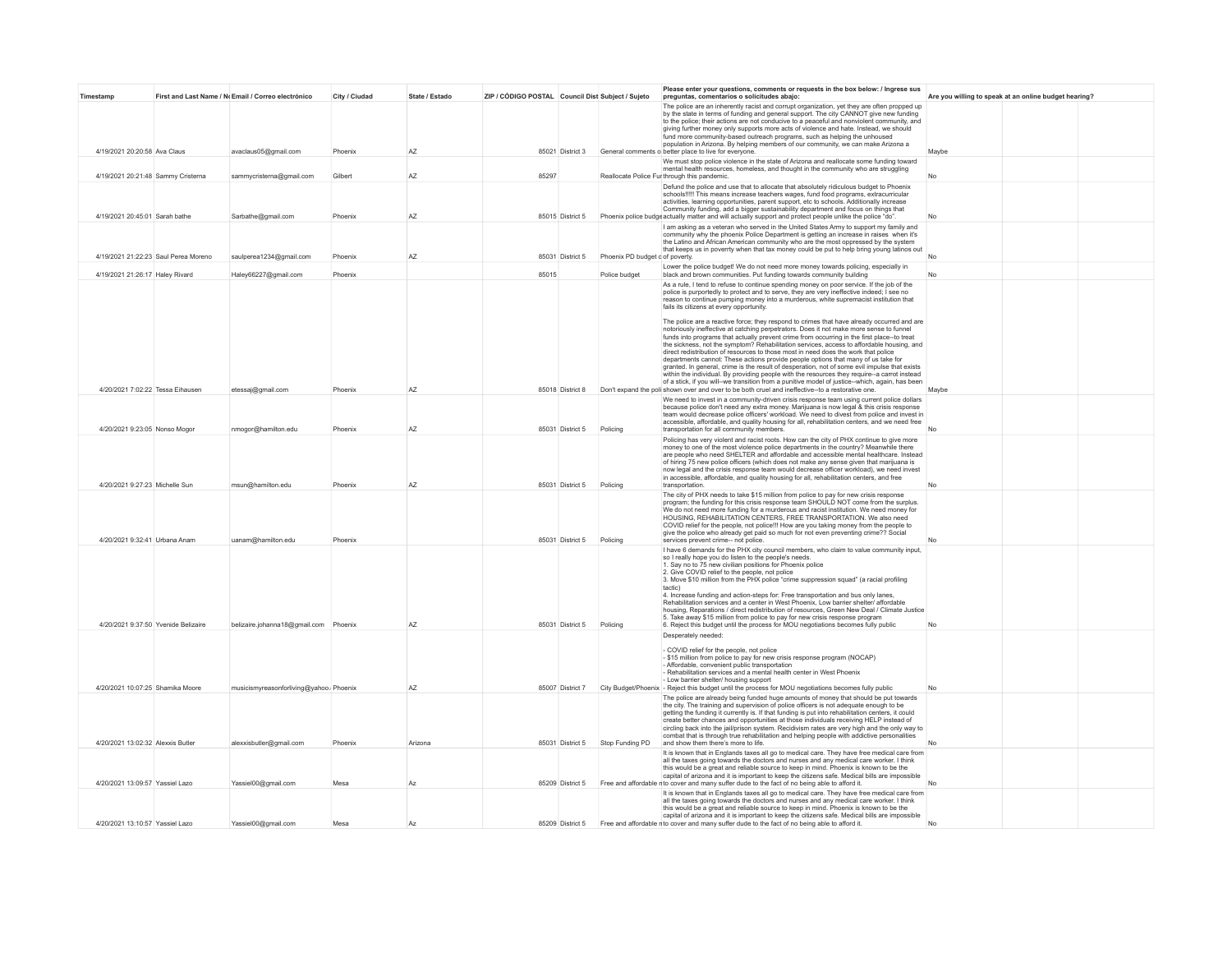| Timestamp                          | First and Last Name / No Email / Correo electrónico | City / Ciudad | State / Estado | ZIP / CÓDIGO POSTAL Council Dist Subject / Sujeto |                  |                     | Please enter your questions, comments or requests in the box below: / Ingrese sus<br>preguntas, comentarios o solicitudes abaio:                                                                                                                                                                                                                                                                                                                                                                                                                                                                                                                                                                                                                                                                                                                                                                                                                                                                                                                                                                                                                                                                                                                                                                                                                                                                                                                                                                                                                                                                                                                                                                                                                                                                 | Are you willing to speak at an online budget hearing? |  |
|------------------------------------|-----------------------------------------------------|---------------|----------------|---------------------------------------------------|------------------|---------------------|--------------------------------------------------------------------------------------------------------------------------------------------------------------------------------------------------------------------------------------------------------------------------------------------------------------------------------------------------------------------------------------------------------------------------------------------------------------------------------------------------------------------------------------------------------------------------------------------------------------------------------------------------------------------------------------------------------------------------------------------------------------------------------------------------------------------------------------------------------------------------------------------------------------------------------------------------------------------------------------------------------------------------------------------------------------------------------------------------------------------------------------------------------------------------------------------------------------------------------------------------------------------------------------------------------------------------------------------------------------------------------------------------------------------------------------------------------------------------------------------------------------------------------------------------------------------------------------------------------------------------------------------------------------------------------------------------------------------------------------------------------------------------------------------------|-------------------------------------------------------|--|
| 4/20/2021 13:23:10 Janelle Marquez | janelle.marquez21@gmail.com                         | Phoenix       | Arizona        |                                                   | 85031 District 5 |                     | Our Phoenix community deserves to have a say in how Covid Relief funds are distributed.<br>With the police departments having already received millions of dollars in funding in the<br>past, they do not need anymore. That money deserves to be spent on the people in the<br>Phoenix Community who have directly been impacted by Covid whether it be through<br>losing a love one due to the virus, falling ill themselves to the virus, or even losing their<br>source of income. In return, that money could be used for housing assistance, vaccine<br>2021 Budget Hearing distribution, and income support.                                                                                                                                                                                                                                                                                                                                                                                                                                                                                                                                                                                                                                                                                                                                                                                                                                                                                                                                                                                                                                                                                                                                                                              | No                                                    |  |
| 4/20/2021 13:34:40 Salvador Zarate | Salvadorzarate33@yahoo.com                          | Phoenix       | Arizona        |                                                   | 85031 District 5 |                     | How would a "crime suppression squad" help the people of Phoenix? What is the need?<br>Why doesn't the budget have any funds for public transportation? Which will become more<br>Community Budget H and more of a necessity as Arizona grows in population rapidly.                                                                                                                                                                                                                                                                                                                                                                                                                                                                                                                                                                                                                                                                                                                                                                                                                                                                                                                                                                                                                                                                                                                                                                                                                                                                                                                                                                                                                                                                                                                             | N <sub>o</sub>                                        |  |
| 4/20/2021 13:48:24 Brandon Garcia  | bgarcia1721@gmail.com                               | Yuma          | AZ             |                                                   | 85364 District 8 | Budget              | More funding should be allocated towards COVID relief, not law enforcement.                                                                                                                                                                                                                                                                                                                                                                                                                                                                                                                                                                                                                                                                                                                                                                                                                                                                                                                                                                                                                                                                                                                                                                                                                                                                                                                                                                                                                                                                                                                                                                                                                                                                                                                      | No                                                    |  |
| 4/20/2021 14:11:13 Yassiel Lazo    | Yassiel00@gmail.com                                 | Mesa          | Az             |                                                   | 85209 District 5 |                     | It is known that in Englands taxes all go to medical care. They have free medical care from<br>all the taxes going towards the doctors and nurses and any medical care worker. I think<br>this would be a great and reliable source to keep in mind. Phoenix is known to be the<br>capital of arizona and it is important to keep the citizens safe. Medical bills are impossible<br>Free and affordable r to cover and many suffer dude to the fact of no being able to afford it.                                                                                                                                                                                                                                                                                                                                                                                                                                                                                                                                                                                                                                                                                                                                                                                                                                                                                                                                                                                                                                                                                                                                                                                                                                                                                                              | <b>No</b>                                             |  |
| 4/20/2021 14:25:59 Tierra Nutter   | tierra.nutter@yahoo.com                             | Phoenix       | AZ             |                                                   | 85032 District 2 | Buget               | Please consider pushing budget funds away from police enforcement, and into healthy<br>community outreach. Crisis response Advocates when appropriate instead of sending<br>police.<br>Bare minimum, consider funding advocate training, empathy awareness, and enhanced<br>de-escalation tactics to said officers should crisis advocacy funding fail                                                                                                                                                                                                                                                                                                                                                                                                                                                                                                                                                                                                                                                                                                                                                                                                                                                                                                                                                                                                                                                                                                                                                                                                                                                                                                                                                                                                                                           | Maybe                                                 |  |
| 4/20/2021 14:40:18 Evelin Cruz     | Ecruz10@asu.edu                                     | Tempe         | AZ             |                                                   | 85282 District 8 | Police budget       | I believe that the police budget for the city of Phoenix should be allocated to other<br>programs that would be beneficial to the community. The city of Phoenix does not need<br>heavy police presence. What it needs is more after school programs, food resources to<br>avoid food deserts, and affordable housing.                                                                                                                                                                                                                                                                                                                                                                                                                                                                                                                                                                                                                                                                                                                                                                                                                                                                                                                                                                                                                                                                                                                                                                                                                                                                                                                                                                                                                                                                           | Yes                                                   |  |
| 4/20/2021 15:02:47 Alexander Agraz | agraza27@gmail.com                                  | Phoenix       | Arizona        |                                                   | 85031 District 5 | Police Budget       | There's definitely a few concerns regarding the police budget & reallocating funds for the<br>people of Phoenix. Phoenix's budget for their police force is way over funded & these<br>funds can be reallocated for programs for the inner city youth & preventing the use of<br>police force in the future. Statistically, most violence & addictions occur from the exposure<br>to any trauma as adolescents & without any resources, many of the youth result to<br>addictions & many other unruly activities. With the extra money taken from the police fund,<br>it can be redistributed into programs teaching kids many things such as welding,<br>carpentry, mechanics, and other fun & demanding skills they would be able to use to<br>create life for themselves. With technology advancing, a lot of blue collar positions are<br>continuing to lack behind in employment. There's a huge demand in these industries and<br>instead of policing the youth. I think offering them quidance & the training for the skills will<br>affect them much more the longer run thus not requiring much police force due to most of<br>the youth being involved in these programs & not in an unruly activities.                                                                                                                                                                                                                                                                                                                                                                                                                                                                                                                                                                                | No                                                    |  |
| 4/20/2021 15:14:31 Salvador Zarate | Salvadorzarate33@yahoo.com                          | Phoenix       | Arizona        |                                                   | 85031 District 5 |                     | How would a "crime suppression squad" help the people of Phoenix? What is the need?<br>Why doesn't the budget have any funds for public transportation? Which will become more<br>Community Budget H and more of a necessity as Arizona grows in population rapidly.                                                                                                                                                                                                                                                                                                                                                                                                                                                                                                                                                                                                                                                                                                                                                                                                                                                                                                                                                                                                                                                                                                                                                                                                                                                                                                                                                                                                                                                                                                                             | No                                                    |  |
|                                    |                                                     |               |                |                                                   |                  |                     | Hi, my name is Paige Blake and I have lived in and around Phoenix my entire life. I've<br>been able to grow with this city and watch it turn into one of the fastest growing cities in<br>the nation. The more I have learned about our city and how it assists those who<br>reside/visit it, the more disappointed I have become with living here. Almost 50% of the<br>overall city budget funds the Phoenix Police Department, which I have only ever seen<br>criminalize people who were really just in need of assistance. Instead of funding a violent<br>organization that sees people as objects and quotas to fulfill, we should be funding<br>organizations that serve the overall community and help assist those in the community.<br>It is also important to note that COVID relief funding should be transparent and invested in<br>the people who have been impacted by it, instead of the PPD. Funding a violent institution<br>instead of the people of the city will only hurt the overall resiliency of the city.<br>As a community, we are demanding transparency with how our city allocates money and<br>asking them to invest in<br>1. Free transportation and bus only lanes<br>2. Rehabilitation services and a center in West Phoenix<br>3. Low barrier shelter/ affordable housing<br>4. Reparations / direct redistribution of resources<br>5.Green New Deal / Climate Justice<br>I also feel it is important to mention how desperately our community needs to invest in a<br>crisis response program. As an individual who has endured multiple Mental Health Crises.<br>and with close family and friends who also have, it is important to me that we help fund a<br>system that best assists people in these situations. If this program is implemented then it |                                                       |  |
| 4/20/2021 15:35:53 Paige Blake     | paigeseletamae@gmail.com                            | Goodvear      | AZ             | 85395                                             |                  | PPD Funding and Cri | should be funded and maintained by trained professionals and members of the<br>community, not by the police and city manager. Investing in this program would reduce the<br>number of calls the PPD receives and therefore this funding should be allocated from the<br>PPD funding. As a city, we should invest in solutions that best cater towards the<br>community and help fund programs that are proven to better assist those it serves.                                                                                                                                                                                                                                                                                                                                                                                                                                                                                                                                                                                                                                                                                                                                                                                                                                                                                                                                                                                                                                                                                                                                                                                                                                                                                                                                                  | No                                                    |  |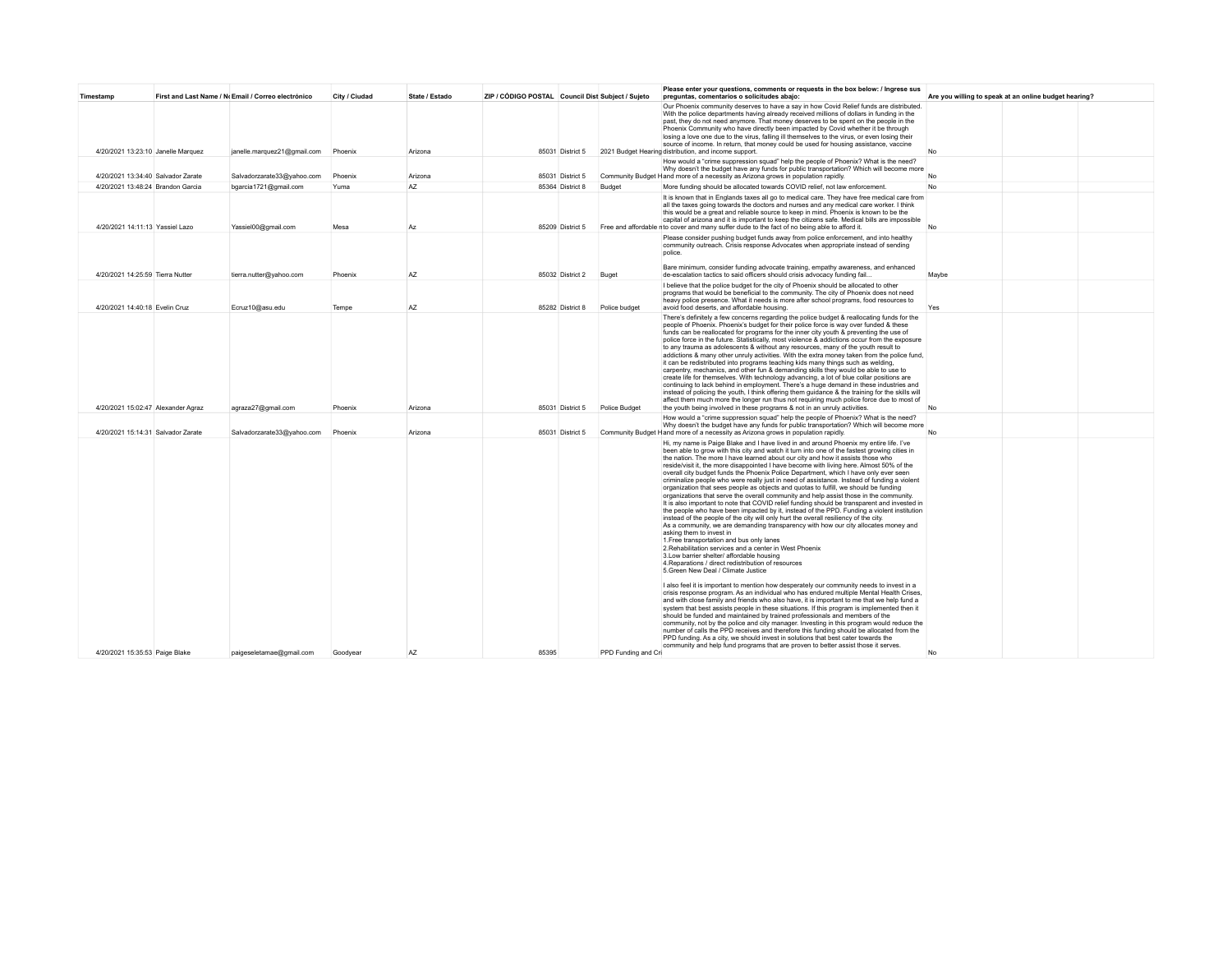| Timestamp                          | First and Last Name / No Email / Correo electrónico | City / Ciudad | State / Estado | ZIP / CÓDIGO POSTAL Council Dist Subject / Sujeto |                  |                                             | Please enter your questions, comments or requests in the box below: / Ingrese sus<br>preguntas, comentarios o solicitudes abaio:                                                                                                                                                                                                                                                                                                                                                                                                                                                                                                                                                                                                                                       | Are you willing to speak at an online budget hearing? |  |
|------------------------------------|-----------------------------------------------------|---------------|----------------|---------------------------------------------------|------------------|---------------------------------------------|------------------------------------------------------------------------------------------------------------------------------------------------------------------------------------------------------------------------------------------------------------------------------------------------------------------------------------------------------------------------------------------------------------------------------------------------------------------------------------------------------------------------------------------------------------------------------------------------------------------------------------------------------------------------------------------------------------------------------------------------------------------------|-------------------------------------------------------|--|
|                                    |                                                     |               |                |                                                   |                  |                                             | Good evening Phoenix City Councilmembers.                                                                                                                                                                                                                                                                                                                                                                                                                                                                                                                                                                                                                                                                                                                              |                                                       |  |
|                                    |                                                     |               |                |                                                   |                  |                                             | Please allow me to briefly introduce myself. My name is Daisy Hernandez, Im an Arizona<br>resident who also works for the county and has earned a Bachelors degree in Public<br>Service and Public Policy. Today I speak with you as a citizen But I cant help but to<br>simultaneously speak through the lens of a fellow public servant                                                                                                                                                                                                                                                                                                                                                                                                                              |                                                       |  |
|                                    |                                                     |               |                |                                                   |                  |                                             | And through speaking with my fellow community members through my nonprofit work, I<br>can tell you that the people are growing tired of not seeing our tax dollars being efficiently<br>used. We are tired of our elected officials not allocating our limited resources towards<br>more comprehensive solutions to the problems we see within our communities. Instead<br>our city's history and actions show that we would rather continue to fund the We cannot<br>continue to fund the mundane outdated system we call Phoenix PD instead of funding<br>other professionals that already exist within our communities but that we simply leave<br>neglected and underfunded. One example I'm sure you're familiar with is with our mental<br>health professionals. |                                                       |  |
|                                    |                                                     |               |                |                                                   |                  |                                             | With my nonprofit team, I sought out recommendations that community members have for<br>our city. One gentleman shared: "How is it that the police drive brand new cars? How can<br>they afford that when my neighborhood needs" X, Y, and Z.                                                                                                                                                                                                                                                                                                                                                                                                                                                                                                                          |                                                       |  |
|                                    |                                                     |               |                |                                                   |                  |                                             | I hope you all don't mind me sharing that anecdote with you. But I think the City of Phoenix<br>has well enough communicated to the Phoenix residents where the city's priorities are at.                                                                                                                                                                                                                                                                                                                                                                                                                                                                                                                                                                              |                                                       |  |
|                                    |                                                     |               |                |                                                   |                  |                                             | The residents in Phoenix are frustrated and my experience shows that they have<br>legitimate concerns about the current negotiations going on in our city. I would have loved<br>to elaborate had time permitted.                                                                                                                                                                                                                                                                                                                                                                                                                                                                                                                                                      |                                                       |  |
|                                    |                                                     |               |                |                                                   |                  |                                             | Though, we as a city need to stop these haphazard policy agendas. We don't need a<br>crime suppression squad. We don't need our COVID relief money to go to the police<br>instead of to community members who are in legitimate dire need.                                                                                                                                                                                                                                                                                                                                                                                                                                                                                                                             |                                                       |  |
|                                    |                                                     |               |                |                                                   |                  |                                             | Councilmembers, we can do better. And stated frankly, you need to reject this budget until<br>the entire negotiating process for the MOU becomes entirely public. How can we expect<br>you to be uplifting the community's voice in processes that occur behind closed doors,<br>when these processes very well can have more community comment and engagement?<br>Their secretive nature you continue to enable.                                                                                                                                                                                                                                                                                                                                                      |                                                       |  |
|                                    |                                                     |               |                |                                                   |                  |                                             | So I'm here to tell you as a fellow public servant. The status quo is not enough nor is the<br>bare minimum. We both know there are a lot of moving parts at play here. But we also<br>both know that you are very well capable of producing profound change if you spark the<br>courage within                                                                                                                                                                                                                                                                                                                                                                                                                                                                        |                                                       |  |
|                                    |                                                     |               |                |                                                   |                  |                                             | We're here to raise the community's voice and take the community's voice back to our<br>jobs and back to the systems only you and I have been thoroughly trained to understand.                                                                                                                                                                                                                                                                                                                                                                                                                                                                                                                                                                                        |                                                       |  |
|                                    |                                                     |               |                |                                                   |                  |                                             | Truth is that we will not rest with minimal efforts from our government leaders. And truth is<br>that the people are only getting better at learning these systems and properly issuing their<br>demands                                                                                                                                                                                                                                                                                                                                                                                                                                                                                                                                                               |                                                       |  |
| 4/20/2021 15:43:39 Daisy Hernandez | dazzy.32@yahoo.com                                  | Phoenix       | AZ             |                                                   |                  | 85031 District 5 Community Budget H future. | Councilmembers I respectfully but firmly ask you to take some time to envision solutions<br>no one has ever taken the time to envision yet before. We are here to serve the public, but<br>we are also here to innovate tactical comprehensive solutions. We need to strive towards<br>enabling our neighbors to succeed within their own healthy lives, by setting up the<br>functionality of our society, in a way where our limited resources allow for that to happen.<br>With that, I stand for any questions. I appreciate your time and commitment to a brighter                                                                                                                                                                                                | Maybe                                                 |  |
|                                    |                                                     |               |                |                                                   |                  |                                             | I believe that the police budget for the city of Phoenix should be allocated to other<br>programs that would be beneficial to the community. The city of Phoenix does not need<br>heavy police presence. What it needs is more after school programs, food resources to                                                                                                                                                                                                                                                                                                                                                                                                                                                                                                |                                                       |  |
| 4/20/2021 15:46:17 Fvelin Cruz     | Ecruz10@asu.edu                                     | Tempe         | AZ             |                                                   | 85282 District 8 | Police budget                               | avoid food deserts, and affordable housing.                                                                                                                                                                                                                                                                                                                                                                                                                                                                                                                                                                                                                                                                                                                            | Yes                                                   |  |
| 4/20/2021 15:46:52 Evelin Cruz     | Ecruz10@asu.edu                                     | Tempe         | AZ             |                                                   | 85282 District 8 | Police budget                               | I believe that the police budget for the city of Phoenix should be allocated to other<br>programs that would be beneficial to the community. The city of Phoenix does not need<br>heavy police presence. What it needs is more after school programs, food resources to<br>avoid food deserts, and affordable housing.                                                                                                                                                                                                                                                                                                                                                                                                                                                 | Yes                                                   |  |
| 4/20/2021 16:14:10 Anahi Vazquez   | Amvazqu5@asu.edu                                    | Phoenix       | AZ             |                                                   | 85031 District 5 |                                             | We could use the funds to support centers for victims of police violence. Primarily focusing<br>on the youth affected. Offering mental health support groups would greatly impact these<br>Financing support ce communities affected                                                                                                                                                                                                                                                                                                                                                                                                                                                                                                                                   | Maybe                                                 |  |
|                                    |                                                     |               |                |                                                   |                  |                                             | I am writing to ask the city council to defund Phoenix Police, the deadliest police force in<br>the country. When I walk around the city I see so much need and yet rather than<br>addressing these needs the city council has chosen to fund the police instead. The same<br>police that is murdering our brothers and sisters. Instead of funding Phoenix PD, I ask that<br>the council choose to fund what we actually need: free transportation, rehab services,<br>affordable housing and houseless shelters, reparations, and climate justice. We need to<br>build a better Phoenix and this cannot be done until we defund the police and instead fund                                                                                                          |                                                       |  |
| 4/20/2021 16:18:35 Emma Galligan   | emmamariagalligan@gmail.com Tempe                   |               | AZ             | 85281                                             |                  | DEFUND THE POLIC these efforts.             | Instead of filling positions on the police force that already fails to protect and serve the<br>community most days, the appropriation of funds to public transportation- potentially                                                                                                                                                                                                                                                                                                                                                                                                                                                                                                                                                                                  |                                                       |  |
|                                    |                                                     |               |                |                                                   |                  |                                             | making it free-would better suit the community. People struggle to make ends meets due<br>of lack of reliable transportation or lack of funds to provide themselves with an affordable,<br>self-substantiated method. Free public transportation could open up a plethora of<br>opportunities, like applying for jobs, to lower income families that were unable to because                                                                                                                                                                                                                                                                                                                                                                                            |                                                       |  |
| 4/20/2021 16:22:57 Shyama Moss     | shyamamoss@gmail.com                                | Tempe         | AZ             |                                                   |                  |                                             | 85281 District 5 Transfer of Funding fi of transportation issues.<br>Instead of filling positions on the police force that already fails to protect and serve the                                                                                                                                                                                                                                                                                                                                                                                                                                                                                                                                                                                                      | Maybe                                                 |  |
| 4/20/2021 16:31:47 Shyama Moss     | shyamamoss@gmail.com                                | Tempe         | AZ             |                                                   | 85281 District 5 |                                             | community most days, the appropriation of funds to public transportation- potentially<br>making it free— would better suit the community. People struggle to make ends meets due<br>of lack of reliable transportation or lack of funds to provide themselves with an affordable,<br>self-substantiated method. Free public transportation could open up a plethora of<br>opportunities, like applying for jobs, to lower income families that were unable to because<br>Transfer of Funding fi of transportation issues.                                                                                                                                                                                                                                              | Maybe                                                 |  |
|                                    |                                                     |               |                |                                                   |                  |                                             | Instead of filling positions on the police force that already fails to protect and serve the<br>community most days, the appropriation of funds to public transportation- potentially<br>making it free-would better suit the community. People struggle to make ends meets due<br>of lack of reliable transportation or lack of funds to provide themselves with an affordable,<br>self-substantiated method. Free public transportation could open up a plethora of                                                                                                                                                                                                                                                                                                  |                                                       |  |
| 4/20/2021 16:43:17 Shyama Moss     | shyamamoss@gmail.com                                | Tempe         | AZ             |                                                   |                  |                                             | opportunities, like applying for jobs, to lower income families that were unable to because<br>85281 District 5 Transfer of Funding fi of transportation issues.                                                                                                                                                                                                                                                                                                                                                                                                                                                                                                                                                                                                       | Maybe                                                 |  |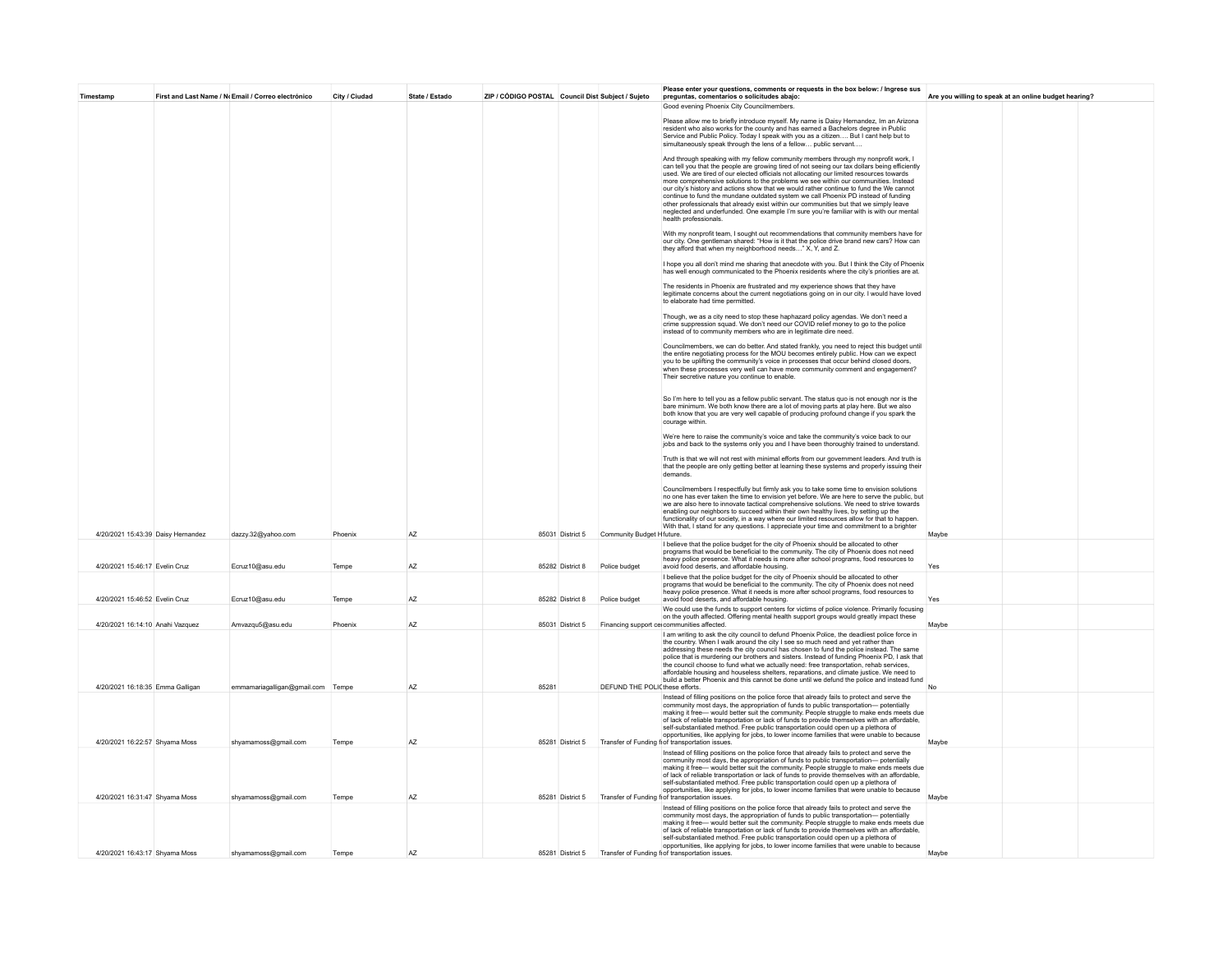| Timestamp                          | First and Last Name / No Email / Correo electrónico             | City / Ciudad | State / Estado | ZIP / CÓDIGO POSTAL Council Dist Subject / Sujeto |                  |                 | Please enter your questions, comments or requests in the box below: / Ingrese sus<br>preguntas, comentarios o solicitudes abajo:                                                                                                                                                                                                                                                                                                                                                                                                                                                                                                                                                                                                                                                                                                                                                                                                                                                                                                                                                                                                                                                                                                                                                                                                                                                                                                                                                                                                                                          | Are you willing to speak at an online budget hearing? |  |
|------------------------------------|-----------------------------------------------------------------|---------------|----------------|---------------------------------------------------|------------------|-----------------|---------------------------------------------------------------------------------------------------------------------------------------------------------------------------------------------------------------------------------------------------------------------------------------------------------------------------------------------------------------------------------------------------------------------------------------------------------------------------------------------------------------------------------------------------------------------------------------------------------------------------------------------------------------------------------------------------------------------------------------------------------------------------------------------------------------------------------------------------------------------------------------------------------------------------------------------------------------------------------------------------------------------------------------------------------------------------------------------------------------------------------------------------------------------------------------------------------------------------------------------------------------------------------------------------------------------------------------------------------------------------------------------------------------------------------------------------------------------------------------------------------------------------------------------------------------------------|-------------------------------------------------------|--|
| 4/20/2021 16:56:16 Shyama Moss     | shvamamoss@gmail.com                                            | Tempe         | A7             |                                                   | 85281 District 5 |                 | Instead of filling positions on the police force that already fails to protect and serve the<br>community most days, the appropriation of funds to public transportation- potentially<br>making it free-would better suit the community. People struggle to make ends meets due<br>of lack of reliable transportation or lack of funds to provide themselves with an affordable,<br>self-substantiated method. Free public transportation could open up a plethora of<br>opportunities, like applying for jobs, to lower income families that were unable to because<br>Transfer of Funding fi of transportation issues.                                                                                                                                                                                                                                                                                                                                                                                                                                                                                                                                                                                                                                                                                                                                                                                                                                                                                                                                                  | Maybe                                                 |  |
| 4/20/2021 17:34:05 Yassiel Lazo    | Yassiel00@gmail.com                                             | Mesa          | AZ             |                                                   | 85209 District 5 |                 | It is known that in Englands taxes all go to medical care. They have free medical care from<br>all the taxes going towards the doctors and nurses and any medical care worker. I think<br>this would be a great and reliable source to keep in mind. Phoenix is known to be the<br>capital of arizona and it is important to keep the citizens safe. Medical bills are impossible<br>Free and affordable n to cover and many suffer dude to the fact of no being able to afford it.                                                                                                                                                                                                                                                                                                                                                                                                                                                                                                                                                                                                                                                                                                                                                                                                                                                                                                                                                                                                                                                                                       | N <sub>0</sub>                                        |  |
| 4/20/2021 19:22:46 Sydney Guenther | sydlou1@gmail.com                                               | Phoenix       | Arizona        |                                                   | 85014 District 6 | COVID relief    | the \$400 million sent to Phoenix for Covid relief should be directed towards housing<br>assistance, public transportation, income support, vaccination accessibility, and childcare<br>assistance                                                                                                                                                                                                                                                                                                                                                                                                                                                                                                                                                                                                                                                                                                                                                                                                                                                                                                                                                                                                                                                                                                                                                                                                                                                                                                                                                                        | N <sub>0</sub>                                        |  |
| 4/20/2021 19:38:15 Alexxis Butler  | alexxisbutler@gmail.com                                         | Phoenix       | Arizona        |                                                   | 85031 District 5 | Stop Funding PD | The police are already being funded huge amounts of money that should be put towards<br>the city. The training and supervision of police officers is not adequate enough to be<br>getting the funding it currently is. If that funding is put into rehabilitation centers, it could<br>create better chances and opportunities at those individuals receiving HELP instead of<br>circling back into the jail/prison system. Recidivism rates are very high and the only way to<br>combat that is through true rehabilitation and helping people with addictive personalities<br>and show them there's more to life.                                                                                                                                                                                                                                                                                                                                                                                                                                                                                                                                                                                                                                                                                                                                                                                                                                                                                                                                                       | No                                                    |  |
| 4/20/2021 20:57:04 Flor ochoa      | Flor123ochoa@yahoo.com                                          | Phoenix       |                |                                                   | 85031 District 7 | Budget          | Hello my name is flor and I am with poder in action I don't support the propose Phoenix pd<br>budget Defund and invest in what actually will help us feel safe mentally and physically.<br>More Funds should be going to resources in our society because our society are the ones<br>with the least resources Available to us . Those fund should be going to mental health<br>resources which are not really available to many homeless people, invest in free public<br>transportation And bus only lanes, rehabilitation resources to make our community a<br>better place, which would reduce crime as well as the amount of homeless people in our<br>community. If we were to invest funds to those resources in our community we would also<br>reduce the amount of violence caused by police fue to less crime, once these resources<br>are available majority of crime and violence would be gone.                                                                                                                                                                                                                                                                                                                                                                                                                                                                                                                                                                                                                                                              |                                                       |  |
|                                    | 4/20/2021 21:09:21 Stephanie Cruz Vazquez stephacruzv@gmail.com | Tempe         | Arizona        | 85282                                             |                  | Phoenix Budget  | Due to a surplus in the given police budget, it only makes sense to disperse it amongst the<br>Phoenix community that is constantly asking for resources and structure. Structure means<br>reasonable housing prices for resident, for now at least 3 homelessness centers, the<br>development of remodeled schools in low income areas in Phoenix (such South and West<br>Phoenix), the infrastructure within Phoenix itself(roads, streetlights, community pools etc.)<br>Communities of color and ethnicities have been long targeted for years. Just last year, 26<br>shootings were caused by the police. This is unacceptable and unnecessary. Why the<br>increase in budget? Why this number of murders by public service officials? The demand<br>of resources is just and fair. Resources would include materials for community centers,<br>updating park items, community watches, faster public response services, implementation<br>of recycle bins (areas such as bus stops etc.), small free health clinics in disenfranchised<br>areas, specialized psychologists on hand with the school and police system. These are<br>few ways to ensure the safety and security of the community. These suggestions by no<br>means take away from the urgencies and needs from the police. On the contrary, it is only<br>explaining in detail to what areas should be prioritized in order to reduce the number of<br>crimes committed by both residents and police. This ensures a balanced budget will be<br>distributed amongst the citizens and city government. | No                                                    |  |
| 4/20/2021 22:12:16 Alexander Agraz | agraza27@gmail.com                                              | Phoenix       | Arizona        |                                                   | 85031 District 5 | Police Budget   | There's definitely a few concerns regarding the police budget & reallocating funds for the<br>people of Phoenix. Phoenix's budget for their police force is way over funded & these<br>funds can be reallocated for programs for the inner city youth & preventing the use of<br>police force in the future. Statistically, most violence & addictions occur from the exposure<br>to any trauma as adolescents & without any resources, many of the youth result to<br>addictions & many other unruly activities. With the extra money taken from the police fund,<br>it can be redistributed into programs teaching kids many things such as welding,<br>carpentry, mechanics, and other fun & demanding skills they would be able to use to<br>create life for themselves. With technology advancing, a lot of blue collar positions are<br>continuing to lack behind in employment. There's a huge demand in these industries and<br>instead of policing the youth, I think offering them guidance & the training for the skills will<br>affect them much more the longer run thus not requiring much police force due to most of<br>the youth being involved in these programs & not in an unruly activities.                                                                                                                                                                                                                                                                                                                                                         | N <sub>0</sub>                                        |  |
| 4/21/2021 12:13:55 Alexander Agraz | agraza27@gmail.com                                              | Phoenix       | Arizona        |                                                   | 85031 District 5 | Police Budget   | There's definitely a few concerns regarding the police budget & reallocating funds for the<br>people of Phoenix. Phoenix's budget for their police force is way over funded & these<br>funds can be reallocated for programs for the inner city youth & preventing the use of<br>police force in the future. Statistically, most violence & addictions occur from the exposure<br>to any trauma as adolescents & without any resources, many of the youth result to<br>addictions & many other unruly activities. With the extra money taken from the police fund,<br>it can be redistributed into programs teaching kids many things such as welding,<br>carpentry, mechanics, and other fun & demanding skills they would be able to use to<br>create life for themselves. With technology advancing, a lot of blue collar positions are<br>continuing to lack behind in employment. There's a huge demand in these industries and<br>instead of policing the youth, I think offering them guidance & the training for the skills will<br>affect them much more the longer run thus not requiring much police force due to most of<br>the youth being involved in these programs & not in an unruly activities.                                                                                                                                                                                                                                                                                                                                                         | N <sub>0</sub>                                        |  |
| 4/21/2021 13:22:13 Sydney Guenther | sydlou1@gmail.com                                               | Phoenix       | Arizona        |                                                   | 85014 District 6 | COVID relief    | the \$400 million sent to Phoenix for Covid relief should be directed towards housing<br>assistance, public transportation, income support, vaccination accessibility, and childcare<br>assistance                                                                                                                                                                                                                                                                                                                                                                                                                                                                                                                                                                                                                                                                                                                                                                                                                                                                                                                                                                                                                                                                                                                                                                                                                                                                                                                                                                        | <b>No</b>                                             |  |
| 4/21/2021 18:01:08 Flor ochoa      | Flor123ochoa@yahoo.com                                          | Phoenix       |                |                                                   | 85031 District 7 | Budget          | Hello my name is flor and I am with poder in action I don't support the propose Phoenix pd<br>budget Defund and invest in what actually will help us feel safe mentally and physically.<br>More Funds should be going to resources in our society because our society are the ones<br>with the least resources Available to us . Those fund should be going to mental health<br>resources which are not really available to many homeless people, invest in free public<br>transportation And bus only lanes, rehabilitation resources to make our community a<br>better place, which would reduce crime as well as the amount of homeless people in our<br>community. If we were to invest funds to those resources in our community we would also<br>reduce the amount of violence caused by police fue to less crime, once these resources<br>are available majority of crime and violence would be gone.                                                                                                                                                                                                                                                                                                                                                                                                                                                                                                                                                                                                                                                              |                                                       |  |
|                                    | 4/22/2021 17:33:44 Samantha Andreacchi Samandreacchi@gmail.com  | Phoenix       |                |                                                   | 85008 District 8 | Police budget   | No more money for cops or police reform. Let's fun our public education, mental health<br>facilities, arts programs, and other community sources we know help keep our community<br>safe and well.                                                                                                                                                                                                                                                                                                                                                                                                                                                                                                                                                                                                                                                                                                                                                                                                                                                                                                                                                                                                                                                                                                                                                                                                                                                                                                                                                                        | Maybe                                                 |  |
|                                    |                                                                 |               |                |                                                   |                  |                 |                                                                                                                                                                                                                                                                                                                                                                                                                                                                                                                                                                                                                                                                                                                                                                                                                                                                                                                                                                                                                                                                                                                                                                                                                                                                                                                                                                                                                                                                                                                                                                           |                                                       |  |